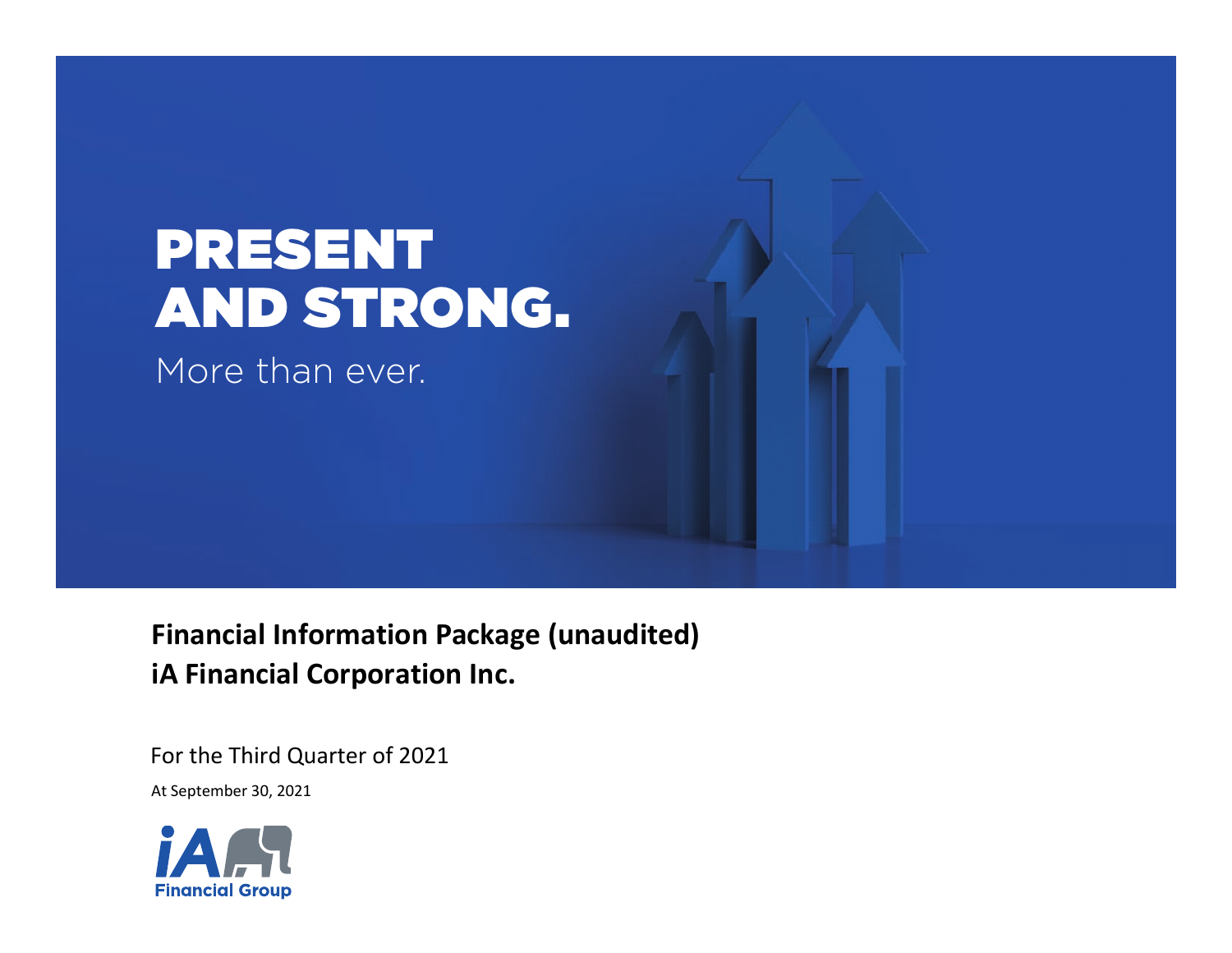

# **GENERAL INFORMATION**

iA Financial Group is one of the largest insurance and wealth management groups in Canada, with operations in the United States. Founded in 1892, it is an important Canadian public company and is listed on the Toronto Stock Exchange under the ticker symbols IAG (common shares) and IAF (preferred shares). iA Financial Group serves over four million clients, employs more than 8,200 people and is backed by a network of some 25,000 advisors.

iA Financial Corporation Inc. ("iA Financial Corporation" or the "Company") became the parent company of Industrial Alliance Insurance and Financial Services Inc. ("iA Insurance") as of January 1, 2019, pursuant to a plan of arrangement. Under the terms of the arrangement, iA Financial Corporation is a "successor issuer". Certain information related to the operations of iA Insurance is presented separately in this document.

Quebec City, QC G1K 7M3 Telephone: 514-982-7555 Telephone: 418-684-5000 Toll-free: 1-877-684-5000 Toll-free: 1-800-463-6236 [ia@computershare.com](mailto:ia@computershare.com) [ia.ca](www.ia.ca)

The common shares of iA Financial Corporation Inc. are listed on the Toronto Stock Exchange under the stock symbol IAG.

are listed on the Toronto Stock Exchange under the stock symbol IAF. The preferred shares of Industrial Alliance Insurance and Financial Services Inc.

# **Dividend Reinvestment and Share Purchase Plan**

Computershare Trust Company of Canada 2021 Fourth quarter - February 17, 2022 Telephone: 514-982-7555 2022 First quarter - May 12, 2022 Toll-free: 1-877-684-5000 2022 Second quarter - July 28, 2022 [ia@computershare.com](mailto: ia@computershare.com)

S&P: A DBRS: A iA Financial Corporation Inc. Issuer credit rating

Financial strength rating S&P: AA-DBRS: AA (low) A.M. Best: A+ (Superior) Industrial Alliance Insurance and Financial Services Inc.

# **Head Office Shareholder Services**

iA Financial Group For questions regarding share accounts, dividends, changes of address 1080 Grande Allée West an ownership and other related matters, contact our transfer agent: PO Box 1907, Station Terminus Computershare Investor Services Inc.

# **Investor Relations**

**Stock Exchange Listing** For analysts, portfolio managers and investors requesting financial information, contact our Investor Relations Department: Telephone: 418-684-5000, ext. 105862 Toll-free: 1-800-463-6236, ext. 105862 Fax: 418-684-5192 [investors@ia.ca](mailto:investors@ia.ca)

# **Next Reporting Dates**

# **General information**

**Credit Ratings Credit Ratings For information on upcoming earnings releases, investor Credit Ratings** releases, investor conferences and disclosure documents consult our website at ia.ca, under *About iA* , in the *Investor Relations* section.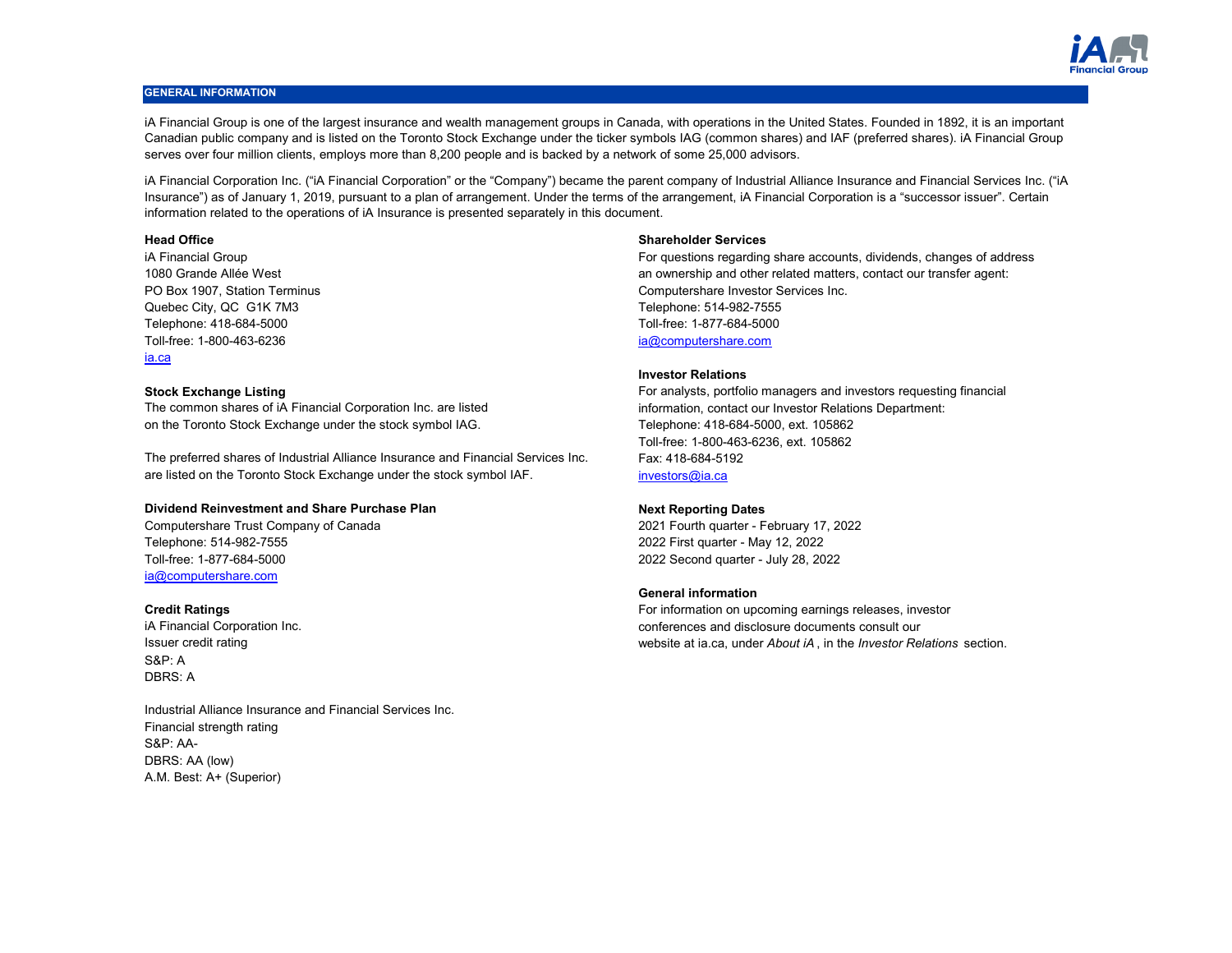

# **TABLE OF CONTENTS**

|  | 6  |  |
|--|----|--|
|  |    |  |
|  |    |  |
|  | 9  |  |
|  |    |  |
|  | 15 |  |
|  | 16 |  |
|  | 20 |  |
|  | 23 |  |
|  | 25 |  |
|  | 26 |  |
|  | 28 |  |
|  | 32 |  |

## **Basis of Presentation**

All amounts in this document are presented on an IFRS basis unless otherwise indicated and except for some specific measures (see Non-IFRS Financial Information below).

Amounts are expressed in millions of Canadian dollars unless otherwise indicated.

Certain prior period amounts have been reclassified to conform to the current period's presentation.

## **Non-IFRS Financial Information**

iA Financial Corporation reports its financial results and statements in accordance with International Financial Reporting Standards (IFRS). It also publishes certain financial measures that are not based on IFRS (non-IFRS). A financial measure is considered a non-IFRS measure for Canadian securities law purposes if it is presented other than in accordance with the generally accepted accounting principles used for the Company's audited financial statements. These non-IFRS financial measures are often accompanied by and reconciled with IFRS financial measures. For certain non-IFRS financial measures, there are no directly comparable amounts under IFRS. The Company believes that these non-IFRS financial measures provide additional information to better understand the Company's financial results and assess its growth and earnings potential, and that they facilitate comparison of the quarterly and full-year results of the Company's ongoing operations. Since non-IFRS financial measures do not have standardized definitions and meaning, they may differ from the non-IFRS financial measures used by other institutions and should not be viewed as an alternative to measures of financial performance determined in accordance with IFRS. The Company strongly encourages investors to review its financial statements and other publiclyfiled reports in their entirety and not to rely on any single financial measure.

Non-IFRS financial measures published by iA Financial Corporation include, but are not limited to: return on common shareholders' equity (ROE), core earnings per common share (core EPS), core return on common shareholders' equity (core ROE), sales, net sales, assets under management (AUM), assets under administration (AUA), premium equivalents, deposits, sources of earnings measures (expected profit on in-force, experience gains and losses, impact of new business (strain), changes in assumptions, management actions and income on capital), capital, solvency ratio, interest rate and equity market sensitivities, loan originations, finance receivables and average credit loss rate on car loans.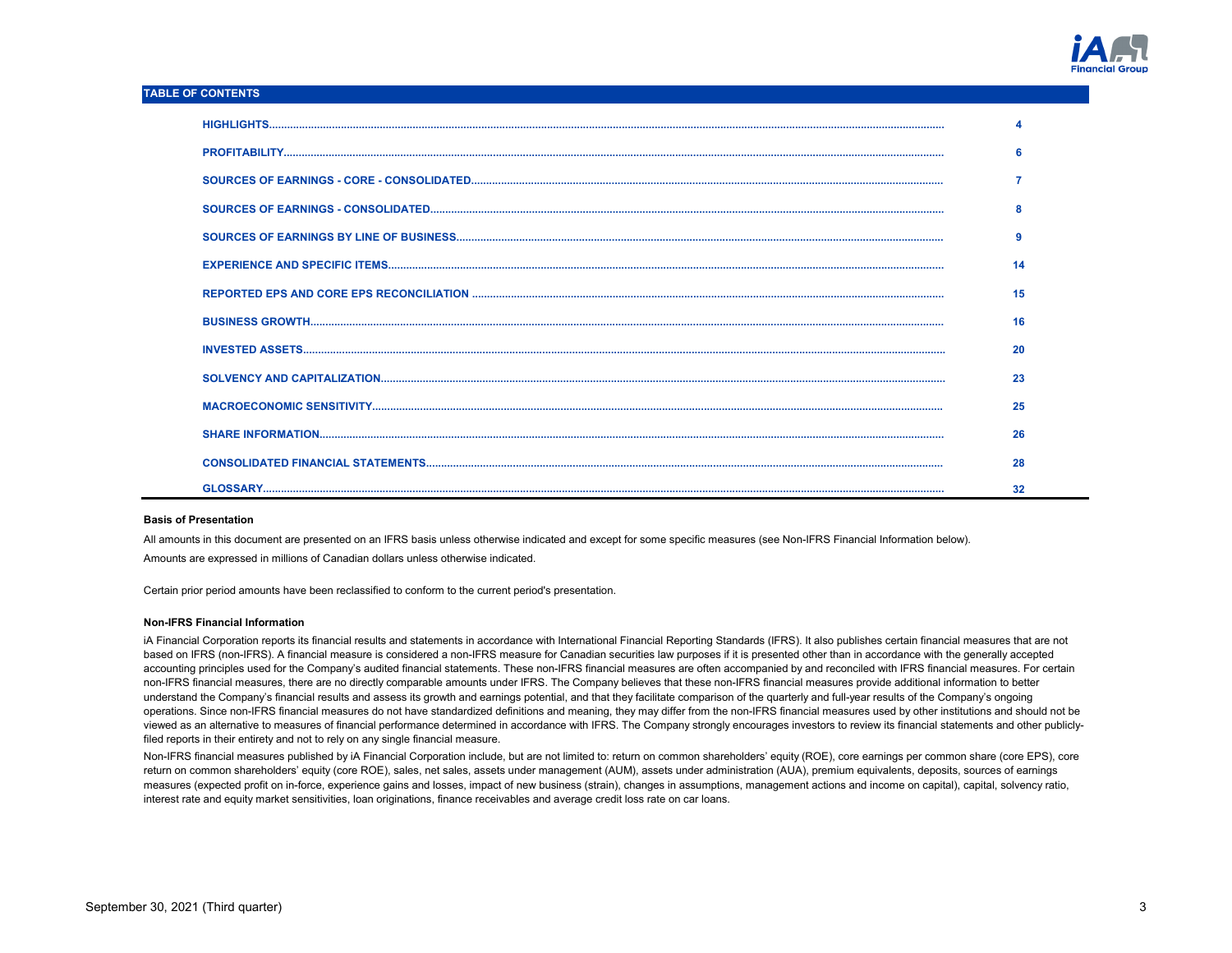

| <b>HIGHLIGHTS</b>                                                            |          |                                 |             |           |                                        |           |                            |
|------------------------------------------------------------------------------|----------|---------------------------------|-------------|-----------|----------------------------------------|-----------|----------------------------|
|                                                                              |          |                                 |             |           |                                        |           | <b>Twelve months ended</b> |
|                                                                              | 2021     | Three months ended September 30 |             | 2021      | Nine months ended September 30<br>2020 |           | December 31<br>2020        |
| (In millions of dollars, unless otherwise indicated)<br><b>PROFITABILITY</b> |          | 2020                            | Variation   |           |                                        | Variation |                            |
|                                                                              |          | 223                             |             | 638       |                                        | 40%       | 633                        |
| Net income attributed to shareholders                                        | 223      |                                 |             |           | 456                                    |           |                            |
| Dividends on preferred shares issued by a subsidiary                         | 6<br>217 | 6<br>217                        |             | 17<br>621 | 17<br>439                              | 41%       | 22<br>611                  |
| Net income attributed to common shareholders<br>Earnings per common share    |          |                                 |             |           |                                        |           |                            |
| Basic                                                                        | \$2.01   | \$2.03                          |             | \$5.78    | \$4.11                                 | \$1.67    | \$5.71                     |
| Diluted                                                                      | \$2.01   | \$2.03                          | (\$0.02)    | \$5.76    | \$4.10                                 | \$1.66    | \$5.70                     |
|                                                                              |          |                                 | (\$0.02)    |           |                                        |           |                            |
| Diluted, core <sup>1</sup>                                                   | \$2.23   | \$2.19                          | \$0.04      | \$6.31    | \$5.39                                 | \$0.92    | \$7.12                     |
| Return on common shareholders' equity <sup>1</sup>                           |          |                                 |             |           |                                        |           |                            |
| Trailing 12 months                                                           | 12.8%    | 10.9%                           | 190 bps     |           |                                        |           |                            |
| Trailing 12 months, core                                                     | 14.0%    | 13.5%                           | 50 bps      |           |                                        |           |                            |
| Quarter annualized                                                           | 13.5%    | 15.1%                           | $(160)$ bps |           |                                        |           |                            |
| Quarter annualized, core                                                     | 14.9%    | 16.2%                           | $(130)$ bps | ä,        |                                        |           |                            |
| <b>BUSINESS GROWTH</b>                                                       |          |                                 |             |           |                                        |           |                            |
| Sales by line of business <sup>1</sup>                                       |          |                                 |             |           |                                        |           |                            |
| Individual Insurance                                                         | 68       | 53                              | 28%         | 199       | 151                                    | 32%       | 223                        |
| Individual Wealth Management                                                 | 2,019    | 1,478                           | 37%         | 6,582     | 4,528                                  | 45%       | 6,418                      |
| Group Insurance                                                              | 367      | 376                             | (2%)        | 1,102     | 990                                    | 11%       | 1,313                      |
| <b>Employee Plans</b>                                                        | 19       | 26                              | (27%)       | 120       | 106                                    | 13%       | 136                        |
| Dealer Services - Creditor Insurance                                         | 73       | 90                              | (19%)       | 186       | 196                                    | (5%)      | 261                        |
| Dealer Services - P&C                                                        | 95       | 88                              | 8%          | 253       | 204                                    | 24%       | 271                        |
| Non-Prime Loan originations                                                  | 132      | 132                             | ÷,          | 404       | 324                                    | 25%       | 440                        |
| <b>Special Markets</b>                                                       | 48       | 40                              | 20%         | 139       | 160                                    | (13%)     | 205                        |
| Group Savings and Retirement                                                 | 810      | 1,180                           | (31%)       | 2,178     | 2,204                                  | (1%)      | 3,083                      |
| US Operations (\$CAN)                                                        |          |                                 |             |           |                                        |           |                            |
| Individual Insurance                                                         | 42       | 45                              | (7%)        | 127       | 129                                    | (2%)      | 170                        |
| Dealer Services - P&C <sup>2</sup>                                           | 371      | 335                             | 11%         | 1,017     | 641                                    | 59%       | 964                        |
| General Insurance <sup>3</sup>                                               | 118      | 110                             | 7%          | 341       | 309                                    | 10%       | 395                        |
| Net premiums, premium equivalent and deposits by line of business            |          |                                 |             |           |                                        |           |                            |
| Individual Insurance                                                         | 433      | 412                             | 5%          | 1,297     | 1,203                                  | 8%        | 1,625                      |
| Individual Wealth Management                                                 | 2,019    | 1,478                           | 37%         | 6,582     | 4,528                                  | 45%       | 6,418                      |
| Group Insurance                                                              | 478      | 450                             | 6%          | 1,378     | 1,305                                  | 6%        | 1,744                      |
| Group Savings and Retirement                                                 | 804      | 1,174                           | (32%)       | 2,159     | 2,184                                  | $(1\%)$   | 3,056                      |
| <b>US Operations</b>                                                         |          |                                 |             |           |                                        |           |                            |
| Individual Insurance                                                         | 127      | 126                             | 1%          | 368       | 363                                    | 1%        | 462                        |
| Dealer Services - P&C <sup>2</sup>                                           | 125      | 185                             | (32%)       | 377       | 314                                    | 20%       | 434                        |
| General Insurance <sup>3</sup>                                               | 106      | 91                              | 16%         | 299       | 251                                    | 19%       | 340                        |
| Total                                                                        | 4,092    | 3,916                           | 4%          | 12,460    | 10,148                                 | 23%       | 14,079                     |
| Assets under management and administration                                   | 214,459  | 185,820                         | 15%         | 214,459   | 185,820                                | 15%       | 197,486                    |

 $^{2}$ Q3/2020 figures were restated to deduct sales for IAS Parent Holdings, Inc. from May 22 to June 30, 2020 (US\$27M) that were previously included.

<sup>3</sup> Includes iA Auto and Home premiums, other activities that have no link with key segments and some minor consolidation adjustments.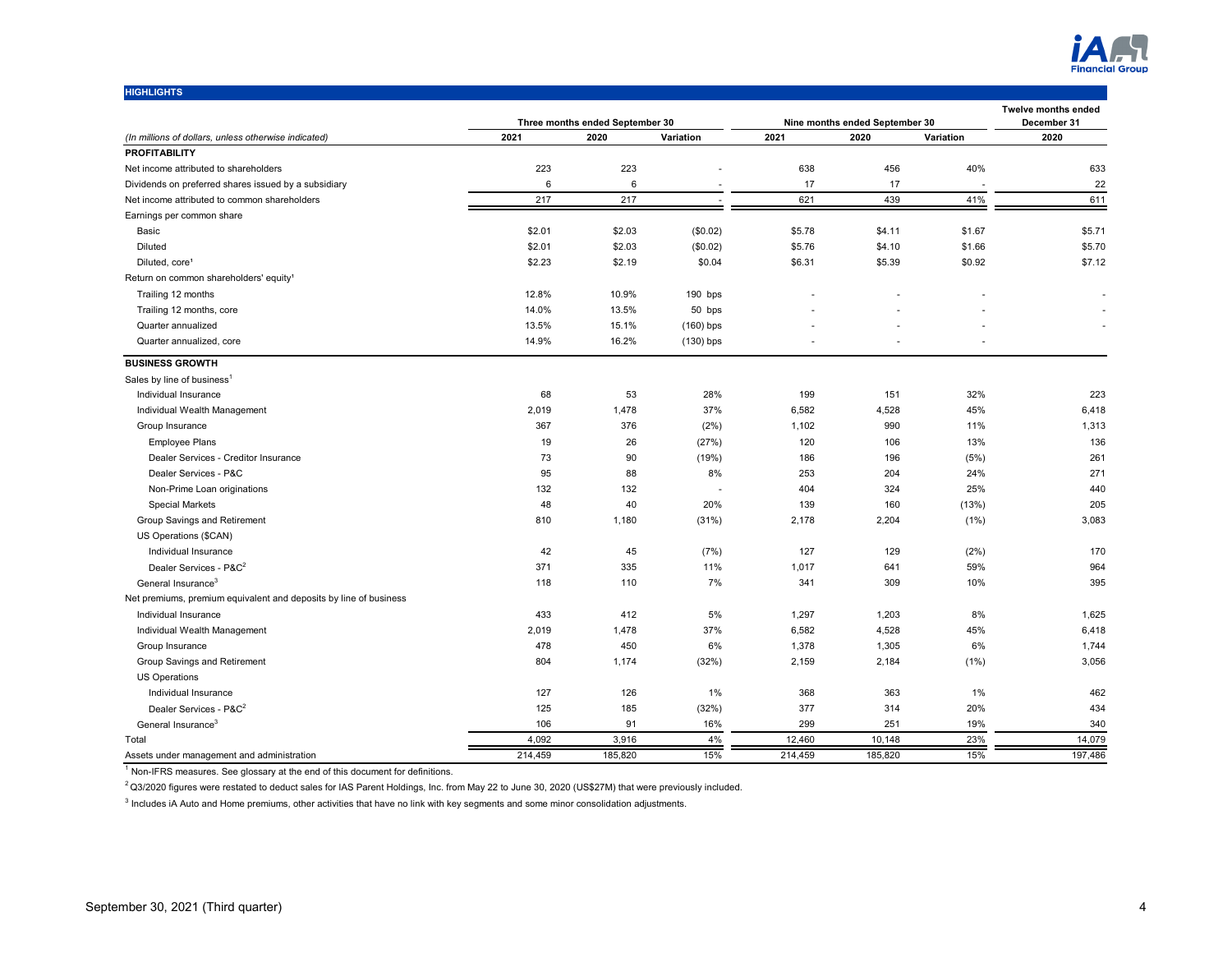

# **HIGHLIGHTS (continued)**

| (In millions of dollars, unless otherwise indicated)          | September 30, 2021       | June 30, 2021 | December 31, 2020 | <b>September 30, 2020</b> |
|---------------------------------------------------------------|--------------------------|---------------|-------------------|---------------------------|
| <b>QUALITY OF INVESTMENTS</b>                                 |                          |               |                   |                           |
| Impaired investments and provisions (excluding insured loans) |                          |               |                   |                           |
| Net impaired investments                                      | 17                       | 17            | 31                | 37                        |
| Net impaired investments as a % of investment portfolio       | 0.04%                    | 0.04%         | 0.07%             | 0.08%                     |
| Provisions for impaired investments (specific)                |                          | 6             | 14                | 8                         |
| As a % of gross impaired investments                          | 23.7%                    | 23.7%         | 31.3%             | 17.7%                     |
| Bonds                                                         |                          |               |                   |                           |
| Rated BB and lower                                            | 1.03%                    | 0.90%         | 0.99%             | 0.77%                     |
| Mortgages                                                     |                          |               |                   |                           |
| Delinguency rate                                              | $\overline{\phantom{a}}$ |               |                   |                           |
| Occupancy rate on investment properties                       | 91.6%                    | 93.4%         | 95.3%             | 95.7%                     |
| SOLVENCY RATIO CARLI'                                         | 131%                     | 130%          | 130%              | 125%                      |
| <b>BOOK VALUE PER OUTSTANDING COMMON SHARE</b>                | \$60.82                  | \$59.02       | \$55.52           | \$54.50                   |

<sup>1</sup> Non-IFRS measures. See glossary at the end of this document for definition.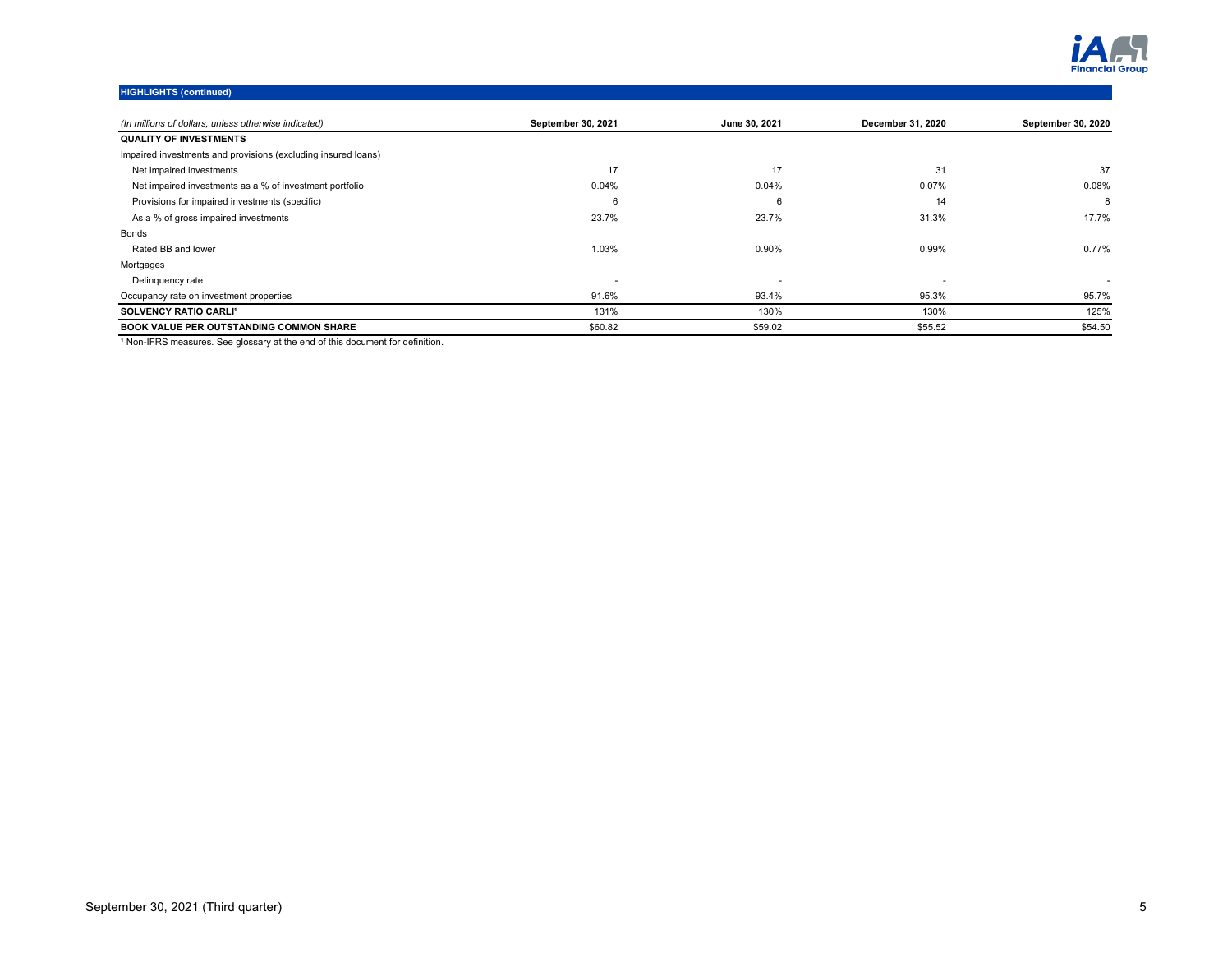

| <b>PROFITABILITY</b>                                             |        |                |        |        |        |                |                |        |        |            |                |        |        |
|------------------------------------------------------------------|--------|----------------|--------|--------|--------|----------------|----------------|--------|--------|------------|----------------|--------|--------|
|                                                                  |        | 2021           |        |        | 2020   |                |                | 2019   |        | 2021       | 2020           | 2020   | 2019   |
| (In millions of dollars, unless otherwise indicated)             | Q3     | Q2             | Q1     | Q4     | Q3     | Q <sub>2</sub> | Q1             | Q4     | Q3     | <b>YTD</b> | <b>YTD</b>     | Annual | Annual |
| Net income                                                       |        |                |        |        |        |                |                |        |        |            |                |        |        |
| Net income                                                       | 226    | 235            | 174    | 172    | 219    | 195            | 46             | 165    | 189    | 635        | 460            | 632    | 699    |
| Net income attributed to participating policyholders             | 3      | (1)            | (5)    | (5)    | (4)    | $\overline{7}$ | $\overline{1}$ | (11)   | $\sim$ | (3)        | $\overline{4}$ | (1)    | (10)   |
| Net income attributed to shareholders                            | 223    | 236            | 179    | 177    | 223    | 188            | 45             | 176    | 189    | 638        | 456            | 633    | 709    |
| Dividends on preferred shares issued by a<br>subsidiary          | 6      | 5              | 6      | 5      | 6      | 5              | 6              | 5      | 5      | 17         | 17             | 22     | 22     |
| Net income attributed to common shareholders                     | 217    | 231            | 173    | 172    | 217    | 183            | 39             | 171    | 184    | 621        | 439            | 611    | 687    |
| Earnings per common share                                        |        |                |        |        |        |                |                |        |        |            |                |        |        |
| Basic                                                            | \$2.01 | \$2.16         | \$1.61 | \$1.61 | \$2.03 | \$1.71         | \$0.37         | \$1.60 | \$1.73 | \$5.78     | \$4.11         | \$5.71 | \$6.43 |
| Diluted                                                          | \$2.01 | \$2.15         | \$1.61 | \$1.60 | \$2.03 | \$1.71         | \$0.36         | \$1.59 | \$1.72 | \$5.76     | \$4.10         | \$5.70 | \$6.40 |
| Diluted, core <sup>1</sup>                                       | \$2.23 | \$2.29         | \$1.79 | \$1.73 | \$2.19 | \$1.71         | \$1.49         | \$1.68 | \$1.82 | \$6.31     | \$5.39         | \$7.12 | \$6.55 |
| Return on common shareholders' equity <sup>1,2</sup>             |        |                |        |        |        |                |                |        |        |            |                |        |        |
| Trailing 12 months                                               | 12.8%  | 13.2%          | 12.7%  | 10.6%  | 10.9%  | 10.5%          | 10.7%          | 12.9%  | 12.7%  |            |                |        |        |
| Trailing 12 months, core                                         | 14.0%  | 14.2%          | 13.6%  | 13.3%  | 13.5%  | 13.1%          | 13.3%          | 13.1%  | N/A    |            |                |        | $\sim$ |
| Quarter annualized                                               | 13.5%  | 14.9%          | 11.5%  | 11.7%  | 15.1%  | 13.0%          | 2.8%           | 12.5%  | 13.8%  |            |                |        | $\sim$ |
| Quarter annualized, core                                         | 14.9%  | 15.8%          | 12.8%  | 12.6%  | 16.2%  | 12.9%          | 11.6%          | 13.1%  | 14.5%  |            |                |        |        |
| Net income attributed to common shareholders by line of business |        |                |        |        |        |                |                |        |        |            |                |        |        |
| Individual Insurance                                             | 107    | 111            | 81     | 97     | 107    | 96             | 34             | 92     | 94     | 299        | 237            | 334    | 359    |
| Individual Wealth Management                                     | 62     | 60             | 51     | 36     | 72     | 37             | (24)           | 42     | 52     | 173        | 85             | 121    | 172    |
| Group Insurance                                                  | 26     | 26             | 13     | 9      | 14     | 30             | 8              | 9      | 18     | 65         | 52             | 61     | 66     |
| Group Savings and Retirement                                     | 5      | $\overline{7}$ | 8      | 11     | 3      | 12             | 8              | 10     | 8      | 20         | 23             | 34     | 32     |
| <b>US Operations</b>                                             | 17     | 27             | 20     | 19     | 21     | 8              | 13             | 18     | 12     | 64         | 42             | 61     | 58     |
| Total                                                            | 217    | 231            | 173    | 172    | 217    | 183            | 39             | 171    | 184    | 621        | 439            | 611    | 687    |
|                                                                  |        |                |        |        |        |                |                |        |        |            |                |        |        |

 $^2$  In Q4-2019, an adjustment has been made retroactively to January 1, 2018 transferring \$7 from retained earnings to the participating policyholders' accounts.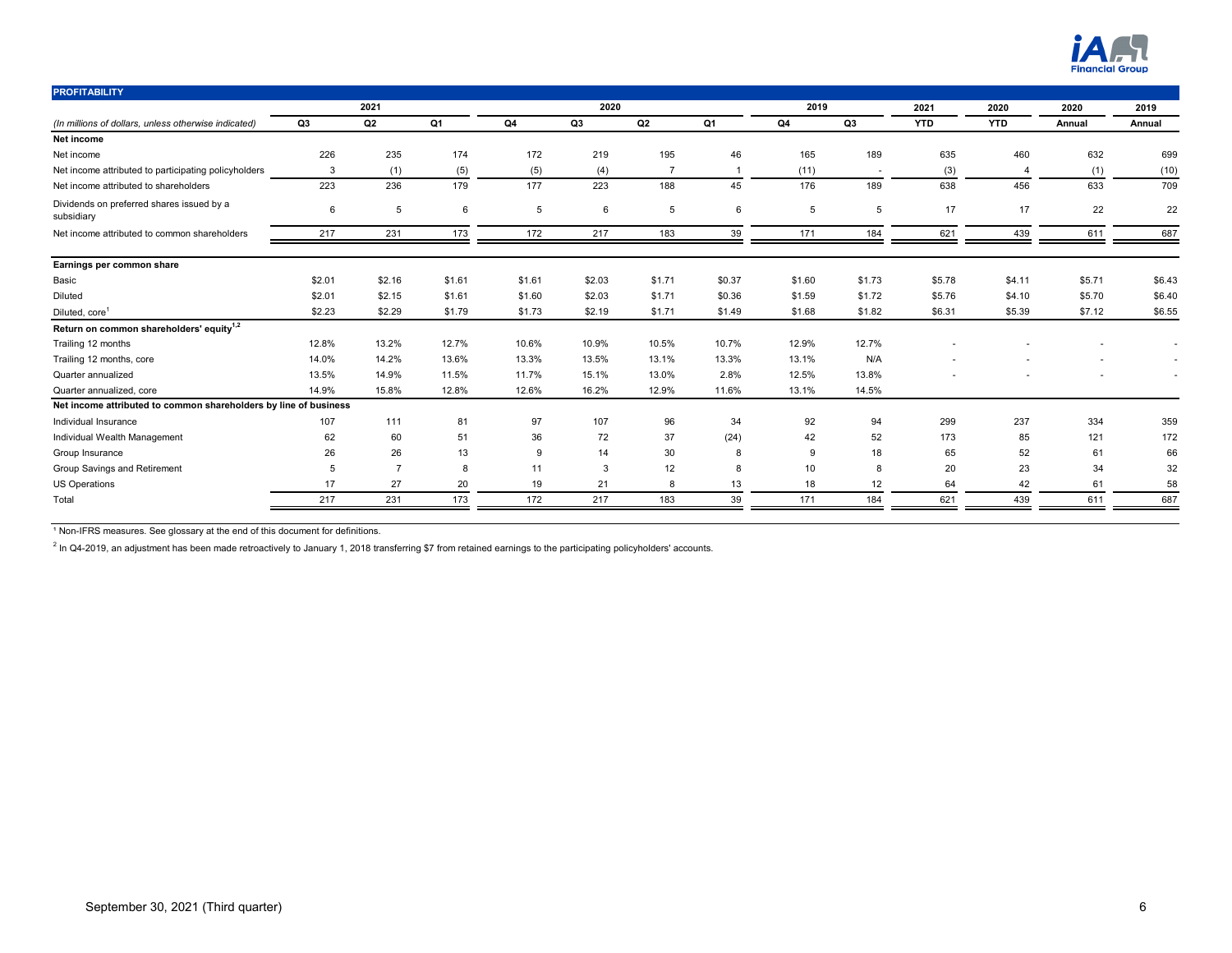

| SOURCES OF EARNINGS - CORE - CONSOLIDATED                             |      |                          |      |                          |      |      |                          |                          |                |                          |                          |        |        |
|-----------------------------------------------------------------------|------|--------------------------|------|--------------------------|------|------|--------------------------|--------------------------|----------------|--------------------------|--------------------------|--------|--------|
|                                                                       |      | 2021                     |      |                          | 2020 |      |                          | 2019                     |                | 2021                     | 2020                     | 2020   | 2019   |
| (In millions of dollars, unless otherwise indicated)                  | Q3   | Q <sub>2</sub>           | Q1   | Q4                       | Q3   | Q2   | Q1                       | Q4                       | Q3             | <b>YTD</b>               | <b>YTD</b>               | Annual | Annual |
| Core operating profit (loss) <sup>1</sup>                             |      |                          |      |                          |      |      |                          |                          |                |                          |                          |        |        |
| Expected profit on in-force                                           | 255  | 246                      | 217  | 224                      | 238  | 190  | 194                      | 197                      | 210            | 718                      | 622                      | 846    | 783    |
| Experience gain (loss)                                                | ,    | 31                       |      | (21)                     | 5    | 13   | (27)                     | (5)                      | (5)            | 39                       | (9)                      | (30)   | (5)    |
| Impact of new business (strain)                                       | (2)  | $\overline{\phantom{a}}$ | (5)  | (6)                      | (2)  | (10) | (10)                     | $\overline{\phantom{a}}$ | (2)            | (7)                      | (22)                     | (28)   | (9)    |
| Changes in assumptions and management actions                         |      | $\overline{\phantom{a}}$ |      | $\overline{\phantom{a}}$ |      |      | $\overline{\phantom{a}}$ |                          | $\overline{a}$ | $\overline{\phantom{a}}$ | $\overline{\phantom{a}}$ |        |        |
| Total                                                                 | 260  | 277                      | 213  | 197                      | 241  | 193  | 157                      | 192                      | 203            | 750                      | 591                      | 788    | 769    |
| Core income on capital <sup>1</sup>                                   | 57   | 48                       | 52   | 44                       | 48   | 42   | 45                       | 44                       | 49             | 157                      | 135                      | 179    | 167    |
| Core income (loss) before income taxes <sup>1</sup>                   | 317  | 325                      | 265  | 241                      | 289  | 235  | 202                      | 236                      | 252            | 907                      | 726                      | 967    | 936    |
| Core income taxes <sup>1</sup>                                        | (70) | (73)                     | (67) | (50)                     | (50) | (47) | (34)                     | (51)                     | (53)           | (210)                    | (131)                    | (181)  | (212)  |
| Core net income (loss) attributed to shareholders <sup>1</sup>        | 247  | 252                      | 198  | 191                      | 239  | 188  | 168                      | 185                      | 199            | 697                      | 595                      | 786    | 724    |
| Dividends on preferred shares issued by a subsidiary                  | 6    | 6                        | 6    | 5                        | 6    | -5   | 6                        | 5                        | 5              | 18                       | 17                       | 22     | 22     |
| Core net income (loss) attributed to common shareholders <sup>1</sup> | 241  | 246                      | 192  | 186                      | 233  | 183  | 162                      | 180                      | 194            | 679                      | 578                      | 764    | 702    |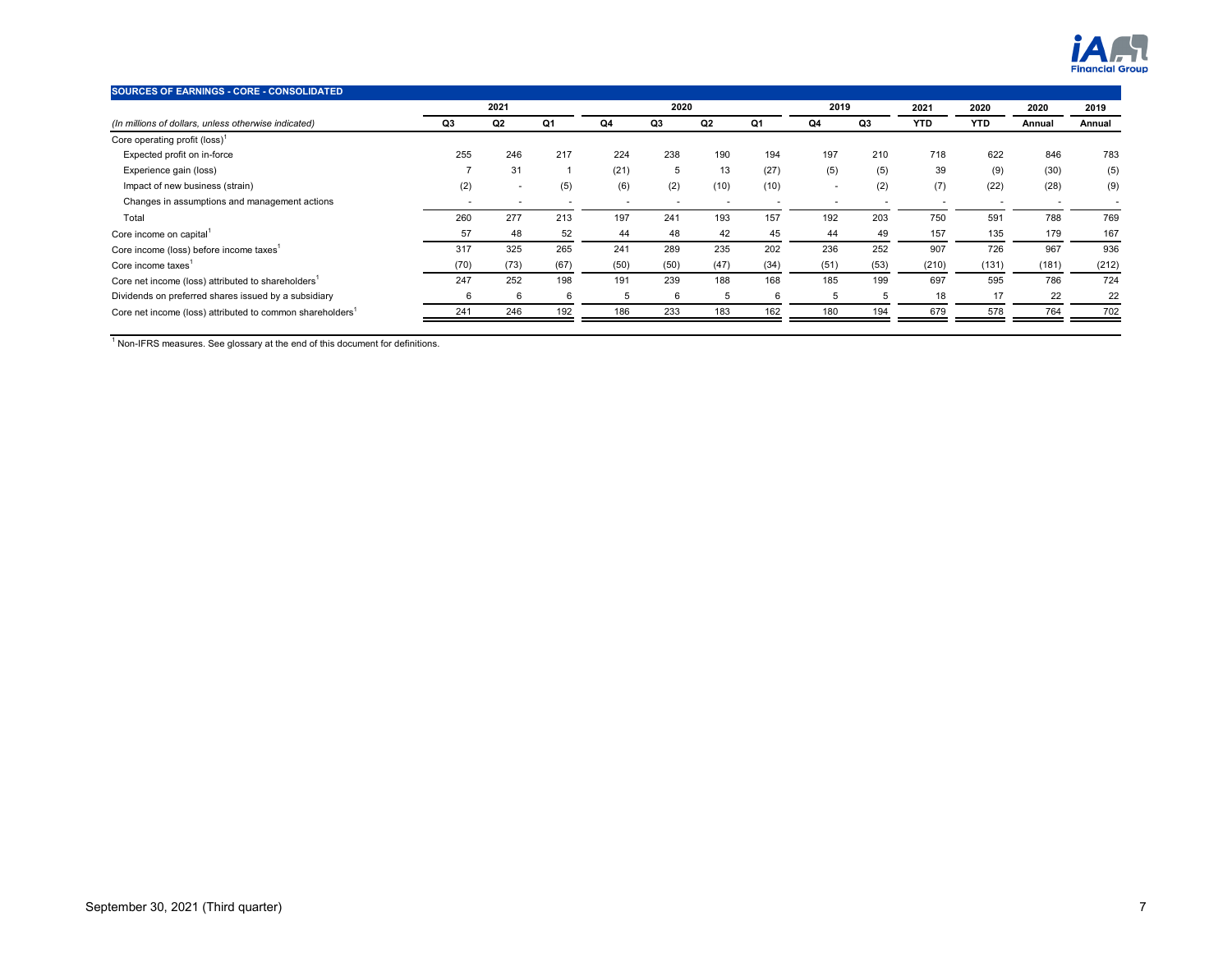

| 2021<br>2020<br>2019<br>2021<br>2020<br>2020<br>Q <sub>1</sub><br>Q <sub>4</sub><br>Q <sub>3</sub><br>Q2<br>Q <sub>1</sub><br>Q <sub>4</sub><br>Q <sub>3</sub><br><b>YTD</b><br><b>YTD</b><br>Q3<br>Q2<br>(In millions of dollars, unless otherwise indicated)<br>Annual<br>Operating profit (loss) <sup>1</sup><br>244<br>232<br>204<br>213<br>225<br>177<br>186<br>193<br>207<br>680<br>588<br>801<br>Expected profit on in-force <sup>2</sup><br>$\overline{7}$ | 2019<br>Annual                 |
|--------------------------------------------------------------------------------------------------------------------------------------------------------------------------------------------------------------------------------------------------------------------------------------------------------------------------------------------------------------------------------------------------------------------------------------------------------------------|--------------------------------|
|                                                                                                                                                                                                                                                                                                                                                                                                                                                                    | 769<br>26<br>(9)<br>(7)<br>779 |
|                                                                                                                                                                                                                                                                                                                                                                                                                                                                    |                                |
|                                                                                                                                                                                                                                                                                                                                                                                                                                                                    |                                |
|                                                                                                                                                                                                                                                                                                                                                                                                                                                                    |                                |
| $\overline{7}$<br>44<br>(23)<br>26<br>(97)<br>Experience gain (loss)<br>43<br>(143)<br>(11)<br>5<br>58<br>(74)                                                                                                                                                                                                                                                                                                                                                     |                                |
| (2)<br>(5)<br>Impact of new business (strain)<br>(6)<br>(2)<br>(10)<br>(2)<br>(7)<br>(22)<br>(28)<br>(10)                                                                                                                                                                                                                                                                                                                                                          |                                |
| 6<br>(24)<br>2<br>(9)<br>(24)<br>(18)<br>Changes in assumptions and management actions <sup>3</sup><br>$\sim$<br>$\overline{\phantom{a}}$<br>$\overline{\phantom{a}}$<br>$\overline{\phantom{a}}$<br>$\overline{\phantom{a}}$                                                                                                                                                                                                                                      |                                |
| 276<br>206<br>184<br>731<br>468<br>658<br>Total<br>249<br>190<br>249<br>210<br>201<br>9                                                                                                                                                                                                                                                                                                                                                                            |                                |
| Income on capital <sup>1</sup><br>37<br>29<br>34<br>21<br>19<br>31<br>34<br>27<br>40<br>100<br>84<br>105                                                                                                                                                                                                                                                                                                                                                           | 122                            |
| 552<br>763<br>286<br>305<br>240<br>268<br>241<br>43<br>211<br>831<br>211<br>241<br>Income (loss) before income taxes <sup>1</sup>                                                                                                                                                                                                                                                                                                                                  | 901                            |
| (63)<br>(69)<br>(61)<br>(34)<br>(45)<br>(53)<br>$\overline{2}$<br>(35)<br>(96)<br>(130)<br>(52)<br>(193)<br>Income taxes <sup>1</sup>                                                                                                                                                                                                                                                                                                                              | (192)                          |
| 179<br>177<br>45<br>638<br>456<br>633<br>Net income (loss) attributed to shareholders<br>223<br>236<br>223<br>188<br>176<br>189                                                                                                                                                                                                                                                                                                                                    | 709                            |
| 5<br>5<br>Dividends on preferred shares issued by a subsidiary<br>6<br>6<br>6<br>5<br>6<br>5<br>5<br>17<br>17<br>22                                                                                                                                                                                                                                                                                                                                                | 22                             |
| 231<br>173<br>172<br>183<br>39<br>171<br>Net income (loss) attributed to common shareholders<br>217<br>217<br>184<br>621<br>439<br>611                                                                                                                                                                                                                                                                                                                             | 687                            |
| Core earnings adjustments (post tax) <sup>1</sup>                                                                                                                                                                                                                                                                                                                                                                                                                  |                                |
| Market-related impacts that differ from management's best estimate<br>(10)<br>(4)<br>(10)<br>(13)<br>86<br>(14)<br>(7)<br>(14)<br>62<br>52<br>(11)<br>$\overline{\phantom{a}}$<br>assumptions <sup>4</sup>                                                                                                                                                                                                                                                         | (41)                           |
| (2)<br>Assumption changes and management actions<br>(4)<br>(4)                                                                                                                                                                                                                                                                                                                                                                                                     | (2)                            |
| Gains or losses on acquisition or disposition of a business, including<br>6<br>$\overline{7}$<br>(2)<br>(4)<br>(6)<br>$\overline{4}$<br>(14)<br>14<br>$\overline{1}$<br>4<br>$\blacksquare$<br>$\blacksquare$<br>acquisition, integration and restructuring costs                                                                                                                                                                                                  | (14)                           |
| Amortization of acquisition-related finite life intangible assets<br>13<br>8<br>$\overline{7}$<br>6<br>33<br>46<br>14<br>13<br>17<br>8<br>41<br>14                                                                                                                                                                                                                                                                                                                 | 27                             |
| 6<br>5<br>6<br>5<br>5<br>5<br>5<br>3<br>3<br>17<br>15<br>20<br>Non-core pension expense                                                                                                                                                                                                                                                                                                                                                                            | 12                             |
| Other specified unusual gains and losses<br>3<br>22<br>35<br>38<br>11<br>24<br>15<br>$\sim$<br>$\sim$<br>$\overline{\phantom{a}}$<br>$\sim$<br>$\overline{\phantom{a}}$                                                                                                                                                                                                                                                                                            | 33                             |
| 24<br>15<br>14<br>16<br>123<br>9<br>10<br>139<br>153<br>19<br>58<br>Total<br>$\overline{\phantom{a}}$                                                                                                                                                                                                                                                                                                                                                              | 15                             |
| 241<br>246<br>192<br>186<br>233<br>183<br>162<br>180<br>194<br>679<br>578<br>764<br>Core earnings <sup>1</sup>                                                                                                                                                                                                                                                                                                                                                     | 702                            |
| Core earnings adjustments (before taxes, where applicable) <sup>1</sup>                                                                                                                                                                                                                                                                                                                                                                                            |                                |
| Market-related impacts that differ from management's best estimate<br>(1)<br>(14)<br>(6)<br>(13)<br>(18)<br>(15)<br>117<br>(19)<br>(10)<br>(21)<br>84<br>71<br>assumptions <sup>4</sup>                                                                                                                                                                                                                                                                            | (57)                           |
| Assumption changes and management actions<br>(6)<br>(3)<br>(6)                                                                                                                                                                                                                                                                                                                                                                                                     | (3)                            |
| Charges or proceeds related to acquisition or disposition of a business,<br>6<br>8<br>8<br>(6)<br>(8)<br>(13)<br>4<br>$\overline{1}$<br>(14)<br>18<br>(5)<br>including acquisition, integration and restructuring costs                                                                                                                                                                                                                                            | (14)                           |
| Amortization of acquisition-related finite life intangible assets<br>19<br>18<br>18<br>17<br>22<br>10<br>9<br>9<br>55<br>43<br>60<br>11                                                                                                                                                                                                                                                                                                                            | 36                             |
| Non-core pension expense<br>8<br>$\overline{7}$<br>9<br>$\overline{7}$<br>$\overline{7}$<br>$\overline{7}$<br>$\overline{7}$<br>24<br>21<br>28<br>$\overline{4}$<br>$\boldsymbol{\Delta}$                                                                                                                                                                                                                                                                          | 16                             |
| Other specified unusual gains and losses<br>8<br>24<br>47<br>15<br>24<br>22<br>39                                                                                                                                                                                                                                                                                                                                                                                  | 42                             |

Total 32 19 25 21 20 (6) 160 15 11 76 174 194 20

<sup>1</sup> Non-IFRS measures. See glossary at the end of this document for definitions.

 $2$  Q2-2020 figure includes acquisition and integration costs.

 $3$  Q3-2019 and Q1-2020 figures include PPI contingent consideration settlement and goodwill impairment.

<sup>4</sup> See details by line of business on the following pages.

Note: The figures do not always add up exactly due to rounding differences.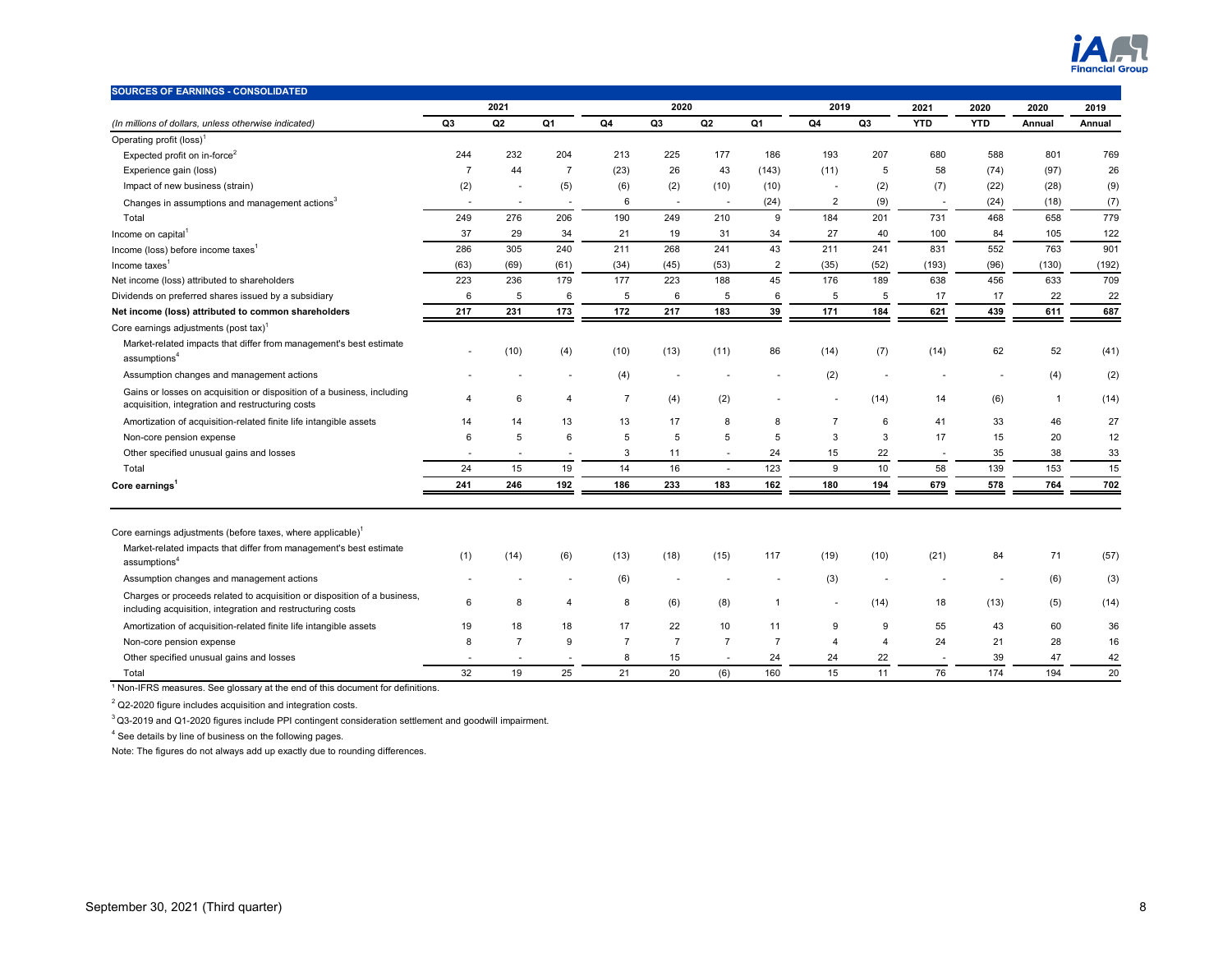

| SOURCES OF EARNINGS BY LINE OF BUSINESS - INDIVIDUAL INSURANCE                                                             |                          |                          |                          |                |                |                |                          |                |                |                |                |        |                |
|----------------------------------------------------------------------------------------------------------------------------|--------------------------|--------------------------|--------------------------|----------------|----------------|----------------|--------------------------|----------------|----------------|----------------|----------------|--------|----------------|
|                                                                                                                            |                          | 2021                     |                          |                | 2020           |                |                          | 2019           |                | 2021           | 2020           | 2020   | 2019           |
| (In millions of dollars, unless otherwise indicated)                                                                       | Q3                       | Q <sub>2</sub>           | Q <sub>1</sub>           | Q4             | Q <sub>3</sub> | Q2             | Q1                       | Q4             | Q3             | <b>YTD</b>     | <b>YTD</b>     | Annual | Annual         |
| Operating profit (loss) <sup>1</sup>                                                                                       |                          |                          |                          |                |                |                |                          |                |                |                |                |        |                |
| Expected profit on in-force                                                                                                | 98                       | 95                       | 92                       | 92             | 94             | 90             | 86                       | 88             | 91             | 285            | 270            | 362    | 350            |
| Experience gain (loss)                                                                                                     | 8                        | 18                       | (3)                      | 15             | 18             | 20             | (43)                     | (6)            | 8              | 23             | (5)            | 10     | 20             |
| Impact of new business (strain)                                                                                            | (3)                      | $\overline{2}$           |                          | (2)            | 1              | (8)            | (7)                      | 3              |                | (1)            | (14)           | (16)   | $\mathbf{1}$   |
| Changes in assumptions and management actions <sup>2</sup>                                                                 | $\overline{\phantom{a}}$ | $\overline{\phantom{a}}$ | $\overline{\phantom{a}}$ | $\overline{4}$ | ٠              |                | (24)                     | $\overline{2}$ | (9)            |                | (24)           | (20)   | (7)            |
| Total                                                                                                                      | 103                      | 115                      | 89                       | 109            | 113            | 102            | 12                       | 87             | 91             | 307            | 227            | 336    | 364            |
| Income on capital <sup>1</sup>                                                                                             | 31                       | 24                       | 28                       | 18             | 18             | 21             | 25                       | 20             | 29             | 83             | 64             | 82     | 93             |
| Income (loss) before income taxes <sup>1</sup>                                                                             | 134                      | 139                      | 117                      | 127            | 131            | 123            | 37                       | 107            | 120            | 390            | 291            | 418    | 457            |
| Income taxes $1$                                                                                                           | (23)                     | (24)                     | (32)                     | (26)           | (21)           | (22)           | 2                        | (10)           | (21)           | (79)           | (41)           | (67)   | (80)           |
| Net income (loss) attributed to shareholders                                                                               | 111                      | 115                      | 85                       | 101            | 110            | 101            | 39                       | 97             | 99             | 311            | 250            | 351    | 377            |
| Dividends on preferred shares issued by a subsidiary                                                                       | $\overline{4}$           | $\overline{4}$           | $\overline{4}$           | $\overline{4}$ | 3              | 5              | 5                        | 5              | 5              | 12             | 13             | 17     | 18             |
| Net income (loss) attributed to common shareholders                                                                        | 107                      | 111                      | 81                       | 97             | 107            | 96             | 34                       | 92             | 94             | 299            | 237            | 334    | 359            |
| Core earnings adjustments (post tax) <sup>1</sup>                                                                          |                          |                          |                          |                |                |                |                          |                |                |                |                |        |                |
| Market-related impacts that differ from management's best estimate<br>assumptions                                          |                          |                          |                          |                |                |                |                          |                |                |                |                |        |                |
| Impact on income from UL policies                                                                                          | (2)                      | (9)                      | (4)                      | (8)            | (6)            | (15)           | 23                       | (5)            | (1)            | (15)           | $\overline{2}$ | (6)    | (19)           |
| Macroeconomic impact on level of assets backing LT liabilities                                                             | $\overline{2}$           | $\overline{2}$           | $\overline{\phantom{a}}$ | (2)            | (2)            |                | $\overline{\phantom{a}}$ | (3)            | (2)            | $\overline{a}$ | (1)            | (3)    | (5)            |
| Total                                                                                                                      | $\overline{\phantom{a}}$ | (7)                      | (4)                      | (10)           | (8)            | (14)           | 23                       | (8)            | (3)            | (11)           |                | (9)    | (24)           |
| Assumption changes and management actions                                                                                  |                          |                          |                          | (3)            |                |                |                          | (2)            |                |                |                | (3)    | (2)            |
| Gains or losses on acquisition or disposition of a business, including<br>acquisition, integration and restructuring costs |                          |                          |                          | $\sim$         | (5)            |                |                          | $\blacksquare$ | (14)           | ×              | (5)            | (5)    | (14)           |
| Amortization of acquisition-related finite life intangible assets                                                          | 2                        | $\overline{2}$           | $\overline{2}$           | $\overline{2}$ | $\overline{2}$ | $\overline{2}$ | $\overline{2}$           | $\overline{2}$ | $\overline{2}$ | 6              | 6              | 8      | 8              |
| Non-core pension expense                                                                                                   | 2                        | $\overline{2}$           | 3                        | $\overline{2}$ | $\overline{2}$ | 3              | 2                        |                | 2              | 7              |                | 9      | 5              |
| Other specified unusual gains and losses                                                                                   |                          |                          |                          | 6              | 8              |                | 24                       | 12             | 22             |                | 32             | 38     | 31             |
| Total                                                                                                                      | 4                        | (3)                      |                          | (3)            | (1)            | (9)            | 51                       | 5              | 9              | $\overline{2}$ | 41             | 38     | $\overline{4}$ |
| Core earnings <sup>1</sup>                                                                                                 | 111                      | 108                      | 82                       | 94             | 106            | 87             | 85                       | 97             | 103            | 301            | 278            | 372    | 363            |

 $^2$  Q3-2019 and Q1-2020 figures include PPI contingent consideration settlement and goodwill impairment.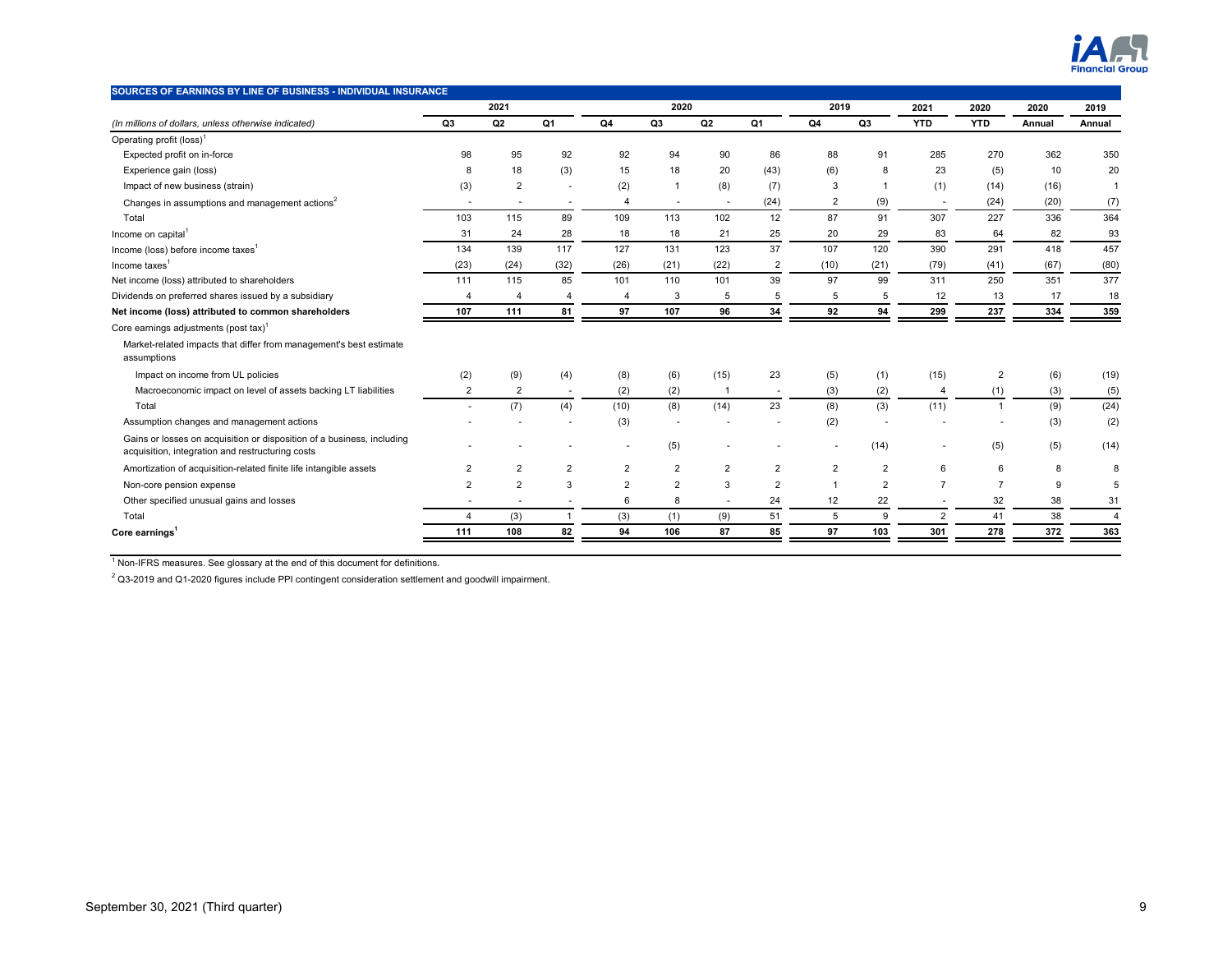

| SOURCES OF EARNINGS BY LINE OF BUSINESS - INDIVIDUAL WEALTH MANAGEMENT                                                     |                |                          |                      |                          |                          |                |                |                |      |                          |                |        |                          |
|----------------------------------------------------------------------------------------------------------------------------|----------------|--------------------------|----------------------|--------------------------|--------------------------|----------------|----------------|----------------|------|--------------------------|----------------|--------|--------------------------|
|                                                                                                                            |                | 2021                     |                      |                          | 2020                     |                |                | 2019           |      | 2021                     | 2020           | 2020   | 2019                     |
| (In millions of dollars, unless otherwise indicated)                                                                       | Q3             | Q <sub>2</sub>           | Q1                   | Q4                       | Q3                       | Q2             | Q1             | Q4             | Q3   | <b>YTD</b>               | <b>YTD</b>     | Annual | Annual                   |
| Operating profit (loss) <sup>1</sup>                                                                                       |                |                          |                      |                          |                          |                |                |                |      |                          |                |        |                          |
| Expected profit on in-force                                                                                                | 80             | 67                       | 58                   | 65                       | 64                       | 52             | 57             | 61             | 62   | 205                      | 173            | 238    | 228                      |
| Experience gain (loss)                                                                                                     | $\overline{2}$ | 12                       | 4                    | (15)                     | 5                        | 10             | (86)           | (3)            | 6    | 18                       | (71)           | (86)   | $\overline{7}$           |
| Impact of new business (strain)                                                                                            |                |                          |                      |                          |                          |                |                |                |      |                          |                |        | $\overline{\phantom{a}}$ |
| Changes in assumptions and management actions                                                                              |                | $\overline{\phantom{a}}$ |                      | (1)                      | $\overline{\phantom{a}}$ |                |                | (1)            |      |                          |                | (1)    | (1)                      |
| Total                                                                                                                      | 82             | 79                       | 62                   | 49                       | 69                       | 62             | (29)           | 57             | 68   | 223                      | 102            | 151    | 234                      |
| Income on capital <sup>1</sup>                                                                                             | $\overline{7}$ | 5                        | $\overline{7}$       | 4                        | $\overline{4}$           | $\overline{4}$ | 3              | $\overline{1}$ | 3    | 19                       | 11             | 15     | 3                        |
| Income (loss) before income taxes <sup>1</sup>                                                                             | 89             | 84                       | 69                   | 53                       | 73                       | 66             | (26)           | 58             | 71   | 242                      | 113            | 166    | 237                      |
| Income taxes $1$                                                                                                           | (26)           | (23)                     | (17)                 | (16)                     | $\sim$                   | (29)           | 3              | (15)           | (19) | (66)                     | (26)           | (42)   | (62)                     |
| Net income (loss) attributed to shareholders                                                                               | 63             | 61                       | 52                   | 37                       | 73                       | 37             | (23)           | 43             | 52   | 176                      | 87             | 124    | 175                      |
| Dividends on preferred shares issued by a subsidiary                                                                       | $\overline{1}$ | $\overline{1}$           |                      | $\overline{1}$           | -1                       | $\sim$         |                | -1             |      | 3                        | $\overline{2}$ | 3      | 3                        |
| Net income (loss) attributed to common shareholders                                                                        | 62             | 60                       | 51                   | 36                       | 72                       | 37             | (24)           | 42             | 52   | 173                      | 85             | 121    | 172                      |
| Core earnings adjustments (post tax) <sup>1</sup>                                                                          |                |                          |                      |                          |                          |                |                |                |      |                          |                |        |                          |
| Market-related impacts that differ from management's best estimate<br>assumptions                                          |                |                          |                      |                          |                          |                |                |                |      |                          |                |        |                          |
| Impact on expected management fees                                                                                         | (1)            | (1)                      | (1)                  | (2)                      | (2)                      | (4)            | $\overline{2}$ | (1)            |      | (3)                      | (4)            | (6)    | (4)                      |
| Impact of dynamic hedging                                                                                                  | $\mathbf{1}$   | (2)                      | -1                   | $\overline{2}$           | (3)                      | $\overline{7}$ | 61             | (5)            | (4)  | $\overline{\phantom{a}}$ | 65             | 67     | (13)                     |
| Total                                                                                                                      |                | (3)                      |                      |                          | (5)                      | 3              | 63             | (6)            | (4)  | (3)                      | 61             | 61     | (17)                     |
| Assumption changes and management actions                                                                                  |                |                          |                      | $\overline{1}$           |                          |                |                |                |      |                          |                |        | 1                        |
| Gains or losses on acquisition or disposition of a business, including<br>acquisition, integration and restructuring costs |                |                          |                      | $\overline{\phantom{a}}$ | (1)                      | (8)            |                |                |      |                          | (9)            | (9)    | $\overline{\phantom{a}}$ |
| Amortization of acquisition-related finite life intangible assets                                                          | 3              | 4                        | 3                    | 3                        | 3                        | 3              | 3              | 3              | 3    | 10                       | 9              | 12     | 12                       |
| Non-core pension expense                                                                                                   |                | $\overline{1}$           |                      | $\overline{1}$           | 1                        |                |                |                |      | 3                        | 3              | 4      | 3                        |
| Other specified unusual gains and losses                                                                                   |                | $\overline{\phantom{a}}$ |                      | $\overline{2}$           | $\overline{2}$           |                |                |                |      |                          | $\overline{2}$ | 4      |                          |
| Total                                                                                                                      | $\overline{4}$ | $\overline{2}$           | $\overline{\Lambda}$ | $\overline{7}$           | $\overline{\phantom{a}}$ | (1)            | 67             |                | (1)  | 10                       | 66             | 73     |                          |
| Core earnings <sup>1</sup>                                                                                                 | 66             | 62                       | 55                   | 43                       | 72                       | 36             | 43             | 42             | 51   | 183                      | 151            | 194    | 172                      |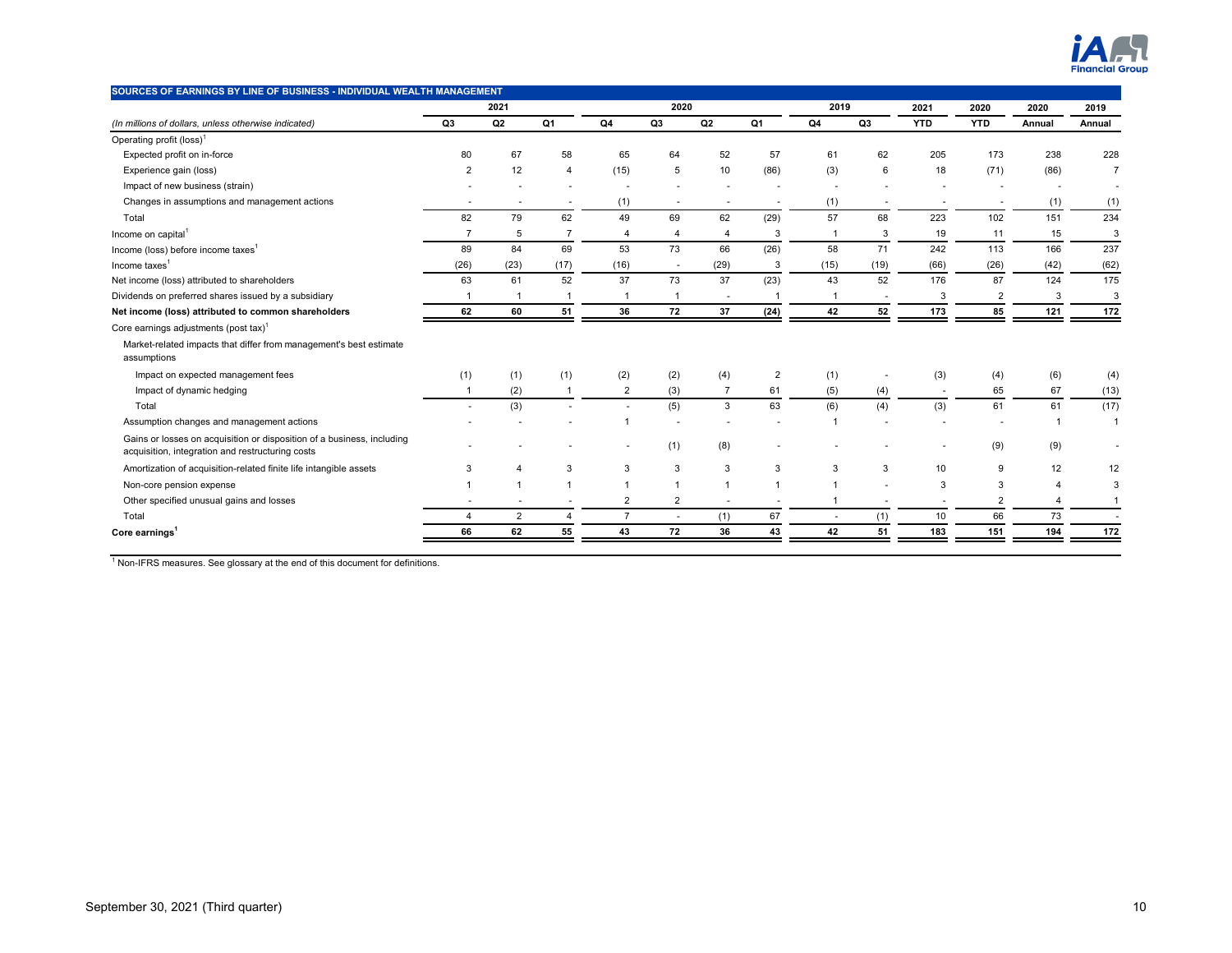

| SOURCES OF EARNINGS BY LINE OF BUSINESS - GROUP INSURANCE                                                                  |                          |                          |                |                |                |                |                |      |                |            |            |                |                          |
|----------------------------------------------------------------------------------------------------------------------------|--------------------------|--------------------------|----------------|----------------|----------------|----------------|----------------|------|----------------|------------|------------|----------------|--------------------------|
|                                                                                                                            |                          | 2021                     |                |                | 2020           |                |                | 2019 |                | 2021       | 2020       | 2020           | 2019                     |
| (In millions of dollars, unless otherwise indicated)                                                                       | Q3                       | Q2                       | Q1             | Q4             | Q3             | Q <sub>2</sub> | Q1             | Q4   | Q3             | <b>YTD</b> | <b>YTD</b> | Annual         | Annual                   |
| Operating profit (loss) <sup>1</sup>                                                                                       |                          |                          |                |                |                |                |                |      |                |            |            |                |                          |
| Expected profit on in-force                                                                                                | 22                       | 30                       | 17             | 23             | 24             | 23             | 21             | 26   | 32             | 69         | 68         | 91             | 109                      |
| Experience gain (loss)                                                                                                     | 11                       | 10                       | (1)            | (8)            | 5              | 9              | (15)           | (9)  | (10)           | 20         | (1)        | (9)            | (17)                     |
| Impact of new business (strain)                                                                                            |                          |                          |                |                |                |                |                |      |                |            |            | $\overline{a}$ | $\overline{\phantom{a}}$ |
| Changes in assumptions and management actions                                                                              |                          | $\overline{\phantom{a}}$ |                | (5)            |                |                |                | (7)  |                |            |            | (5)            | (7)                      |
| Total                                                                                                                      | 33                       | 40                       | 16             | 10             | 29             | 32             | 6              | 10   | 22             | 89         | 67         | 77             | 85                       |
| Income on capital <sup>1</sup>                                                                                             | $\overline{2}$           | $\sim$                   | $\overline{2}$ | $\sim$         | ٠              |                |                |      | $\overline{2}$ |            |            |                | 5                        |
| Income (loss) before income taxes <sup>1</sup>                                                                             | 35                       | 40                       | 18             | 10             | 29             | 32             | $\overline{7}$ | 11   | 24             | 93         | 68         | 78             | 90                       |
| Income taxes <sup>1</sup>                                                                                                  | (9)                      | (14)                     | (4)            | (1)            | (14)           | (2)            |                | (2)  | (6)            | (27)       | (15)       | (16)           | (23)                     |
| Net income (loss) attributed to shareholders                                                                               | 26                       | 26                       | 14             | 9              | 15             | 30             | $\mathsf{R}$   | 9    | 18             | 66         | 53         | 62             | 67                       |
| Dividends on preferred shares issued by a subsidiary                                                                       | $\overline{\phantom{a}}$ | $\overline{\phantom{a}}$ |                | $\sim$         |                |                |                |      |                |            |            |                | $\mathbf{1}$             |
| Net income (loss) attributed to common shareholders                                                                        | 26                       | 26                       | 13             | 9              | 14             | 30             |                | ٩    | 18             | 65         | 52         | 61             | 66                       |
| Core earnings adjustments (post tax) <sup>1</sup>                                                                          |                          |                          |                |                |                |                |                |      |                |            |            |                |                          |
| Market-related impacts that differ from management's best estimate<br>assumptions                                          |                          |                          |                |                |                |                |                |      |                |            |            |                |                          |
| Assumption changes and management actions                                                                                  |                          |                          |                | 3              |                |                |                | 5    |                |            |            | э              |                          |
| Gains or losses on acquisition or disposition of a business, including<br>acquisition, integration and restructuring costs |                          |                          |                |                |                |                |                |      |                |            |            |                |                          |
| Amortization of acquisition-related finite life intangible assets                                                          | $\overline{2}$           | $\overline{2}$           | $\overline{2}$ | 3              | $\overline{2}$ | $\overline{2}$ | $\overline{2}$ |      |                | 6          | 6          | 9              |                          |
| Non-core pension expense                                                                                                   | $\overline{2}$           |                          | $\overline{2}$ | $\overline{2}$ | $\overline{2}$ |                |                |      |                | 5          |            | 6              | 3                        |
| Other specified unusual gains and losses                                                                                   |                          |                          |                | 3              | ٠              |                |                |      |                |            |            | 3              |                          |
| Total                                                                                                                      | 4                        | 3                        |                | 12             | $\overline{4}$ | 3              | 3              | 8    | $\overline{2}$ | 11         | 10         | 22             | 13                       |
| Core earnings <sup>1</sup>                                                                                                 | 30                       | 29                       | 17             | 21             | 18             | 33             | 11             | 17   | 20             | 76         | 62         | 83             | 79                       |
|                                                                                                                            |                          |                          |                |                |                |                |                |      |                |            |            |                |                          |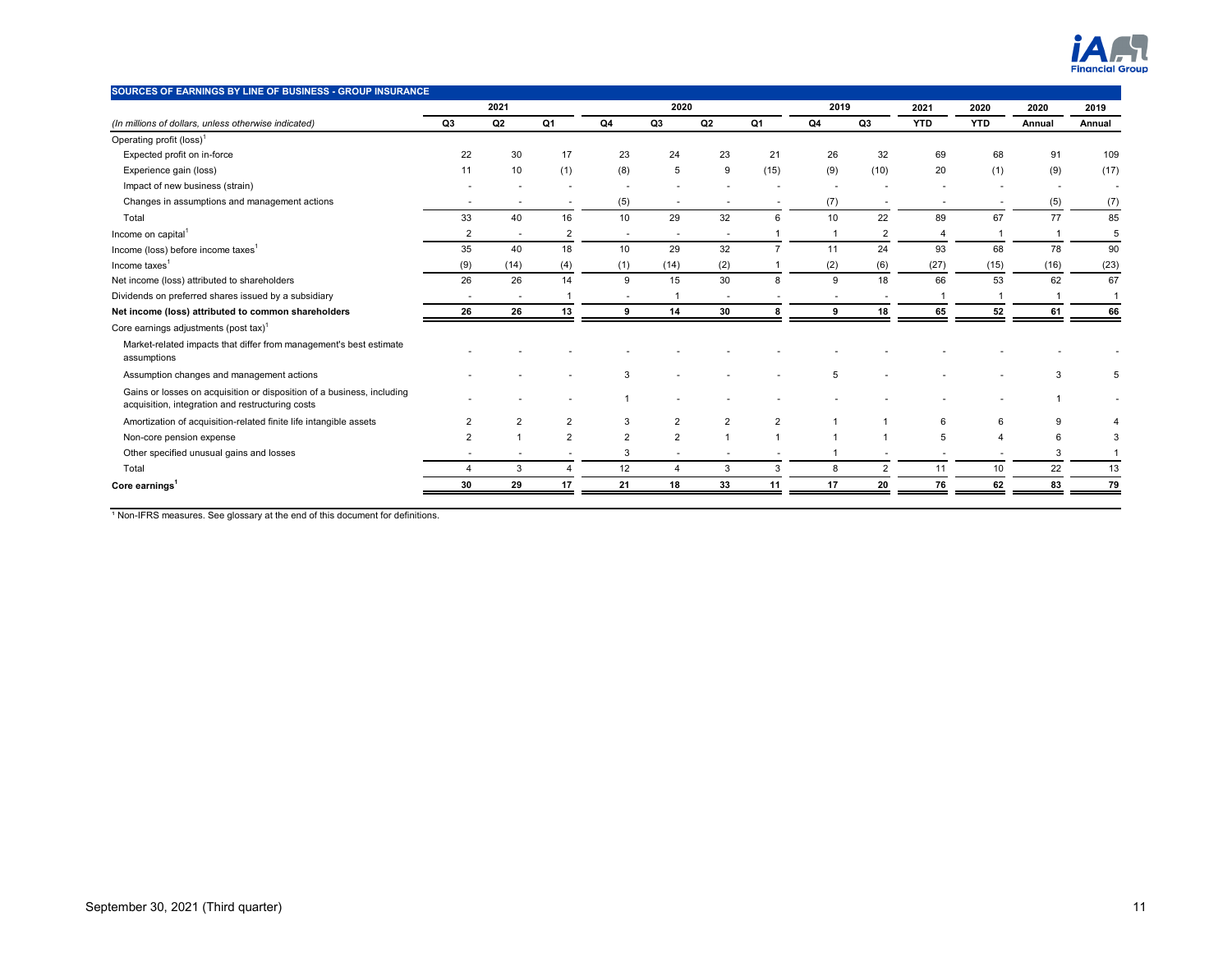

| SOURCES OF EARNINGS BY LINE OF BUSINESS - GROUP SAVINGS AND RETIREMENT                                                     |     |                |     |                     |                |                |                          |      |     |                |            |                |        |
|----------------------------------------------------------------------------------------------------------------------------|-----|----------------|-----|---------------------|----------------|----------------|--------------------------|------|-----|----------------|------------|----------------|--------|
|                                                                                                                            |     | 2021           |     |                     | 2020           |                |                          | 2019 |     | 2021           | 2020       | 2020           | 2019   |
| (In millions of dollars, unless otherwise indicated)                                                                       | Q3  | Q <sub>2</sub> | Q1  | Q4                  | Q <sub>3</sub> | Q2             | Q1                       | Q4   | Q3  | <b>YTD</b>     | <b>YTD</b> | Annual         | Annual |
| Operating profit (loss) <sup>1</sup>                                                                                       |     |                |     |                     |                |                |                          |      |     |                |            |                |        |
| Expected profit on in-force                                                                                                | 9   | 8              | 8   | 6                   | 6              |                | 6                        | 6    |     | 25             | 16         | 22             | 27     |
| Experience gain (loss)                                                                                                     | (5) | (1)            |     | (4)                 | $\overline{2}$ | 5              | 2                        |      |     | (5)            | 9          | 5              | 10     |
| Impact of new business (strain)                                                                                            |     | (1)            |     |                     |                |                |                          | (1)  | (1) |                |            |                | (2)    |
| Changes in assumptions and management actions                                                                              |     | $\overline{a}$ |     | 12                  |                |                |                          | 6    |     |                |            | 12             | 6      |
| Total                                                                                                                      | 5   | 6              | 9   | 14                  | 8              | 9              | 8                        | 12   | 10  | 20             | 25         | 39             | 41     |
| Income on capital <sup>1</sup>                                                                                             | 3   | $\overline{4}$ |     |                     | 2              |                |                          |      |     | 8              | 3          | $\overline{4}$ | 3      |
| Income (loss) before income taxes <sup>1</sup>                                                                             | 8   | 10             | 10  | 15                  | 10             | 10             | 8                        | 12   | 11  | 28             | 28         | 43             | 44     |
| Income taxes <sup>1</sup>                                                                                                  | (2) | (3)            | (2) | (4)                 | (6)            | $\overline{2}$ | $\overline{\phantom{a}}$ | (3)  | (3) | (7)            | (4)        | (8)            | (12)   |
| Net income (loss) attributed to shareholders                                                                               | 6   | $\overline{7}$ | 8   | 11                  | Δ              | 12             | 8                        | 9    | 8   | 21             | 24         | 35             | 32     |
| Dividends on preferred shares issued by a subsidiary                                                                       |     |                |     |                     |                |                |                          | (1)  |     |                |            |                | $\sim$ |
| Net income (loss) attributed to common shareholders                                                                        | 5   |                | 8   | 11                  | $\mathbf{3}$   | 12             | 8                        | 10   | 8   | 20             | 23         | 34             | 32     |
| Core earnings adjustments (post tax) <sup>1</sup>                                                                          |     |                |     |                     |                |                |                          |      |     |                |            |                |        |
| Market-related impacts that differ from management's best estimate<br>assumptions                                          |     |                |     |                     |                |                |                          |      |     |                |            |                |        |
| Assumption changes and management actions                                                                                  |     |                |     | (8)                 |                |                |                          | (4)  |     |                |            | (8)            | (4)    |
| Gains or losses on acquisition or disposition of a business, including<br>acquisition, integration and restructuring costs |     |                |     |                     |                |                |                          |      |     |                |            |                |        |
| Amortization of acquisition-related finite life intangible assets                                                          |     |                |     |                     |                |                |                          |      |     |                |            |                |        |
| Non-core pension expense                                                                                                   |     |                |     |                     |                |                |                          |      |     | $\overline{2}$ |            |                |        |
| Other specified unusual gains and losses                                                                                   |     |                |     |                     |                |                |                          |      |     |                |            | $\overline{2}$ |        |
| Total                                                                                                                      |     |                |     | (7)                 | $\mathbf{1}$   |                |                          | (3)  |     | $\overline{2}$ |            | (5)            | (2)    |
| Core earnings <sup>1</sup>                                                                                                 | 6   | 8              | 8   | $\overline{\bf{4}}$ | 4              | 12             | 9                        | 7    | 8   | 22             | 25         | 29             | 30     |
|                                                                                                                            |     |                |     |                     |                |                |                          |      |     |                |            |                |        |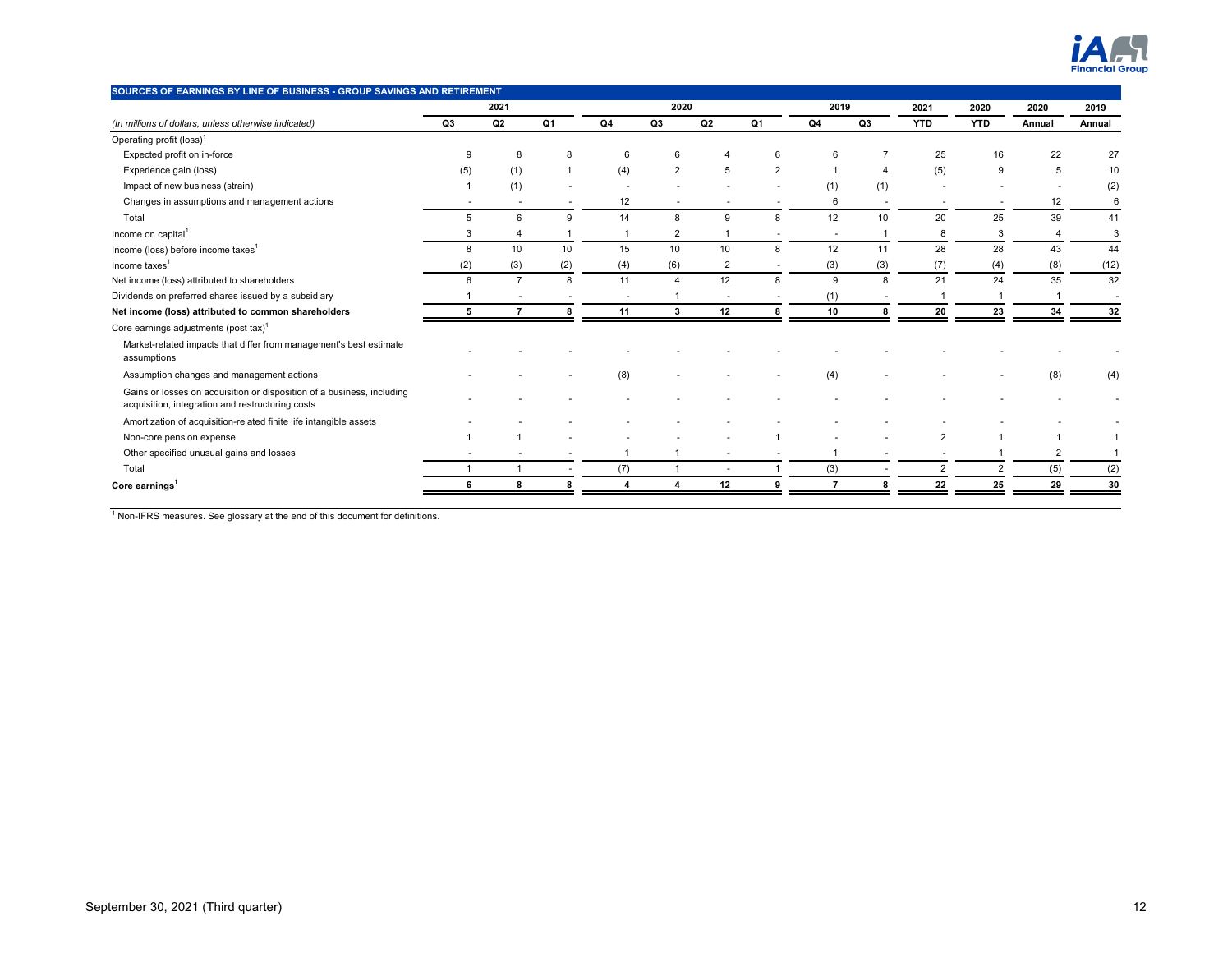

| SOURCES OF EARNINGS BY LINE OF BUSINESS - US OPERATIONS                                                                    |     |                          |                          |      |                          |                |     |                |     |                |            |        |                |
|----------------------------------------------------------------------------------------------------------------------------|-----|--------------------------|--------------------------|------|--------------------------|----------------|-----|----------------|-----|----------------|------------|--------|----------------|
|                                                                                                                            |     | 2021                     |                          |      | 2020                     |                |     | 2019           |     | 2021           | 2020       | 2020   | 2019           |
| (In millions of dollars, unless otherwise indicated)                                                                       | Q3  | Q <sub>2</sub>           | Q1                       | Q4   | Q <sub>3</sub>           | Q2             | Q1  | Q4             | Q3  | <b>YTD</b>     | <b>YTD</b> | Annual | Annual         |
| Operating profit (loss) <sup>1</sup>                                                                                       |     |                          |                          |      |                          |                |     |                |     |                |            |        |                |
| Expected profit on in-force <sup>2</sup>                                                                                   | 35  | 32                       | 29                       | 27   | 37                       | 8              | 16  | 12             | 15  | 96             | 61         | 88     | 55             |
| Experience gain (loss)                                                                                                     | (9) | 5                        | 6                        | (11) | (4)                      | (1)            | (1) | 6              | (3) | $\overline{2}$ | (6)        | (17)   | 6              |
| Impact of new business (strain)                                                                                            |     | (1)                      | (5)                      | (4)  | (3)                      | (2)            | (3) | (2)            | (2) | (6)            | (8)        | (12)   | (8)            |
| Changes in assumptions and management actions                                                                              |     | $\overline{\phantom{a}}$ | $\overline{\phantom{a}}$ | (4)  | $\overline{\phantom{a}}$ |                |     | $\overline{2}$ |     |                |            | (4)    | $\overline{2}$ |
| Total                                                                                                                      | 26  | 36                       | 30                       | 8    | 30                       | 5              | 12  | 18             | 10  | 92             | 47         | 55     | 55             |
| Income on capital <sup>1</sup>                                                                                             | (6) | (4)                      | (4)                      | (2)  | (5)                      | 5              | 5   | 5              | 5   | (14)           | 5          | 3      | 18             |
| Income (loss) before income taxes <sup>1</sup>                                                                             | 20  | 32                       | 26                       | 6    | 25                       | 10             | 17  | 23             | 15  | 78             | 52         | 58     | 73             |
| Income taxes <sup>1</sup>                                                                                                  | (3) | (5)                      | (6)                      | 13   | (4)                      | (2)            | (4) | (5)            | (3) | (14)           | (10)       | 3      | (15)           |
| Net income (loss) attributed to shareholders                                                                               | 17  | 27                       | 20                       | 19   | 21                       | 8              | 13  | 18             | 12  | 64             | 42         | 61     | 58             |
| Dividends on preferred shares issued by a subsidiary                                                                       |     | $\overline{\phantom{a}}$ |                          | ٠    |                          |                |     |                |     |                |            |        |                |
| Net income (loss) attributed to common shareholders                                                                        | 17  | 27                       | 20                       | 19   | 21                       | 8              | 13  | 18             | 12  | 64             | 42         | 61     | 58             |
| Core earnings adjustments (post tax) <sup>1</sup>                                                                          |     |                          |                          |      |                          |                |     |                |     |                |            |        |                |
| Market-related impacts that differ from management's best estimate<br>assumptions                                          |     |                          |                          |      |                          |                |     |                |     |                |            |        |                |
| Assumption changes and management actions                                                                                  |     |                          |                          | 3    |                          |                |     | (2)            |     |                |            | 3      | (2)            |
| Gains or losses on acquisition or disposition of a business, including<br>acquisition, integration and restructuring costs |     | 6                        | 4                        | 6    | $\overline{2}$           | 6              |     |                |     | 14             | 8          | 14     |                |
| Amortization of acquisition-related finite life intangible assets                                                          |     | 6                        | 6                        | 5    | 10                       |                |     |                |     | 19             | 12         | 17     |                |
| Non-core pension expense                                                                                                   |     |                          |                          |      |                          |                |     |                |     |                |            |        |                |
| Other specified unusual gains and losses                                                                                   |     |                          |                          | (9)  |                          |                |     |                |     |                |            | (9)    |                |
| Total                                                                                                                      | 11  | 12                       | 10                       | 5    | 12                       | $\overline{7}$ |     | (1)            |     | 33             | 20         | 25     |                |
| Core earnings <sup>1</sup>                                                                                                 | 28  | 39                       | 30                       | 24   | 33                       | 15             | 14  | 17             | 12  | 97             | 62         | 86     | 59             |

 $2$  Q2-2020 figure includes IAS acquisition and integration costs.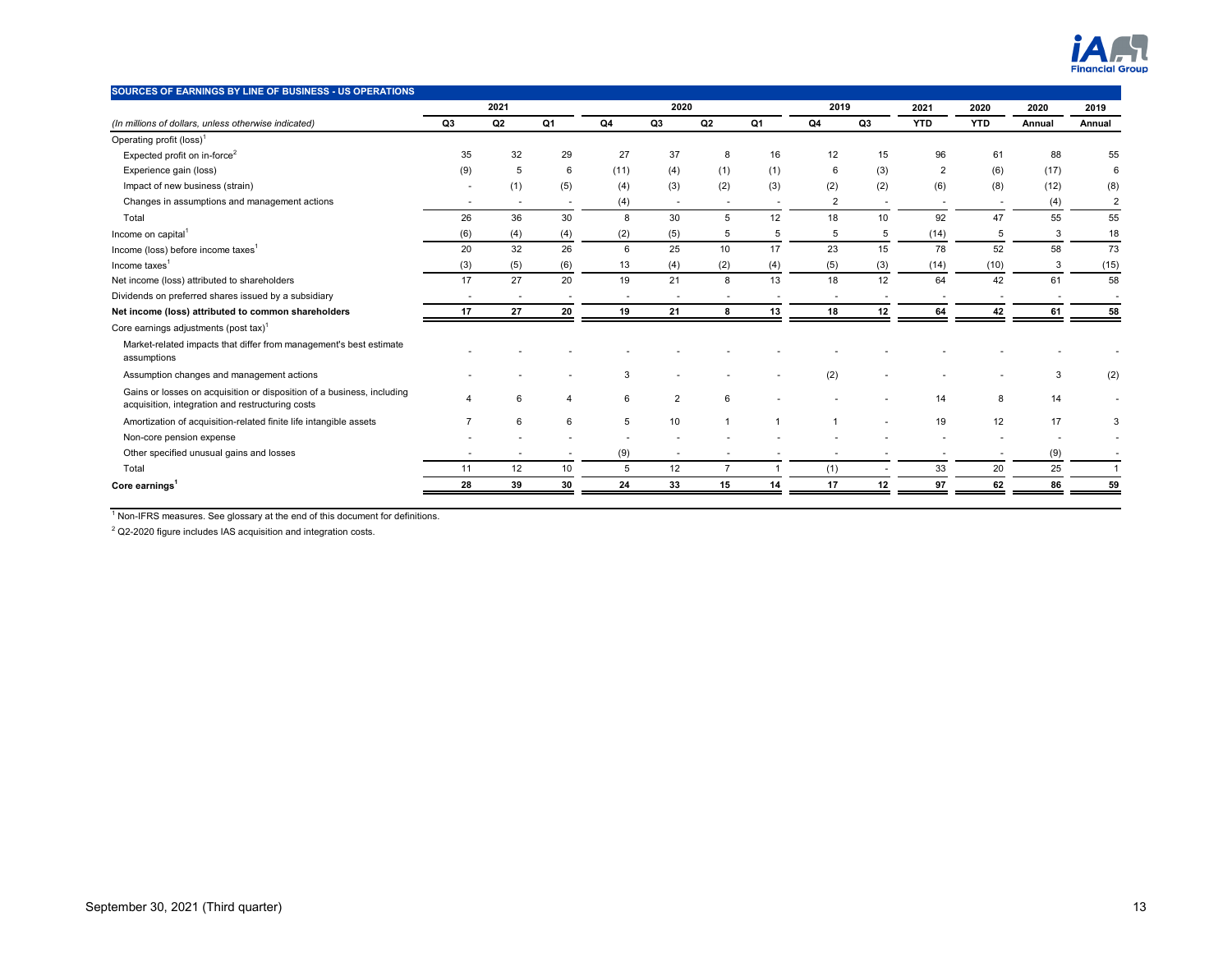

| <b>EXPERIENCE AND SPECIFIC ITEMS<sup>1</sup></b>                                                                                                              |                          | 2021           |                          |        | 2020                     |                          |                          | 2019                     |                          | 2021       | 2020                     | 2020           | 2019   |
|---------------------------------------------------------------------------------------------------------------------------------------------------------------|--------------------------|----------------|--------------------------|--------|--------------------------|--------------------------|--------------------------|--------------------------|--------------------------|------------|--------------------------|----------------|--------|
| (Earnings per diluted weighted average number of common share)                                                                                                | Q3                       | Q <sub>2</sub> | Q1                       | Q4     | Q3                       | Q <sub>2</sub>           | Q1                       | Q4                       | Q3                       | <b>YTD</b> | <b>YTD</b>               | Annual         | Annual |
| Market-related impacts that differ from management's best estimate<br>assumptions <sup>2</sup>                                                                |                          |                |                          |        |                          |                          |                          |                          |                          |            |                          |                |        |
| Increase (decrease) in income on UL policies                                                                                                                  | 0.02                     | 0.08           | 0.04                     | 0.07   | 0.05                     | 0.13                     | (0.21)                   | 0.05                     | 0.01                     | 0.14       | (0.03)                   | 0.04           | 0.18   |
| Macroeconomic impact on level of assets backing long-term liabilities <sup>3</sup>                                                                            | (0.02)                   | (0.02)         | $\overline{\phantom{a}}$ | 0.02   | 0.02                     | $\overline{\phantom{a}}$ |                          | 0.03                     | 0.02                     | (0.04)     | 0.02                     | 0.04           | 0.05   |
| Higher (lower) than expected management fees <sup>3</sup>                                                                                                     | 0.01                     | 0.01           | 0.01                     | 0.01   | 0.02                     | 0.04                     | (0.02)                   | $\sim$                   | ÷.                       | 0.03       | 0.04                     | 0.05           | 0.03   |
| Impact of dynamic hedging                                                                                                                                     | (0.01)                   | 0.02           | (0.01)                   | (0.01) | 0.03                     | (0.07)                   | (0.57)                   | 0.05                     | 0.04                     |            | (0.61)                   | (0.62)         | 0.12   |
| Total                                                                                                                                                         |                          | 0.09           | 0.04                     | 0.09   | 0.12                     | 0.10                     | (0.80)                   | 0.13                     | 0.07                     | 0.13       | (0.58)                   | (0.49)         | 0.38   |
| Assumption changes and management actions                                                                                                                     |                          |                |                          | 0.04   |                          |                          |                          | 0.02                     |                          |            |                          | 0.04           | 0.02   |
| Gains and losses on charges or proceeds related to acquisition or<br>disposition of a business, including acquisition, integration and<br>restructuring costs |                          |                |                          |        |                          |                          |                          |                          |                          |            |                          |                |        |
| Acquisition and integration costs                                                                                                                             | (0.01)                   | (0.03)         | (0.01)                   | (0.02) | 0.02                     | (0.01)                   |                          |                          |                          | (0.04)     | 0.01                     | (0.01)         |        |
| PPI's contingent consideration settlement                                                                                                                     |                          |                |                          | ÷      | $\overline{\phantom{a}}$ |                          |                          |                          | 0.13                     |            | ٠.                       |                | 0.13   |
| Sale of iA Investment Counsel                                                                                                                                 |                          |                |                          |        | $\overline{a}$           | 0.08                     |                          |                          |                          |            | 0.08                     | 0.08           |        |
| Sale of residential mortgage portfolio                                                                                                                        |                          |                |                          |        | 0.06                     |                          |                          |                          |                          |            | 0.06                     | 0.06           |        |
| Total                                                                                                                                                         | (0.01)                   | (0.03)         | (0.01)                   | (0.02) | 0.08                     | 0.07                     |                          |                          | 0.13                     | (0.05)     | 0.15                     | 0.13           | 0.13   |
| Policyholder experience gains and losses                                                                                                                      |                          |                |                          |        |                          |                          |                          |                          |                          |            |                          |                |        |
| Individual Insurance                                                                                                                                          | 0.05                     | 0.06           | (0.06)                   | 0.03   | 0.04                     | ÷.                       | (0.08)                   | 0.03                     | 0.02                     | 0.05       | (0.04)                   | (0.01)         | 0.05   |
| Individual Wealth Management                                                                                                                                  | 0.01                     | 0.05           | 0.02                     | (0.10) | (0.01)                   | (0.01)                   | $\sim$                   | (0.06)                   | $\sim$                   | 0.08       | (0.02)                   | (0.12)         | (0.10) |
| Group Insurance                                                                                                                                               | 0.08                     | 0.06           | (0.01)                   | (0.02) | 0.03                     | 0.05                     | (0.10)                   | (0.05)                   | (0.07)                   | 0.13       | (0.02)                   | (0.04)         | (0.11) |
| Group Savings and Retirement                                                                                                                                  | (0.03)                   | (0.01)         | 0.01                     | (0.02) | 0.02                     | 0.03                     | 0.02                     | 0.01                     | 0.03                     | (0.03)     | 0.07                     | 0.05           | 0.08   |
| <b>US Operations</b>                                                                                                                                          | (0.05)                   | 0.07           | 0.05                     | (0.07) | (0.04)                   | 0.01                     | (0.01)                   | 0.04                     | (0.02)                   | 0.07       | (0.04)                   | (0.11)         | 0.04   |
| Total                                                                                                                                                         | 0.06                     | 0.23           | 0.01                     | (0.18) | 0.04                     | 0.08                     | (0.17)                   | (0.03)                   | (0.04)                   | 0.30       | (0.05)                   | (0.23)         | (0.04) |
| Other gains and losses                                                                                                                                        |                          |                |                          |        |                          |                          |                          |                          |                          |            |                          |                |        |
| Impact of new business (strain) (in Ind. Insurance and US Operations)                                                                                         |                          | 0.01           | (0.01)                   | (0.04) | $\sim$                   | (0.05)                   | (0.03)                   | 0.02                     | 0.01                     | $\sim$     | (0.08)                   | (0.12)         | 0.07   |
| iA Auto and Home                                                                                                                                              | 0.09                     | 0.09           | 0.08                     | 0.11   | 0.11                     | 0.07                     | 0.11                     | 0.01                     | 0.05                     | 0.26       | 0.29                     | 0.40           | 0.09   |
| Income on capital (excluding iA Auto and Home)                                                                                                                |                          | (0.03)         | 0.01                     | (0.06) | (0.04)                   | (0.05)                   | (0.03)                   | 0.02                     | 0.02                     | (0.02)     | (0.12)                   | (0.18)         | 0.09   |
| Usual income tax gains and losses                                                                                                                             | (0.01)                   | (0.02)         | (0.09)                   |        | 0.12                     | 0.04                     | 0.04                     | (0.01)                   | 0.01                     | (0.12)     | 0.20                     | 0.20           | (0.10) |
| Specified unusual gains and losses                                                                                                                            |                          |                |                          |        |                          |                          |                          |                          |                          |            | $\overline{a}$           |                |        |
| PPI's goodwill impairments                                                                                                                                    |                          |                |                          |        |                          |                          | (0.22)                   | $\overline{\phantom{a}}$ | (0.21)                   |            | (0.22)                   | (0.22)         | (0.21) |
| Software and other writedowns                                                                                                                                 |                          |                |                          | (0.04) | (0.11)                   |                          | ÷                        | (0.07)                   |                          |            | (0.11)                   | (0.15)         | (0.07) |
| Litigation provision increases                                                                                                                                |                          |                |                          |        |                          |                          |                          | (0.14)                   |                          |            |                          |                | (0.14) |
| PAR account adjustments                                                                                                                                       |                          |                |                          |        |                          |                          |                          | (0.02)                   |                          |            |                          | $\blacksquare$ | (0.02) |
| Provision for non-recurrent pandemic support to employees                                                                                                     |                          |                |                          | (0.08) |                          |                          | $\overline{\phantom{a}}$ |                          |                          |            |                          | (0.08)         |        |
| Unusual income tax gains and losses                                                                                                                           | $\overline{\phantom{a}}$ | ٠              | $\overline{\phantom{a}}$ | 0.08   | $\sim$                   | $\sim$                   | $\sim$                   | 0.08                     | $\overline{\phantom{a}}$ | $\sim$     | $\overline{\phantom{a}}$ | 0.08           | 0.12   |
| Total (specified unusual gains and losses)                                                                                                                    | $\sim$                   | ÷,             | $\overline{\phantom{a}}$ | (0.04) | (0.11)                   | ÷.                       | (0.22)                   | (0.15)                   | (0.21)                   | $\sim$     | (0.33)                   | (0.37)         | (0.32) |
| Total (other gains and losses)                                                                                                                                | 0.08                     | 0.05           | (0.01)                   | (0.03) | 0.08                     | 0.01                     | (0.13)                   | (0.11)                   | (0.12)                   | 0.12       | (0.04)                   | (0.07)         | (0.17) |
| <b>Total gains and losses</b>                                                                                                                                 | 0.13                     | 0.34           | 0.03                     | (0.10) | 0.32                     | 0.26                     | (1.10)                   | 0.01                     | 0.04                     | 0.50       | (0.52)                   | (0.62)         | 0.32   |

 $^2$  Approximate impact of macroeconomic variations as compared to the expected net earnings that the Company would have earned under normal macroeconomic conditions.

 $^3$  Expected profit on in-force for the wealth management businesses is updated on a quarterly basis to reflect market growth and net sales.

Note: Due to rounding, minor differences may occur between items expressed in millions of dollars and expressed in earnings per common share. In all cases, items expressed in millions of dollars prevail over those expresse common share.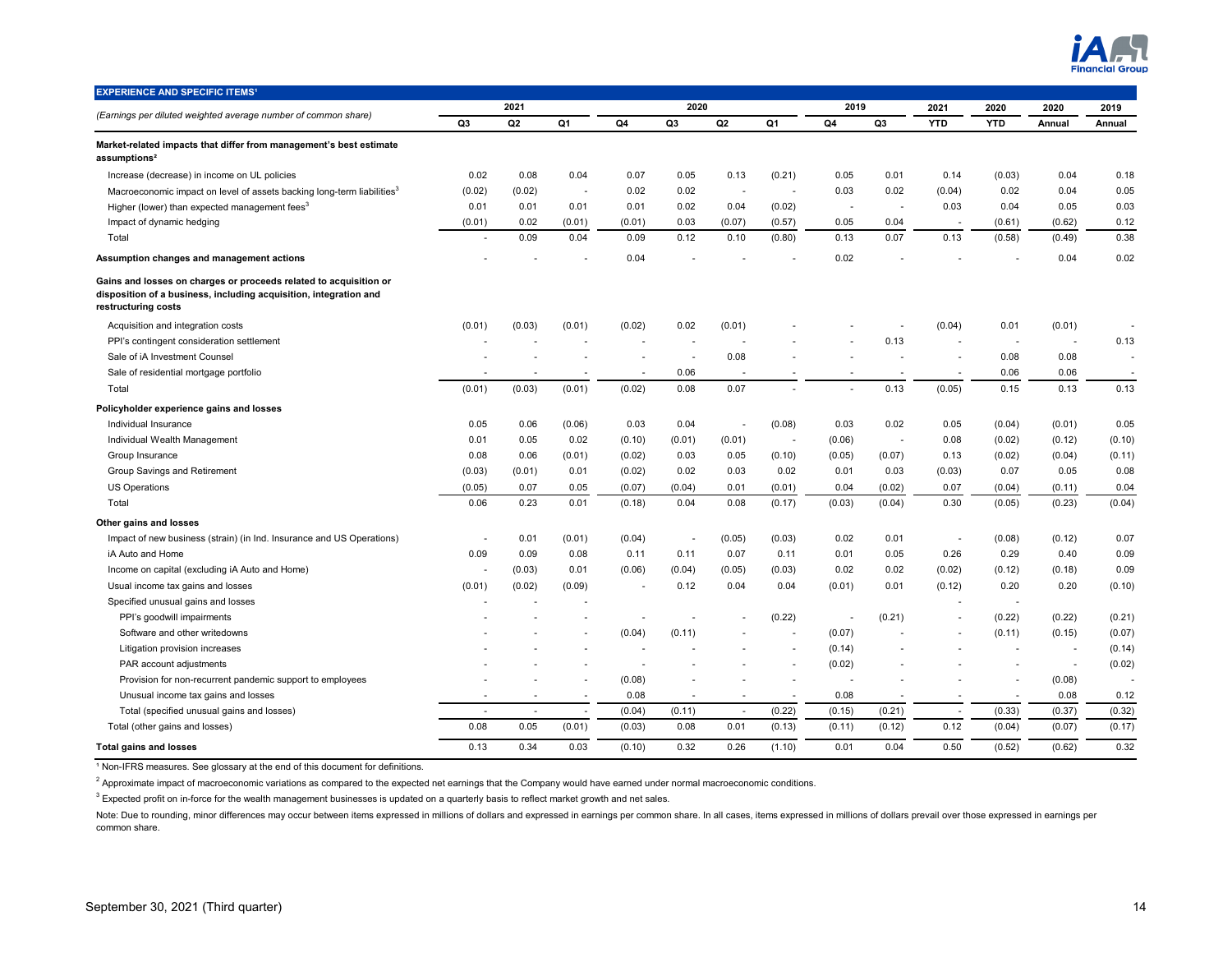

| <b>REPORTED EPS AND CORE EPS RECONCILIATION</b>                                                                                                |        |                |                          |          |          |                |                          |          |          |                          |                          |                |          |
|------------------------------------------------------------------------------------------------------------------------------------------------|--------|----------------|--------------------------|----------|----------|----------------|--------------------------|----------|----------|--------------------------|--------------------------|----------------|----------|
|                                                                                                                                                |        | 2021           |                          |          | 2020     |                |                          | 2019     |          | 2021                     | 2020                     | 2020           | 2019     |
|                                                                                                                                                | Q3     | Q <sub>2</sub> | Q1                       | Q4       | Q3       | Q <sub>2</sub> | Q1                       | Q4       | Q3       | <b>YTD</b>               | <b>YTD</b>               | Annual         | Annual   |
| <b>Reported earnings</b>                                                                                                                       |        |                |                          |          |          |                |                          |          |          |                          |                          |                |          |
| Earnings per common share - diluted                                                                                                            | \$2.01 | \$2.15         | \$1.61                   | \$1.60   | \$2.03   | \$1.71         | \$0.36                   | \$1.59   | \$1.72   | \$5.76                   | \$4.10                   | \$5.70         | \$6.40   |
| Return on common shareholders' equity - trailing 12 months <sup>1</sup>                                                                        | 12.8%  | 13.2%          | 12.7%                    | 10.6%    | 10.9%    | 10.5%          | 10.7%                    | 12.9%    | 12.7%    | $\overline{\phantom{a}}$ | $\overline{\phantom{a}}$ | $\blacksquare$ |          |
| Core earnings remove from reported earnings the impacts of the following<br><b>items</b> (in earnings per common share, diluted): <sup>1</sup> |        |                |                          |          |          |                |                          |          |          |                          |                          |                |          |
| Market-related impacts that differ from management's best estimate<br>assumptions                                                              |        | (\$0.09)       | (\$0.04)                 | (\$0.09) | (\$0.12) | (\$0.10)       | \$0.80                   | (\$0.13) | (\$0.07) | (\$0.13)                 | \$0.58                   | \$0.49         | (\$0.38) |
| Assumption changes and management actions                                                                                                      |        |                |                          | (\$0.04) |          |                | ٠                        | (\$0.02) |          |                          |                          | (\$0.04)       | (\$0.02) |
| Charges or proceeds related to acquisition or disposition of a business,<br>including acquisition, integration and restructuring costs         | \$0.04 | \$0.06         | \$0.03                   | \$0.05   | (\$0.04) | (\$0.02)       | $\overline{\phantom{a}}$ |          | (\$0.13) | \$0.13                   | (\$0.06)                 | (\$0.01)       | (\$0.13) |
| Amortization of acquisition-related finite life intangible assets                                                                              | \$0.13 | \$0.12         | \$0.13                   | \$0.12   | \$0.16   | \$0.07         | \$0.07                   | \$0.06   | \$0.06   | \$0.38                   | \$0.30                   | \$0.42         | \$0.25   |
| Non-core pension expense                                                                                                                       | \$0.05 | \$0.05         | \$0.06                   | \$0.05   | \$0.05   | \$0.05         | \$0.04                   | \$0.03   | \$0.03   | \$0.16                   | \$0.14                   | \$0.19         | \$0.11   |
| Other specified unusual gains and losses <sup>2</sup>                                                                                          |        |                | $\overline{\phantom{a}}$ | \$0.04   | \$0.11   | $\sim$         | \$0.22                   | \$0.15   | \$0.21   | ٠                        | \$0.33                   | \$0.37         | \$0.32   |
| <b>Total</b>                                                                                                                                   | \$0.22 | \$0.14         | \$0.18                   | \$0.13   | \$0.16   | $\sim$         | \$1.13                   | \$0.09   | \$0.10   | \$0.54                   | \$1.29                   | \$1.42         | \$0.15   |
| Core earnings <sup>1</sup>                                                                                                                     |        |                |                          |          |          |                |                          |          |          |                          |                          |                |          |
| Core earnings per common share - diluted                                                                                                       | \$2.23 | \$2.29         | \$1.79                   | \$1.73   | \$2.19   | \$1.71         | \$1.49                   | \$1.68   | \$1.82   | \$6.31                   | \$5.39                   | \$7.12         | \$6.55   |
| Core return on common shareholders' equity - trailing 12 months                                                                                | 14.0%  | 14.2%          | 13.6%                    | 13.3 %   | 13.5%    | 13.1%          | 13.3%                    | 13.1%    | N/A      |                          |                          |                |          |

 $2$  See page 14 of this document for more information on specific gains and losses.

Note: The figures do not always add up exactly due to rounding differences.

Note: Due to rounding, minor differences may occur between items expressed in millions of dollars and expressed in earnings per common share. In all cases, items expressed in millions of dollars prevail over those expresse common share.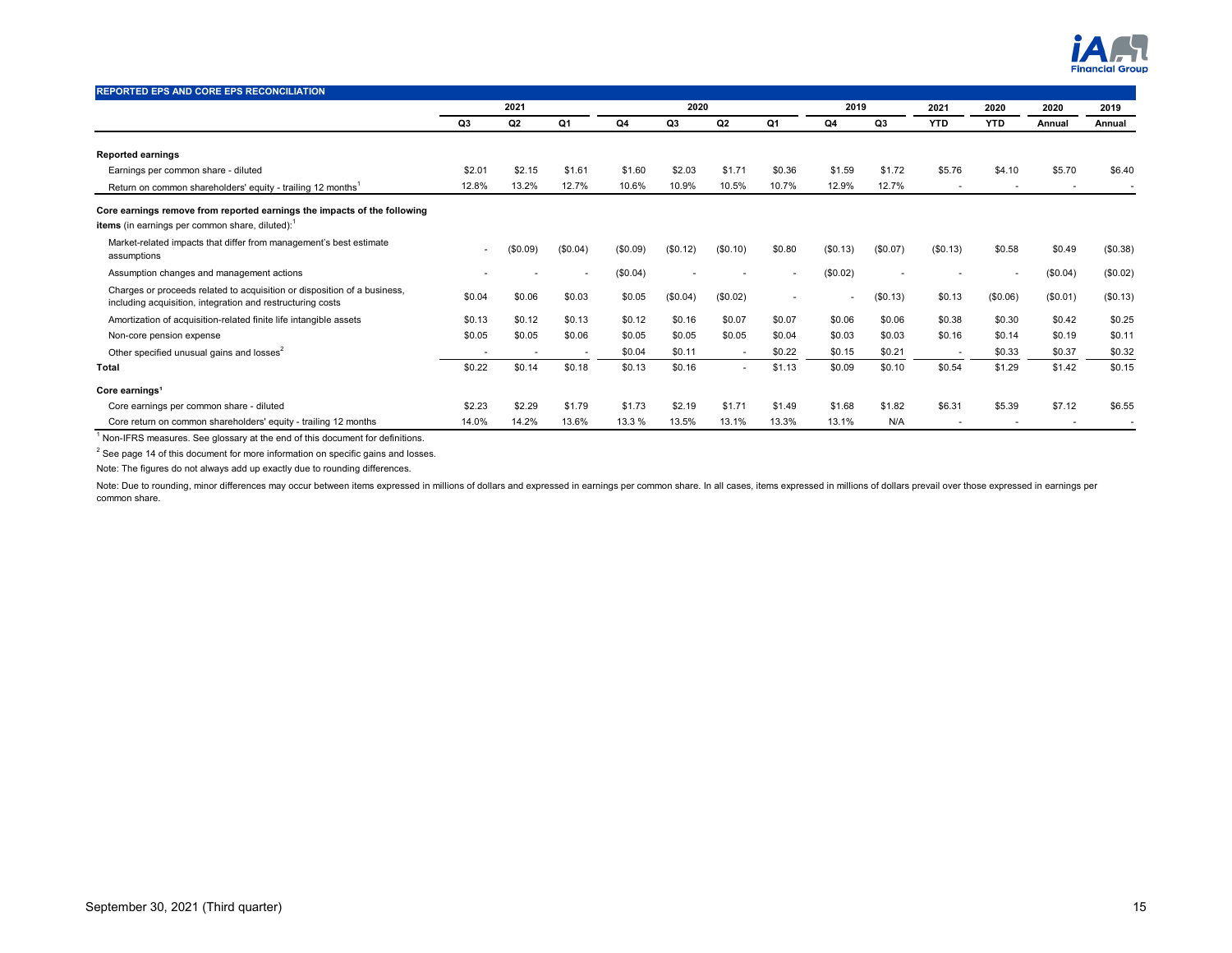

| <b>BUSINESS GROWTH</b>                               |                |         |                |                |                |                  |                |         |                |            |            |         |         |
|------------------------------------------------------|----------------|---------|----------------|----------------|----------------|------------------|----------------|---------|----------------|------------|------------|---------|---------|
|                                                      |                | 2021    |                |                | 2020           |                  |                | 2019    |                | 2021       | 2020       | 2020    | 2019    |
| (In millions of dollars, unless otherwise indicated) | Q <sub>3</sub> | Q2      | Q <sub>1</sub> | Q <sub>4</sub> | Q <sub>3</sub> | Q2               | Q <sub>1</sub> | Q4      | Q <sub>3</sub> | <b>YTD</b> | <b>YTD</b> | Annual  | Annual  |
| <b>Individual Insurance</b>                          |                |         |                |                |                |                  |                |         |                |            |            |         |         |
| Sales <sup>1</sup>                                   |                |         |                |                |                |                  |                |         |                |            |            |         |         |
| <b>Minimum Premiums</b>                              | 63             | 65      | 54             | 64             | 51             | 44               | 43             | 48      | 46             | 182        | 138        | 202     | 176     |
| <b>Excess Premiums</b>                               | 5              | 8       | $\overline{4}$ | 8              | $\overline{2}$ | $\boldsymbol{9}$ | $\overline{2}$ | 3       | $\overline{1}$ | 17         | 13         | 21      | 11      |
| Total                                                | 68             | 73      | 58             | 72             | 53             | 53               | 45             | 51      | 47             | 199        | 151        | 223     | 187     |
| Net premiums                                         | 433            | 445     | 419            | 422            | 412            | 394              | 397            | 410     | 398            | 1,297      | 1,203      | 1,625   | 1,587   |
| Number of policies issued                            |                |         |                |                |                |                  |                |         |                |            |            |         |         |
| Life insurance only                                  | 36,412         | 39,782  | 35,590         | 38,400         | 34,519         | 31,558           | 28,929         | 31,485  | 32,379         | 111,784    | 95,006     | 133,406 | 122,288 |
| Life, critical illness, disability                   | 53,117         | 57,986  | 51,814         | 55,224         | 49,156         | 46,965           | 44,558         | 47,995  | 49,160         | 162,917    | 140,679    | 195,903 | 185,727 |
| <b>Individual Wealth Management</b>                  |                |         |                |                |                |                  |                |         |                |            |            |         |         |
| Sales <sup>1</sup>                                   |                |         |                |                |                |                  |                |         |                |            |            |         |         |
| General fund                                         | 213            | 220     | 229            | 247            | 208            | 175              | 206            | 177     | 162            | 662        | 589        | 836     | 546     |
| Segregated funds                                     | 1,146          | 1,046   | 1,377          | 884            | 725            | 599              | 872            | 633     | 576            | 3,569      | 2,196      | 3,080   | 2,365   |
| Mutual funds                                         | 660            | 749     | 942            | 759            | 545            | 505              | 693            | 566     | 466            | 2,351      | 1,743      | 2,502   | 2,063   |
| Total                                                | 2,019          | 2,015   | 2,548          | 1,890          | 1,478          | 1,279            | 1,771          | 1,376   | 1,204          | 6,582      | 4,528      | 6,418   | 4,975   |
| Net investment fund sales <sup>1</sup>               |                |         |                |                |                |                  |                |         |                |            |            |         |         |
| Segregated funds                                     | 839            | 673     | 972            | 547            | 376            | 417              | 424            | 244     | 168            | 2,484      | 1,217      | 1,764   | 663     |
| Mutual funds                                         | 261            | 272     | 378            | 245            | 47             | 50               | (99)           | (55)    | (128)          | 911        | (2)        | 243     | (408)   |
| Total                                                | 1.100          | 945     | 1,350          | 792            | 423            | 467              | 325            | 189     | 40             | 3,395      | 1,215      | 2,007   | 255     |
| Assets under management                              |                |         |                |                |                |                  |                |         |                |            |            |         |         |
| General fund                                         | 2,094          | 2,121   | 2,118          | 2,122          | 2,034          | 1,952            | 1,915          | 1,808   | 1,731          | 2,094      | 2,034      | 2,122   | 1,808   |
| Segregated funds                                     | 22,862         | 22,021  | 20,423         | 19,240         | 17,738         | 16,755           | 14,894         | 16,392  | 15,748         | 22,862     | 17,738     | 19,240  | 16,392  |
| Mutual funds                                         | 13,192         | 12,868  | 12,031         | 11,393         | 10,518         | 10,049           | 9,909          | 11,594  | 11,360         | 13,192     | 10,518     | 11,393  | 11,594  |
| Other                                                | 1,087          | 1,094   | 1,074          | 995            | 915            | 994              | 3,825          | 4,509   | 4,516          | 1,087      | 915        | 995     | 4,509   |
| Total                                                | 39,235         | 38,104  | 35,646         | 33,750         | 31,205         | 29,750           | 30,543         | 34,303  | 33,355         | 39,235     | 31,205     | 33,750  | 34,303  |
| Assets under administration <sup>2</sup>             | 104,796        | 103,317 | 98,274         | 94,534         | 87,555         | 84,594           | 77,639         | 88,142  | 86,427         | 104,796    | 87,555     | 94,534  | 88,142  |
| Total                                                | 144,031        | 141,421 | 133,920        | 128,284        | 118,760        | 114,344          | 108,182        | 122,445 | 119,782        | 144,031    | 118,760    | 128,284 | 122,445 |
| <b>Group Insurance</b>                               |                |         |                |                |                |                  |                |         |                |            |            |         |         |
| Sales <sup>1</sup>                                   |                |         |                |                |                |                  |                |         |                |            |            |         |         |
| <b>Employee Plans</b>                                | 19             | 14      | 87             | 30             | 26             | 23               | 57             | 6       | 13             | 120        | 106        | 136     | 49      |
| <b>Dealer Services</b>                               |                |         |                |                |                |                  |                |         |                |            |            |         |         |
| Creditor Insurance                                   | 73             | 70      | 43             | 65             | 90             | 47               | 59             | 75      | 98             | 186        | 196        | 261     | 329     |
| P&C                                                  | 95             | 94      | 64             | 67             | 88             | 54               | 62             | 56      | 71             | 253        | 204        | 271     | 253     |
| Non-Prime Loan originations                          | 132            | 148     | 124            | 116            | 132            | 89               | 103            | 110     | 131            | 404        | 324        | 440     | 438     |
| Total                                                | 300            | 312     | 231            | 248            | 310            | 190              | 224            | 241     | 300            | 843        | 724        | 972     | 1,020   |
| <b>Special Markets</b>                               | 48             | 44      | 47             | 45             | 40             | 45               | 75             | 76      | 63             | 139        | 160        | 205     | 274     |
| <b>Total sales</b>                                   | 367            | 370     | 365            | 323            | 376            | 258              | 356            | 323     | 376            | 1,102      | 990        | 1,313   | 1,343   |
| Car loans                                            |                |         |                |                |                |                  |                |         |                |            |            |         |         |
| Dealer Services - Non-Prime Finance receivables      | 1,049          | 1,009   | 948            | 904            | 863            | 799              | 763            | 727     | 685            | 1,049      | 863        | 904     | 727     |

 $2$  Includes assets related to distribution affiliates.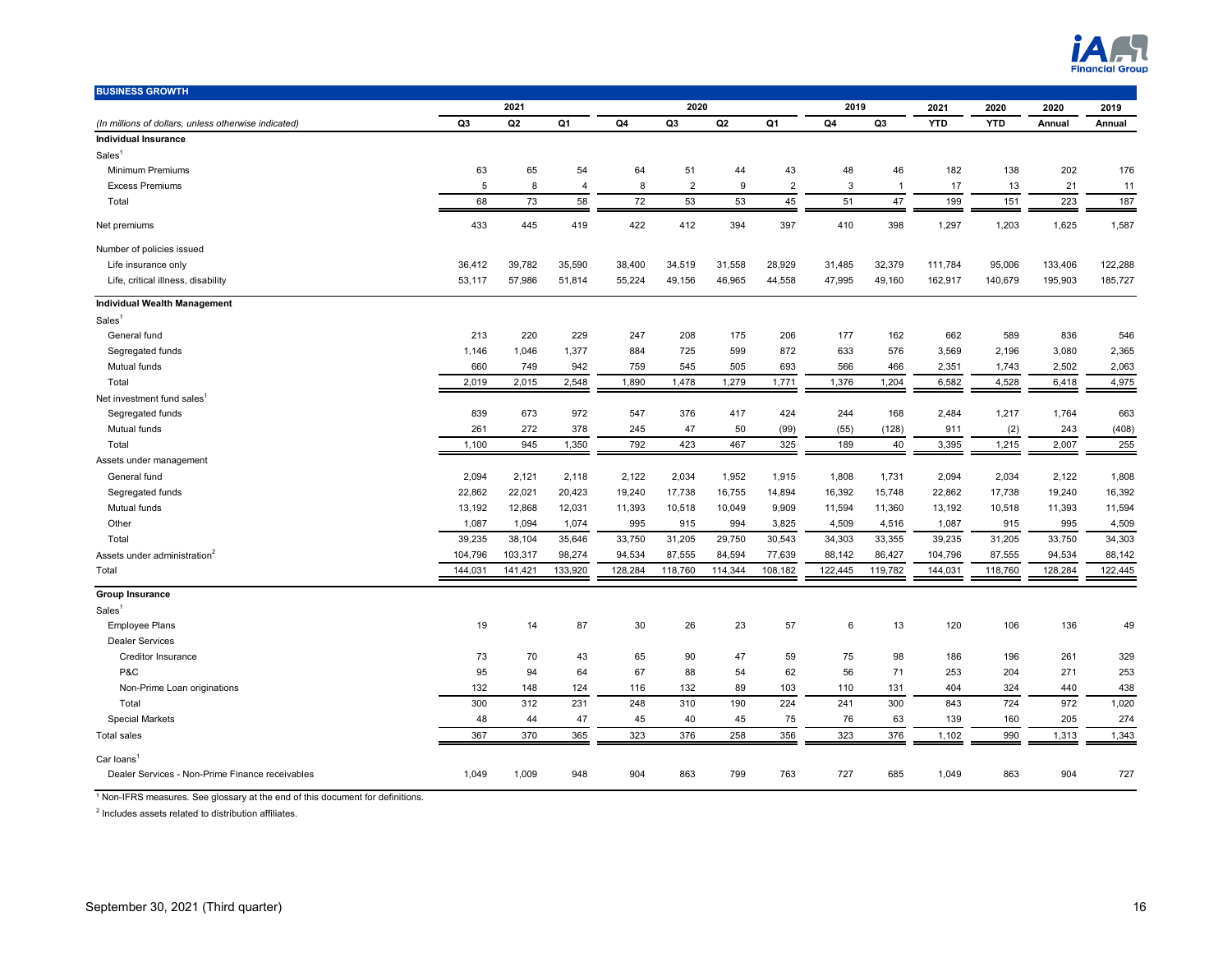

| <b>BUSINESS GROWTH (continued)</b>                   |                |                          |                |                |                |                |                |        |                |            |            |        |        |
|------------------------------------------------------|----------------|--------------------------|----------------|----------------|----------------|----------------|----------------|--------|----------------|------------|------------|--------|--------|
|                                                      |                | 2021                     |                |                | 2020           |                |                | 2019   |                | 2021       | 2020       | 2020   | 2019   |
| (In millions of dollars, unless otherwise indicated) | Q <sub>3</sub> | Q <sub>2</sub>           | Q <sub>1</sub> | Q <sub>4</sub> | Q <sub>3</sub> | Q2             | Q <sub>1</sub> | Q4     | Q <sub>3</sub> | <b>YTD</b> | <b>YTD</b> | Annual | Annual |
| Group Insurance (continued)                          |                |                          |                |                |                |                |                |        |                |            |            |        |        |
| Net premiums and premium equivalents                 |                |                          |                |                |                |                |                |        |                |            |            |        |        |
| <b>Employee Plans</b>                                | 285            | 285                      | 282            | 262            | 260            | 244            | 262            | 245    | 245            | 852        | 766        | 1,028  | 986    |
| Dealer Services - Creditor Insurance                 | 60             | 55                       | 28             | 47             | 73             | 32             | 41             | 54     | 76             | 143        | 146        | 193    | 241    |
| Dealer Services - P&C                                | 52             | 50                       | 47             | 50             | 45             | 49             | 50             | 39     | 39             | 149        | 144        | 194    | 155    |
| <b>Special Markets</b>                               | 42             | 39                       | 42             | 40             | 36             | 41             | 71             | 72     | 58             | 123        | 148        | 188    | 256    |
| Total net premiums                                   | 439            | 429                      | 399            | 399            | 414            | 366            | 424            | 410    | 418            | 1,267      | 1,204      | 1,603  | 1,638  |
| Premium equivalents and deposits                     |                |                          |                |                |                |                |                |        |                |            |            |        |        |
| Administrative services only contracts (ASO)         | 21             | 23                       | 24             | 21             | 18             | 8              | 17             | 18     | 17             | 68         | 43         | 64     | 71     |
| Investment contracts                                 | 18             | 19                       | 6              | 19             | 17             | 20             | 20             | 21     | 20             | 43         | 57         | 77     | 79     |
| Total                                                | 478            | 471                      | 429            | 439            | 450            | 394            | 461            | 449    | 455            | 1,378      | 1,305      | 1,744  | 1,788  |
| <b>Group Savings and Retirement</b>                  |                |                          |                |                |                |                |                |        |                |            |            |        |        |
| Sales <sup>1</sup>                                   |                |                          |                |                |                |                |                |        |                |            |            |        |        |
| Accumulation contracts                               |                |                          |                |                |                |                |                |        |                |            |            |        |        |
| General fund                                         | 22             | 16                       | 12             | 26             | 18             | 20             | 42             | 11     | 16             | 50         | 80         | 106    | 51     |
| Segregated funds                                     | 478            | 463                      | 627            | 843            | 508            | 289            | 592            | 372    | 325            | 1,568      | 1,389      | 2,232  | 1,350  |
| Total                                                | 500            | 479                      | 639            | 869            | 526            | 309            | 634            | 383    | 341            | 1,618      | 1,469      | 2,338  | 1,401  |
| Insured annuities (general fund)                     | 310            | 196                      | 27             | $\mathbf{1}$   | 648            | 52             | 6              | 197    | 95             | 533        | 706        | 707    | 627    |
| Deposits                                             | $\sim$         | $\overline{\phantom{a}}$ | 27             | 9              | 6              | $\overline{4}$ | 19             | 13     | 11             | 27         | 29         | 38     | 46     |
| <b>Total sales</b>                                   | 810            | 675                      | 693            | 879            | 1,180          | 365            | 659            | 593    | 447            | 2,178      | 2,204      | 3,083  | 2,074  |
| Net premiums and deposits                            |                |                          |                |                |                |                |                |        |                |            |            |        |        |
| Net premiums                                         | 804            | 668                      | 660            | 863            | 1,168          | 354            | 633            | 574    | 428            | 2,132      | 2,155      | 3,018  | 2,001  |
| Deposits                                             |                |                          | 27             | 9              | 6              | $\overline{4}$ | 19             | 13     | 11             | 27         | 29         | 38     | 46     |
| Total                                                | 804            | 668                      | 687            | 872            | 1,174          | 358            | 652            | 587    | 439            | 2,159      | 2,184      | 3,056  | 2,047  |
| Assets under management                              |                |                          |                |                |                |                |                |        |                |            |            |        |        |
| Accumulation contracts                               |                |                          |                |                |                |                |                |        |                |            |            |        |        |
| General fund <sup>2</sup>                            | 264            | 259                      | 254            | 299            | 295            | 290            | 290            | 233    | 241            | 264        | 295        | 299    | 233    |
| Segregated funds                                     | 14,024         | 13,816                   | 13,014         | 13,564         | 12,381         | 11,750         | 10,566         | 11,476 | 11,228         | 14,024     | 12,381     | 13,564 | 11,476 |
| Other                                                | 361            | 365                      | 354            | 364            | 353            | 356            | 335            | 865    | 899            | 361        | 353        | 364    | 865    |
| Total                                                | 14,649         | 14.440                   | 13,622         | 14,227         | 13,029         | 12,396         | 11,191         | 12,574 | 12,368         | 14.649     | 13,029     | 14,227 | 12,574 |
| Insured annuities (general fund)                     | 4,983          | 4,731                    | 4,496          | 4,758          | 4,712          | 4,067          | 3,817          | 3,929  | 3,791          | 4,983      | 4,712      | 4,758  | 3,929  |
| Total                                                | 19,632         | 19,171                   | 18,118         | 18,985         | 17,741         | 16,463         | 15,008         | 16,503 | 16,159         | 19,632     | 17,741     | 18,985 | 16,503 |
|                                                      |                |                          |                |                |                |                |                |        |                |            |            |        |        |

 $2$  In Q3-2020 an adjustment has been made to better reflect Q2-2020 results.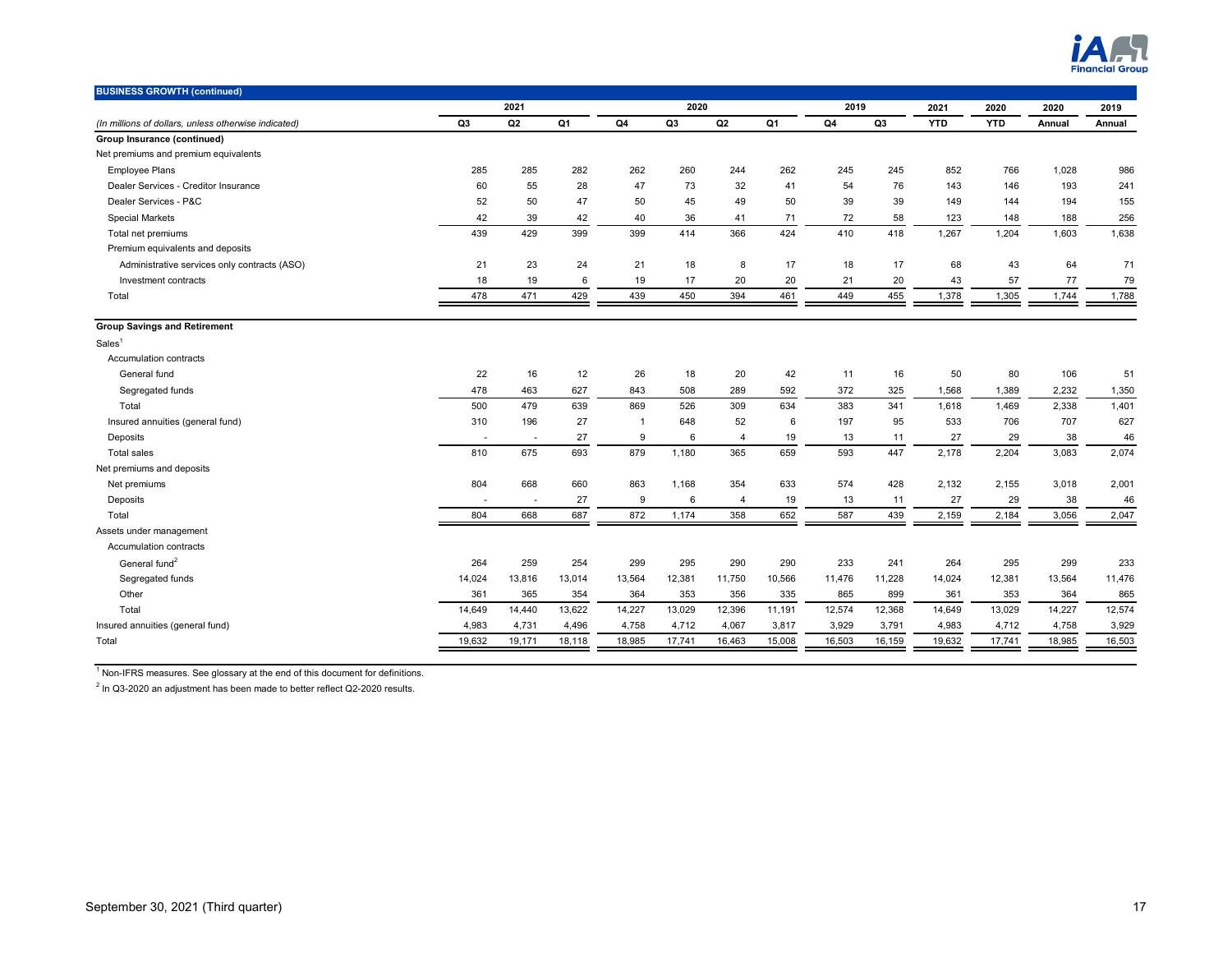

| <b>BUSINESS GROWTH (continued)</b>                                       |        |        |        |                |                |        |        |        |        |            |            |        |        |
|--------------------------------------------------------------------------|--------|--------|--------|----------------|----------------|--------|--------|--------|--------|------------|------------|--------|--------|
|                                                                          |        | 2021   |        |                | 2020           |        |        | 2019   |        | 2021       | 2020       | 2020   | 2019   |
| (In millions of dollars, unless otherwise indicated)                     | Q3     | Q2     | Q1     | Q <sub>4</sub> | Q <sub>3</sub> | Q2     | Q1     | Q4     | Q3     | <b>YTD</b> | <b>YTD</b> | Annual | Annual |
| <b>US Operations</b>                                                     |        |        |        |                |                |        |        |        |        |            |            |        |        |
| Sales (\$US) <sup>1</sup>                                                |        |        |        |                |                |        |        |        |        |            |            |        |        |
| Individual Insurance                                                     | 34     | 37     | 31     | 31             | 34             | 33     | 29     | 29     | 26     | 102        | 96         | 127    | 99     |
| Dealer Services - P&C <sup>2,3</sup>                                     | 295    | 285    | 233    | 246            | 222            | 134    | 117    | 108    | 117    | 813        | 473        | 719    | 449    |
| Sales (\$CAN) <sup>1</sup>                                               |        |        |        |                |                |        |        |        |        |            |            |        |        |
| Individual Insurance                                                     | 42     | 45     | 40     | 41             | 45             | 45     | 39     | 39     | 34     | 127        | 129        | 170    | 132    |
| Dealer Services - P&C <sup>2,3,4</sup>                                   | 371    | 351    | 295    | 323            | 298            | 185    | 158    | 142    | 155    | 1,017      | 641        | 964    | 596    |
| Net Premiums and Premium Equivalents (\$CAN)                             |        |        |        |                |                |        |        |        |        |            |            |        |        |
| Net premiums                                                             |        |        |        |                |                |        |        |        |        |            |            |        |        |
| Individual Insurance                                                     | 127    | 122    | 119    | 99             | 126            | 124    | 113    | 107    | 101    | 368        | 363        | 462    | 405    |
| Dealer Services - P&C <sup>2</sup>                                       | 64     | 73     | 80     | 77             | 104            | 26     | 25     | 24     | 26     | 217        | 155        | 232    | 88     |
| Total                                                                    | 191    | 195    | 199    | 176            | 230            | 150    | 138    | 131    | 127    | 585        | 518        | 694    | 493    |
| Premium Equivalents - P&C                                                | 61     | 51     | 48     | 43             | 81             | 37     | 41     | 45     | 33     | 160        | 159        | 202    | 158    |
| Total Net premiums and Premium Equivalents                               | 252    | 246    | 247    | 219            | 311            | 187    | 179    | 176    | 160    | 745        | 677        | 896    | 651    |
| <b>General Insurance</b>                                                 |        |        |        |                |                |        |        |        |        |            |            |        |        |
| Sales <sup>1</sup>                                                       |        |        |        |                |                |        |        |        |        |            |            |        |        |
| iAAH (Auto & Home)                                                       | 118    | 139    | 84     | 86             | 110            | 125    | 74     | 76     | 96     | 341        | 309        | 395    | 351    |
| Net premiums, premium equivalents and deposits by line of business       |        |        |        |                |                |        |        |        |        |            |            |        |        |
| Individual Insurance                                                     | 433    | 445    | 419    | 422            | 412            | 394    | 397    | 410    | 398    | 1,297      | 1,203      | 1,625  | 1,587  |
| Individual Wealth Management                                             | 2,019  | 2,015  | 2,548  | 1.890          | 1,478          | 1,279  | 1,771  | 1,376  | 1,204  | 6,582      | 4,528      | 6,418  | 4,975  |
| Group Insurance                                                          | 478    | 471    | 429    | 439            | 450            | 394    | 461    | 449    | 455    | 1,378      | 1,305      | 1,744  | 1,788  |
| Group Savings and Retirement                                             | 804    | 668    | 687    | 872            | 1,174          | 358    | 652    | 587    | 439    | 2,159      | 2,184      | 3,056  | 2,047  |
| <b>US Operations</b>                                                     | 252    | 246    | 247    | 219            | 311            | 187    | 179    | 176    | 160    | 745        | 677        | 896    | 651    |
| General Insurance <sup>5</sup>                                           | 106    | 101    | 92     | 89             | 91             | 75     | 85     | 82     | 80     | 299        | 251        | 340    | 314    |
| Total                                                                    | 4,092  | 3.946  | 4,422  | 3,931          | 3,916          | 2.687  | 3,545  | 3.080  | 2,736  | 12,460     | 10,148     | 14,079 | 11,362 |
| Distribution of net premiums, premium equivalents and deposits by region |        |        |        |                |                |        |        |        |        |            |            |        |        |
| Atlantic provinces                                                       | 2.8%   | 3.3%   | 4.1%   | 3.1%           | 3.5%           | 3.3%   | 3.2%   | 3.2%   | 3.6%   | 3.4%       | 3.4%       | 3.3%   | 4.5%   |
| Quebec                                                                   | 41.2%  | 39.4%  | 40.1%  | 47.0%          | 32.5%          | 39.7%  | 38.5%  | 36.2%  | 40.3%  | 40.2%      | 36.5%      | 39.4%  | 38.0%  |
| Ontario                                                                  | 27.0%  | 26.1%  | 25.5%  | 22.4%          | 38.2%          | 28.1%  | 29.5%  | 31.4%  | 28.6%  | 26.2%      | 32.5%      | 29.6%  | 29.7%  |
| Western provinces                                                        | 22.7%  | 24.8%  | 24.6%  | 22.1%          | 18.3%          | 21.7%  | 23.7%  | 23.4%  | 21.5%  | 24.1%      | 20.9%      | 21.2%  | 22.0%  |
| Outside Canada                                                           | 6.3%   | 6.4%   | 5.7%   | 5.4%           | 7.5%           | 7.2%   | 5.1%   | 5.8%   | 6.0%   | 6.1%       | 6.7%       | 6.5%   | 5.8%   |
| Total                                                                    | 100.0% | 100.0% | 100.0% | 100.0%         | 100.0%         | 100.0% | 100.0% | 100.0% | 100.0% | 100.0%     | 100.0%     | 100.0% | 100.0% |

 $2$  Since Q3-2020, IAS Parent Holdings inc. has been added to this business unit.

<sup>3</sup> Q2-2020 figures were restated to account for IAS Parent Holdings inc. sales from May 22 to June 30, 2020 (US\$27M/ 37M\$CAN) previously included in Q3-2020 sales

4 Q3/2020 figures were restated to deduct sales for IAS Parent Holdings, Inc. from May 22 to June 30, 2020 (US\$27M) that were previously included.

<sup>5</sup> Includes iA Auto and Home premiums, other activities that have no link with key segments and some minor consolidation adjustments.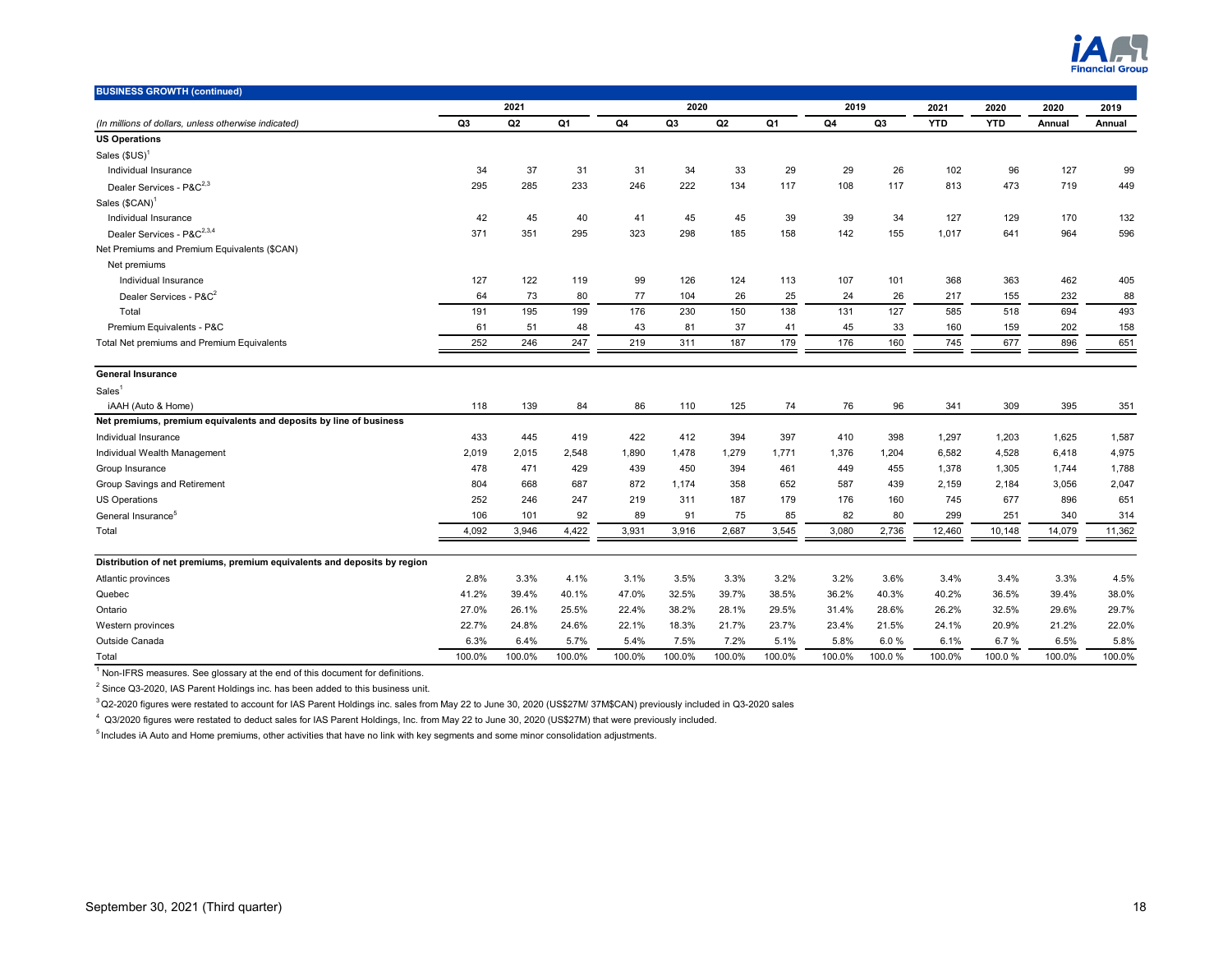

| <b>BUSINESS GROWTH (continued)</b>                   |         |                |         |         |         |                |         |         |         |            |            |         |         |
|------------------------------------------------------|---------|----------------|---------|---------|---------|----------------|---------|---------|---------|------------|------------|---------|---------|
|                                                      |         | 2021           |         |         | 2020    |                |         | 2019    |         | 2021       | 2020       | 2020    | 2019    |
| (In millions of dollars, unless otherwise indicated) | Q3      | Q <sub>2</sub> | Q1      | Q4      | Q3      | Q <sub>2</sub> | Q1      | Q4      | Q3      | <b>YTD</b> | <b>YTD</b> | Annual  | Annual  |
| Assets under management and administration           |         |                |         |         |         |                |         |         |         |            |            |         |         |
| Assets under management                              |         |                |         |         |         |                |         |         |         |            |            |         |         |
| General fund                                         | 54,226  | 53,160         | 52,238  | 53,662  | 52,706  | 51,499         | 47,811  | 45,280  | 45,459  | 54,226     | 52,706     | 53,662  | 45,280  |
| Segregated funds                                     | 36,886  | 35,837         | 33,437  | 32,804  | 30,119  | 28,505         | 25,460  | 27,868  | 26,976  | 36,886     | 30,119     | 32,804  | 27,868  |
| Mutual funds                                         | 13,192  | 12,868         | 12,031  | 11,393  | 10,518  | 10,049         | 9,909   | 11,594  | 11,360  | 13,192     | 10,518     | 11,393  | 11,594  |
| Other <sup>1</sup>                                   | 3,942   | 3,939          | 3,913   | 3,797   | 3,732   | 5,287          | 13,893  | 15,500  | 15,667  | 3,942      | 3,732      | 3,797   | 15,500  |
| Total                                                | 108.246 | 105,804        | 101,619 | 101,656 | 97,075  | 95,340         | 97,073  | 100,242 | 99,462  | 108,246    | 97,075     | 101,656 | 100,242 |
| Assets under administration                          | 106,213 | 104,723        | 99,629  | 95,830  | 88,745  | 85,683         | 78,654  | 89,246  | 87,592  | 106,213    | 88,745     | 95,830  | 89,246  |
| Total                                                | 214,459 | 210,527        | 201,248 | 197,486 | 185,820 | 181,023        | 175,727 | 189,488 | 187,054 | 214,459    | 185,820    | 197,486 | 189,488 |
| Human resources                                      |         |                |         |         |         |                |         |         |         |            |            |         |         |
| Number of employees                                  | 8,220   | 8,116          | 8,020   | 7,794   | 7,740   | 7,613          | 7,495   | 7,018   | 6,904   | 8,116      | 7,740      | 7,794   | 7,018   |
| 1.1.1.1                                              |         |                |         |         |         |                |         |         |         |            |            |         |         |

<sup>1</sup> Mainly assets managed for third parties.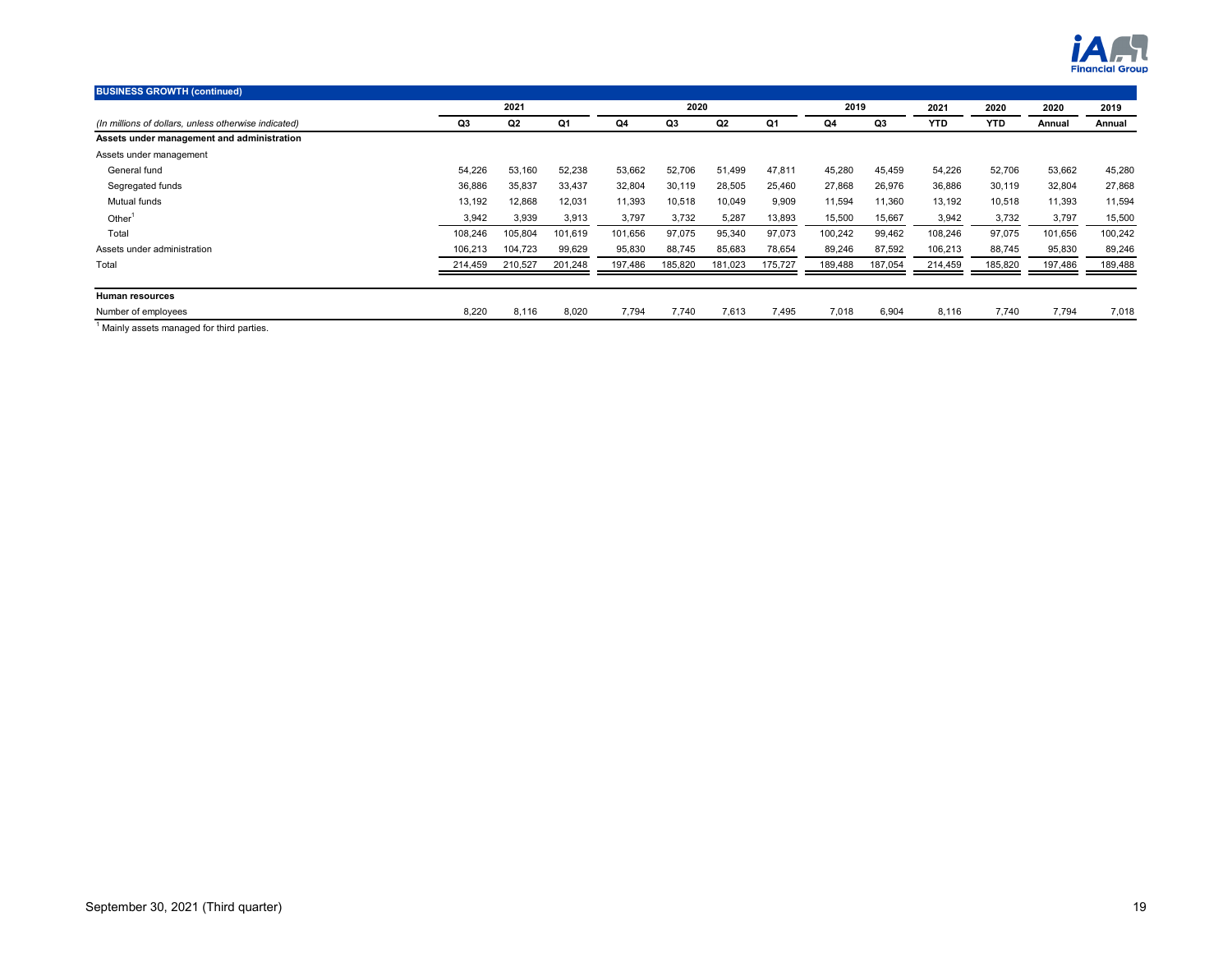

| <b>INVESTED ASSETS</b>                                                |                |                |         |        |                  |        |                |              |                |  |  |
|-----------------------------------------------------------------------|----------------|----------------|---------|--------|------------------|--------|----------------|--------------|----------------|--|--|
|                                                                       |                | 2021           |         |        | 2020             |        |                | 2019         |                |  |  |
| (In millions of dollars, unless otherwise indicated)                  | Q <sub>3</sub> | Q <sub>2</sub> | Q1      | Q4     | Q <sub>3</sub>   | Q2     | Q1             | Q4           | Q3             |  |  |
| Value and distribution of investments                                 |                |                |         |        |                  |        |                |              |                |  |  |
| Book value of investment portfolio                                    | 44,320         | 43,775         | 42,499  | 45,147 | 44,687           | 43,308 | 41,561         | 39,919       | 39,857         |  |  |
| Distribution of investments by financial instrument category          |                |                |         |        |                  |        |                |              |                |  |  |
| Fair value through profit or loss (FVTPL)                             | 64.2%          | 64.8%          | 64.3%   | 66.9%  | 67.5%            | 67.4%  | 65.0%          | 63.9%        | 64.5%          |  |  |
| Held to maturity                                                      | 0.7%           | 0.9%           | 1.0%    | 1.1%   | 1.2%             |        |                | ÷.           |                |  |  |
| Loans and receivables                                                 | 17.6%          | 16.9%          | 17.4%   | 16.3%  | 15.7%            | 18.3%  | 20.3%          | 19.1%        | 18.9%          |  |  |
| Available for sale                                                    | 12.3%          | 12.1%          | 11.9%   | 10.5%  | 10.1%            | 8.7%   | 8.8%           | 10.7%        | 11.1%          |  |  |
| Investment properties                                                 | 4.2%           | 4.3%           | 4.4%    | 4.2%   | 4.5%             | 4.6%   | 4.9%           | 5.2%         | 4.5%           |  |  |
| Other                                                                 | 1.0%           | 1.0%           | 1.0%    | 1.0%   | 1.0%             | 1.0%   | 1.0%           | 1.1%         | 1.0%           |  |  |
| Total                                                                 | 100.0%         | 100.0%         | 100.0%  | 100.0% | 100.0%           | 100.0% | 100.0%         | 100.0%       | 100.0%         |  |  |
| Distribution of investments by asset category                         |                |                |         |        |                  |        |                |              |                |  |  |
| <b>Bonds</b>                                                          | 73.0%          | 72.7%          | 71.9%   | 71.1%  | 72.2%            | 69.1%  | 66.7%          | 68.8%        | 69.6%          |  |  |
| Mortgages and other loans                                             | 6.5%           | 6.6%           | 6.8%    | 6.2%   | 5.9%             | 8.7%   | 9.2%           | 9.7%         | 9.7%           |  |  |
| <b>Stocks</b>                                                         | 8.4%           | 8.2%           | 8.2%    | 7.3%   | 7.0%             | 6.8%   | 6.6%           | 7.6%         | 7.3%           |  |  |
| Real estate                                                           | 4.2%           | 4.3%           | 4.4%    | 4.2%   | 4.5%             | 4.6%   | 4.9%           | 5.2%         | 4.5%           |  |  |
| Policy loans                                                          | 2.3%           | 2.2%           | 2.2%    | 2.0%   | 2.0%             | 2.2%   | 2.2%           | 2.3%         | 2.3%           |  |  |
| Cash and short-term investments                                       | 3.3%           | 3.0%           | 3.2%    | 4.3%   | 4.0%             | 3.4%   | 7.2%           | 2.8%         | 2.5%           |  |  |
| Other                                                                 | 2.3%           | 3.0%           | 3.3%    | 4.9%   | 4.4%             | 5.2%   | 3.2%           | 3.6%         | 4.1%           |  |  |
| Total                                                                 | 100.0%         | 100.0%         | 100.0%  | 100.0% | 100.0%           | 100.0% | 100.0%         | 100.0%       | 100.0%         |  |  |
| Distribution of investments by region                                 |                |                |         |        |                  |        |                |              |                |  |  |
| Atlantic provinces                                                    | 3.2%           | 3.3%           | 3.3%    | 3.1%   | 3.0%             | 2.9%   | 2.9%           | 2.9%         | 3.0%           |  |  |
| Quebec                                                                | 23.5%          | 24.2%          | 24.5%   | 24.7%  | 24.4%            | 26.8%  | 27.1%          | 27.3%        | 27.1%          |  |  |
| Ontario                                                               | 28.9%          | 29.0%          | 29.8%   | 30.4%  | 31.4%            | 30.0%  | 30.1%          | 30.8%        | 32.3%          |  |  |
|                                                                       |                |                |         |        |                  |        |                |              |                |  |  |
| Western provinces                                                     | 18.5%          | 18.6%          | 18.5%   | 17.8%  | 17.6%            | 17.7%  | 17.3%          | 18.2%        | 18.2%          |  |  |
| Outside Canada                                                        | 25.9%          | 24.9%          | 23.9%   | 24.0%  | 23.6%            | 22.6%  | 22.6%          | 20.8%        | 19.4%          |  |  |
| Total                                                                 | 100.0%         | 100.0%         | 100.0%  | 100.0% | 100.0%           | 100.0% | 100.0%         | 100.0%       | 100.0%         |  |  |
| Impaired investments and provisions                                   |                |                |         |        |                  |        |                |              |                |  |  |
| Gross impaired investments (excluding insured loans)                  | 23             | 23             | 23      | 45     | 45               | 44     | 6              | 22           | 25             |  |  |
| Provisions for impaired investments (specific)                        | 6              | $\,6\,$        | $\,6$   | 14     | 8                | 8      | 3              | 10           | 11             |  |  |
| As a % of gross impaired investments <sup>1</sup>                     | 23.7%          | 23.7%          | 23.3%   | 31.3%  | 17.7%            | 18.3%  | 48.1%          | 49.1%        | 46.3%          |  |  |
| Net impaired investments (excluding insured loans)                    |                |                |         |        |                  |        |                |              |                |  |  |
| <b>Bonds</b>                                                          | 17             | 17             | 17      | 31     | 37               | 36     | $\overline{2}$ | 11           | 11             |  |  |
| Mortgages and other loans                                             |                |                |         |        |                  |        | $\mathbf{1}$   | $\mathbf{1}$ | 3              |  |  |
| Total                                                                 | 17             | 17             | 17      | 31     | 37               | 36     | 3              | 12           | 14             |  |  |
| Net impaired investments as a % of investment portfolio               | 0.04%          | 0.04%          | 0.04%   | 0.07%  | 0.08%            | 0.08%  | 0.01%          | 0.03%        | 0.03%          |  |  |
| Provisions for losses (collective and specific)                       |                |                |         |        |                  |        |                |              |                |  |  |
| At beginning of period                                                | 30             | 32             | 41      | 35     | 31               | 23     | 20             | 21           | 20             |  |  |
| Increase for the period                                               | 8              | 3              | 10      | 13     | $\boldsymbol{9}$ | 16     | 21             | 11           | 9              |  |  |
| Decrease for the period                                               | (6)            | (5)            | (19)    | (7)    | (5)              | (8)    | (18)           | (12)         | (8)            |  |  |
| At end of period                                                      | 32             | 30             | 32      | 41     | 35               | 31     | 23             | 20           | 21             |  |  |
| Provisions for losses by type of investment (collective and specific) |                |                |         |        |                  |        |                |              |                |  |  |
| <b>Bonds</b>                                                          | 6              | 6              | $\,6\,$ | 14     | 8                | 8      | 3              | 10           | 10             |  |  |
| Mortgages                                                             |                |                |         |        |                  |        |                |              | $\overline{1}$ |  |  |
| Car loans                                                             | 26             | 24             | 26      | 27     | 27               | 23     | 20             | 10           | 10             |  |  |
| Total                                                                 | 32             | 30             | 32      | 41     | 35               | 31     | 23             | 20           | 21             |  |  |
| Other quality measure                                                 |                |                |         |        |                  |        |                |              |                |  |  |
| Car loans - Average credit loss rate (non-prime) <sup>2</sup>         | 2.4%           | 2.6%           | 3.0%    | 3.6%   | 4.3%             | 5.0%   | 5.5%           | 5.4%         | 5.3%           |  |  |

1 Provisions as a % of gross impaired investments is calculated using the exact amounts of gross impaired investments and provisions for impaired investments

<sup>2</sup> Non-IFRS measure. Quarterly average credit loss on a trailing 12 months basis. Represents total credit losses divided by the average finance receivables over the same period.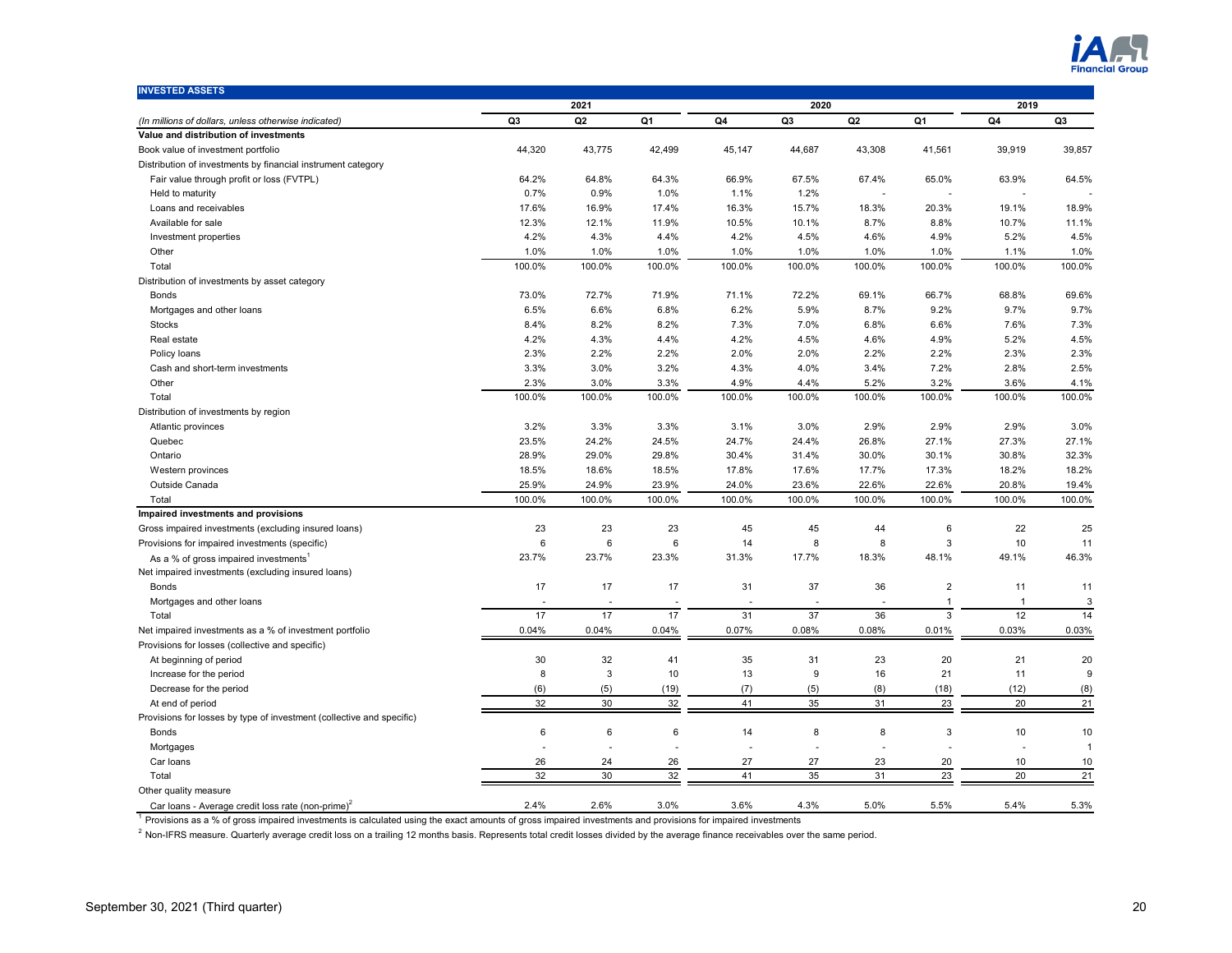

| <b>INVESTED ASSETS (continued)</b>                   |                |                |                |                |                |                |                |              |         |  |
|------------------------------------------------------|----------------|----------------|----------------|----------------|----------------|----------------|----------------|--------------|---------|--|
|                                                      |                | 2021           |                |                | 2020           |                |                | 2019         |         |  |
| (In millions of dollars, unless otherwise indicated) | Q <sub>3</sub> | Q <sub>2</sub> | Q1             | Q4             | Q <sub>3</sub> | Q2             | Q1             | Q4           | Q3      |  |
| Real estate acquired to settle loans                 |                |                |                |                |                |                |                |              |         |  |
| Real estate held for resale                          |                |                | $\overline{1}$ | $\overline{1}$ | $\mathbf{1}$   | $\overline{1}$ | $\overline{1}$ | $\mathbf{1}$ | -1      |  |
| <b>Bonds</b>                                         |                |                |                |                |                |                |                |              |         |  |
| Book value of the bond portfolio                     | 32,333         | 31,821         | 30,542         | 32,099         | 32,279         | 29,964         | 27,708         | 27,508       | 27,767  |  |
| Distribution by financial instrument category        |                |                |                |                |                |                |                |              |         |  |
| Available for sale                                   | 14.8%          | 14.5%          | 14.0%          | 12.5%          | 12.2%          | 10.9%          | 12.0%          | 13.7%        | 14.1%   |  |
| Fair value through profit or loss (FVTPL)            | 75.6%          | 75.9%          | 75.9%          | 77.8%          | 78.1%          | 80.6%          | 79.0%          | 77.8%        | 77.8%   |  |
| Held to maturity                                     | 0.9%           | 1.2%           | 1.5%           | 1.5%           | 1.7%           |                |                | $\sim$       |         |  |
| Loans and receivables                                | 8.7%           | 8.4%           | 8.6%           | 8.2%           | 8.0%           | 8.5%           | 9.0%           | 8.5%         | 8.1%    |  |
| Total                                                | 100.0%         | 100.0%         | 100.0%         | 100.0%         | 100.0%         | 100.0%         | 100.0%         | 100.0%       | 100.0%  |  |
| Distribution by credit rating <sup>1</sup>           |                |                |                |                |                |                |                |              |         |  |
| Rating - AAA                                         | 6.45%          | 7.49%          | 7.74%          | 5.97%          | 6.10%          | 4.05%          | 5.03%          | 6.78%        | 5.54%   |  |
| Rating - AA                                          | 42.81%         | 43.84%         | 45.07%         | 47.27%         | 47.08%         | 48.32%         | 47.47%         | 47.62%       | 34.48%  |  |
| Rating - A                                           | 31.52%         | 29.99%         | 28.93%         | 29.47%         | 29.27%         | 30.20%         | 30.55%         | 28.94%       | 42.01%  |  |
| Rating - BBB                                         | 18.19%         | 17.78%         | 17.25%         | 16.30%         | 16.78%         | 16.60%         | 16.20%         | 15.79%       | 17.15%  |  |
| Rating - BB and lower                                | 1.03%          | 0.90%          | 1.01%          | 0.99%          | 0.77%          | 0.83%          | 0.75%          | 0.87%        | 0.82%   |  |
| Total                                                | 100.00%        | 100.00%        | 100.00%        | 100.00%        | 100.00%        | 100.00%        | 100.00%        | 100.00%      | 100.00% |  |
| Distribution by category of issuer                   |                |                |                |                |                |                |                |              |         |  |
| Governments                                          | 44.1%          | 45.6%          | 47.4%          | 47.4%          | 47.4%          | 46.8%          | 46.5%          | 49.7%        | 50.4%   |  |
| Municipalities                                       | 4.5%           | 4.9%           | 4.8%           | 4.8%           | 4.7%           | 5.0%           | 5.0%           | 4.8%         | 4.8%    |  |
| Corporates - Public issues                           | 34.2%          | 32.5%          | 30.7%          | 31.1%          | 31.5%          | 30.9%          | 30.8%          | 28.2%        | 28.2%   |  |
| Corporates - Private issues                          | 17.2%          | 17.0%          | 17.1%          | 16.7%          | 16.4%          | 17.3%          | 17.7%          | 17.3%        | 16.6%   |  |
| Total                                                | 100.0%         | 100.0%         | 100.0%         | 100.0%         | 100.0%         | 100.0%         | 100.0%         | 100.0%       | 100.0%  |  |
| Mortgages and other loans                            |                |                |                |                |                |                |                |              |         |  |
| Book value of mortgage and other loans portfolio     | 2,897          | 2,892          | 2,901          | 2,801          | 2,632          | 3,749          | 3,815          | 3,870        | 3,853   |  |
| Book value of mortgages                              | 1,862          | 1,890          | 1,953          | 1,891          | 1,754          | 2,921          | 3,007          | 3,076        | 3,086   |  |
| Book value of other loans                            | 1,035          | 1,002          | 948            | 910            | 878            | 828            | 808            | 794          | 767     |  |
| Distribution by financial instrument category        |                |                |                |                |                |                |                |              |         |  |
| Held for trading                                     | 2.3%           | 2.5%           | 2.6%           | 2.9%           | 3.5%           | 2.5%           | 2.7%           | 2.4%         | 2.5%    |  |
| Loans and receivables                                | 97.7%          | 97.5%          | 97.4%          | 97.1%          | 96.5%          | 97.5%          | 97.3%          | 97.6%        | 97.5%   |  |
| Total mortgages and other loans                      | 100.0%         | 100.0%         | 100.0%         | 100.0%         | 100.0%         | 100.0%         | 100.0%         | 100.0%       | 100.0%  |  |
| Distribution by type of mortgage                     |                |                |                |                |                |                |                |              |         |  |
| Residential                                          |                |                |                |                |                | 38.0%          | 37.3%          | 37.0%        | 37.4%   |  |
| Multi-residential                                    | 84.3%          | 84.6%          | 85.4%          | 86.0%          | 87.7%          | 53.9%          | 53.8%          | 54.6%        | 54.1%   |  |
| Non-residential                                      | 15.7%          | 15.4%          | 14.6%          | 14.0%          | 12.3%          | 8.1%           | 8.9%           | 8.4%         | 8.5%    |  |
| Total                                                | 100.0%         | 100.0%         | 100.0%         | 100.0%         | 100.0%         | 100.0%         | 100.0%         | 100.0%       | 100.0%  |  |
| Distribution by type of mortgage                     |                |                |                |                |                |                |                |              |         |  |
| Securitized and insured <sup>2</sup>                 | 26.5%          | 27.1%          | 24.4%          | 23.1%          | 24.1%          | 34.9%          | 38.0%          | 37.8%        | 39.2%   |  |
| Insured                                              | 45.9%          | 45.5%          | 48.6%          | 50.1%          | 49.7%          | 38.3%          | 34.3%          | 36.0%        | 35.8%   |  |
| Uninsured                                            | 27.6%          | 27.4%          | 27.0%          | 26.8%          | 26.2%          | 26.8%          | 27.7%          | 26.2%        | 25.0%   |  |
| Total                                                | 100.0%         | 100.0%         | 100.0%         | 100.0%         | 100.0%         | 100.0%         | 100.0%         | 100.0%       | 100.0%  |  |

<sup>1</sup> An adjustment to the Q2 2021 relating to the breakdown of credit rating was made in Q3-2021.

 $^2$  A marginal portion of the "Securitized and insured" loans may be uninsured at the end of the quarter.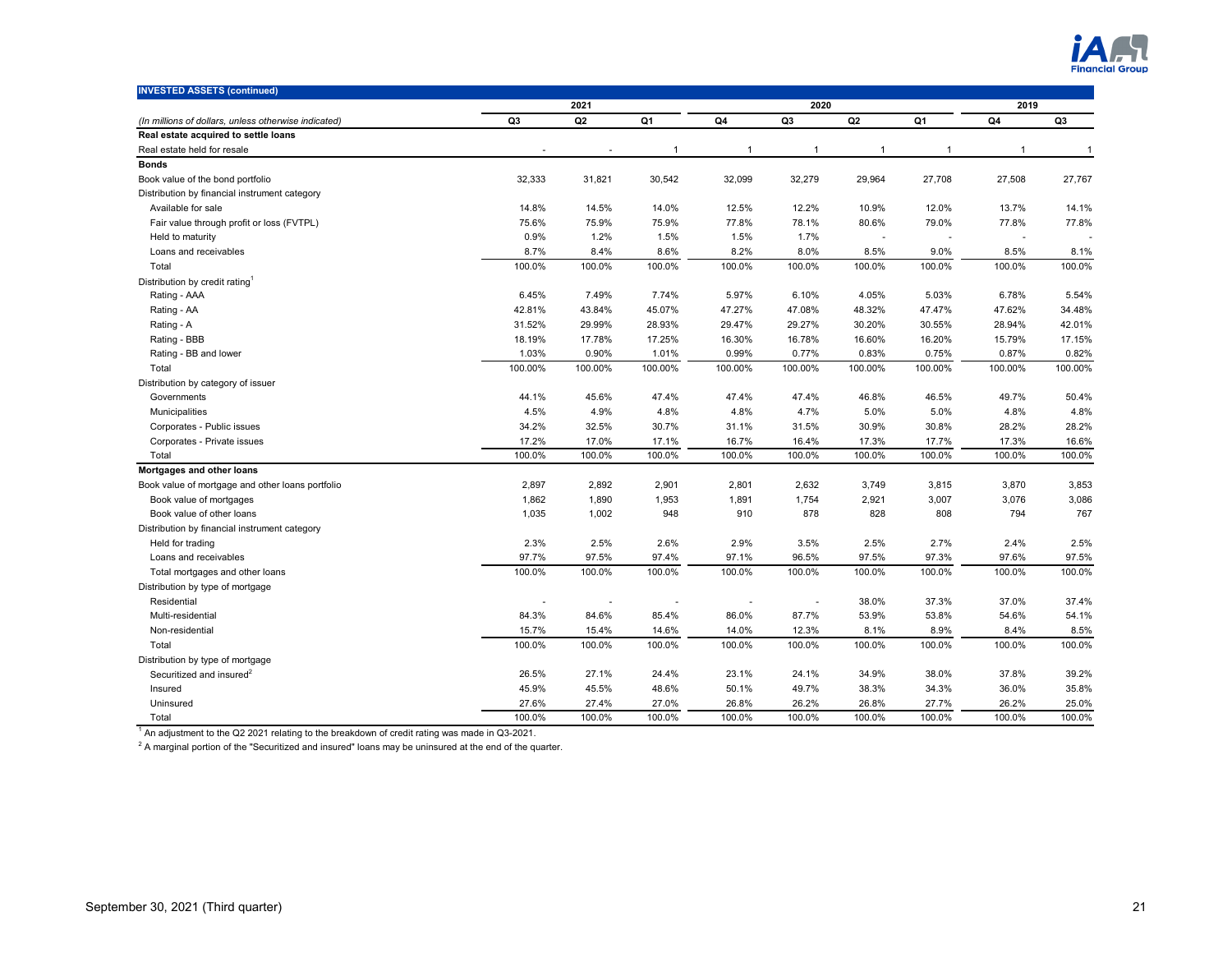

| <b>INVESTED ASSETS (continued)</b>                                                             |                |                |        |        |                |        |        |                          |        |
|------------------------------------------------------------------------------------------------|----------------|----------------|--------|--------|----------------|--------|--------|--------------------------|--------|
|                                                                                                |                | 2021           |        |        | 2020           |        |        | 2019                     |        |
| (In millions of dollars, unless otherwise indicated)                                           | Q <sub>3</sub> | Q <sub>2</sub> | Q1     | Q4     | Q <sub>3</sub> | Q2     | Q1     | Q4                       | Q3     |
| <b>Mortgages</b>                                                                               |                |                |        |        |                |        |        |                          |        |
| Other quality measures                                                                         |                |                |        |        |                |        |        |                          |        |
| Delinquency rate <sup>1</sup>                                                                  |                |                |        |        |                |        |        |                          |        |
| Securitized and insured <sup>2</sup>                                                           |                |                |        |        |                |        |        | 0.01%                    |        |
| Insured                                                                                        |                |                |        |        |                | 0.04%  |        | 0.21%                    | 0.21%  |
| Uninsured                                                                                      |                |                |        |        |                |        | 0.21%  | $\overline{\phantom{a}}$ |        |
| Total                                                                                          |                |                |        |        |                | 0.01%  | 0.06%  | 0.08%                    | 0.08%  |
| Delinquency rate, including real estate acquired to settle loans                               |                |                | 0.03%  | 0.03%  | 0.03%          | 0.03%  | 0.08%  | 0.10%                    | 0.09%  |
| <b>Stocks</b>                                                                                  |                |                |        |        |                |        |        |                          |        |
| Book value of the stock portfolio                                                              | 3,725          | 3,584          | 3,472  | 3,286  | 3,142          | 2,929  | 2,752  | 3,024                    | 2,920  |
| Distribution by financial instrument category                                                  |                |                |        |        |                |        |        |                          |        |
| Available for sale                                                                             | 15.2%          | 16.4%          | 18.8%  | 18.1%  | 14.4%          | 13.6%  | 12.6%  | 17.0%                    | 17.6%  |
| Fair value through profit or loss (FVTPL)                                                      | 84.8%          | 83.6%          | 81.2%  | 81.9%  | 85.6%          | 86.4%  | 87.4%  | 83.0%                    | 82.4%  |
| Total                                                                                          | 100.0%         | 100.0%         | 100.0% | 100.0% | 100.0%         | 100.0% | 100.0% | 100.0%                   | 100.0% |
| Distribution by category                                                                       |                |                |        |        |                |        |        |                          |        |
| Common                                                                                         | 56.7%          | 56.5%          | 55.3%  | 55.5%  | 55.6%          | 56.6%  | 60.8%  | 54.8%                    | 53.1%  |
| Preferred                                                                                      | 19.5%          | 20.8%          | 22.8%  | 22.5%  | 17.6%          | 17.2%  | 15.9%  | 18.5%                    | 18.9%  |
| Market indices                                                                                 | 3.9%           | 2.7%           | 2.0%   | 2.1%   | 7.7%           | 8.2%   | 7.1%   | 10.3%                    | 11.2%  |
| Investment fund units and other                                                                | 19.9%          | 20.0%          | 19.9%  | 19.9%  | 19.1%          | 18.0%  | 16.2%  | 16.4%                    | 16.8%  |
| Total                                                                                          | 100.0%         | 100.0%         | 100.0% | 100.0% | 100.0%         | 100.0% | 100.0% | 100.0%                   | 100.0% |
| Distribution by use of stocks                                                                  |                |                |        |        |                |        |        |                          |        |
| Backing long-term liabilities                                                                  | 54.3%          | 52.4%          | 51.1%  | 51.2%  | 53.6%          | 51.8%  | 56.6%  | 49.7%                    | 48.4%  |
| Backing UL accounts                                                                            | 29.0%          | 29.4%          | 28.7%  | 28.9%  | 28.4%          | 30.2%  | 27.6%  | 29.4%                    | 30.0%  |
| <b>Backing capital</b>                                                                         | 16.7%          | 18.2%          | 20.2%  | 19.9%  | 18.0%          | 18.0%  | 15.8%  | 20.9%                    | 21.6%  |
| Total                                                                                          | 100.0%         | 100.0%         | 100.0% | 100.0% | 100.0%         | 100.0% | 100.0% | 100.0%                   | 100.0% |
| <b>Real estate</b>                                                                             |                |                |        |        |                |        |        |                          |        |
| Investment properties                                                                          | 1,875          | 1,877          | 1,885  | 1,916  | 1,989          | 1,989  | 2,022  | 2,077                    | 1,774  |
| Linearization of rents                                                                         | 29             | 29             | 28     | 27     | 26             | 24     | 22     | 22                       | 19     |
| Fair value of investment properties                                                            | 1,904          | 1,906          | 1,913  | 1,943  | 2,015          | 2,013  | 2,044  | 2,099                    | 1,793  |
| Occupancy rate on investment properties                                                        | 91.6%          | 93.4%          | 94.6%  | 95.3%  | 95.7%          | 96.0%  | 94.8%  | 94.4%                    | 92.8%  |
| Other                                                                                          |                |                |        |        |                |        |        |                          |        |
| Provision for potential loss on fixed-income securities contained in the policy<br>liabilities | 580            | 552            | 490    | 535    | 528            | 494    | 451    | 408                      | 395    |

 $1$ The delinquency rate is calculated by dividing mortgages in default by the value of the portfolio.

 $^2$  A marginal portion of the "Securitized and insured" loans may be uninsured at the end of the quarter.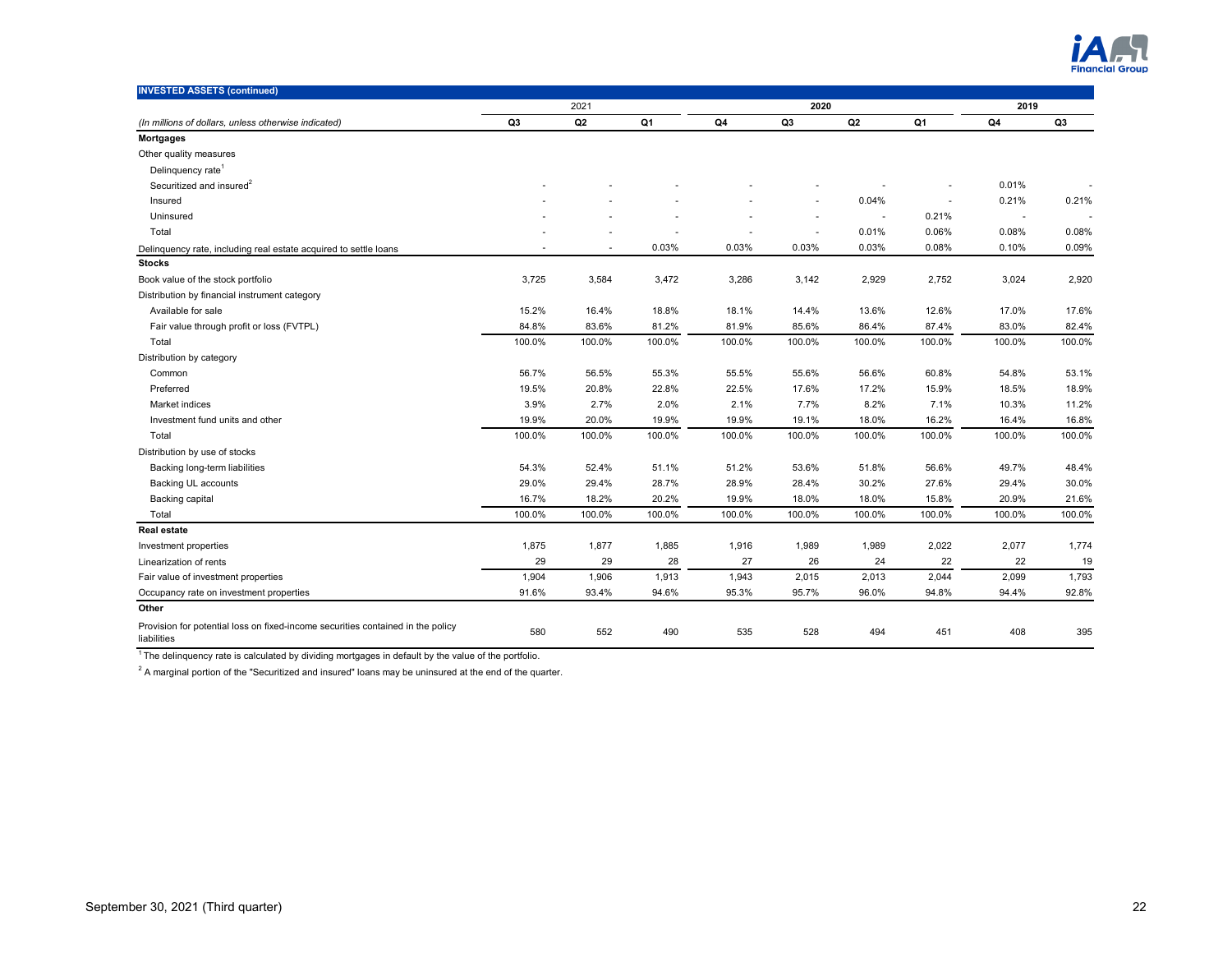

| <b>SOLVENCY AND CAPITALIZATION</b>                                       |                       |                |                      |       |       |             |                |       |               |  |
|--------------------------------------------------------------------------|-----------------------|----------------|----------------------|-------|-------|-------------|----------------|-------|---------------|--|
|                                                                          | 2021<br>2020          |                |                      |       |       |             |                | 2019  |               |  |
| (In millions of dollars, unless otherwise indicated)                     | Q <sub>3</sub>        | Q <sub>2</sub> | Q1                   | Q4    | Q3    | Q2          | Q1             | Q4    | Q3            |  |
| <b>Capital structure</b>                                                 |                       |                |                      |       |       |             |                |       |               |  |
| <b>Debentures</b>                                                        | 1,450                 | 1,449          | 1,449                | 1,449 | 1,448 | 1,448       | 1,448          | 1,050 | 1,049         |  |
| Participating policyholders' accounts <sup>1</sup>                       | 38                    | 35             | 36                   | 41    | 46    | 50          | 43             | 42    | 53            |  |
| Equity                                                                   |                       |                |                      |       |       |             |                |       |               |  |
| Common shares                                                            | 1,705                 | 1,695          | 1,689                | 1,674 | 1,673 | 1,672       | 1,672          | 1,666 | 1,652         |  |
| Preferred shares issued by a subsidiary                                  | 525                   | 525            | 525                  | 525   | 525   | 525         | 525            | 525   | 525           |  |
| Contributed surplus                                                      | 17                    | 18             | 18                   | 20    | 19    | 18          | 17             | 18    | 19            |  |
| Retained earnings <sup>1</sup>                                           | 4,818                 | 4,624          | 4,405                | 4,170 | 4,034 | 3,884       | 3,878          | 3,823 | 3,651         |  |
| Accumulated other comprehensive income                                   | $\boldsymbol{\Delta}$ | 8              | (1)                  | 83    | 106   | 121         | 28             | 56    | 90            |  |
| Total shareholders' equity                                               | 7,069                 | 6,870          | 6,636                | 6,472 | 6,357 | 6,220       | 6,120          | 6,088 | 5,937         |  |
| Total capital structure                                                  | 8,557                 | 8,354          | 8,121                | 7,962 | 7,851 | 7,718       | 7,611          | 7,180 | 7,039         |  |
| <b>Debt measures</b>                                                     |                       |                |                      |       |       |             |                |       |               |  |
| Debentures/capital structure                                             | 16.9%                 | 17.3%          | 17.8%                | 18.2% | 18.4% | 18.8%       | 19.0%          | 14.6% | 14.9%         |  |
| Debentures and preferred shares issued by a subsidiary/capital structure | 23.1%                 | 23.6%          | 24.3%                | 24.8% | 25.1% | 25.6%       | 25.9%          | 21.9% | 22.4%         |  |
| Coverage ratio (in number of times) <sup>2</sup>                         | 15.0                  | 14.8           | 14.0                 | 11.7  | 12.0  | 12.4        | 13.3           | 16.6  | 16.8          |  |
| <b>Credit ratings</b>                                                    |                       |                | Standard &<br>Poor's |       |       | <b>DBRS</b> |                |       | A.M. Best     |  |
| iA FinancialCorporation Inc.                                             |                       |                |                      |       |       |             |                |       |               |  |
| Issuer credit rating                                                     |                       |                | Α                    |       |       | Α           |                |       | not rated     |  |
| Subordinated debentures                                                  |                       |                | А-                   |       |       | A (low)     |                |       | a             |  |
| Industrial Alliance Insurance and Financial Services Inc.                |                       |                |                      |       |       |             |                |       |               |  |
| Financial strength rating                                                |                       |                | AA-                  |       |       | AA (low)    |                |       | A+ (Superior) |  |
| Issuer credit rating                                                     | AA-                   |                |                      |       |       |             | aa- (Superior) |       |               |  |
| Subordinated debentures                                                  |                       |                | $A+$                 |       |       | A (high)    |                |       | a             |  |
| Preferred Shares <sup>3</sup>                                            |                       |                | Α                    |       |       | Pfd-1 (low) |                | a-    |               |  |

<sup>1</sup> In Q4 2019, an adjustment has been made retroactively to January 1, 2018 transferring 7 \$ from retained earnings to the participating policyholders' accounts.

<sup>2</sup> Calculated by dividing earnings for the past twelve months (before interest and taxes) by the sum of interest, preferred share issued by a subsidiary dividends and redemption premium on preferred shares issued by a sub (if applicable).

 $3$  For preferred shares: A is the rating on global scale and P-1 (Low) is the rating on Canadian scale.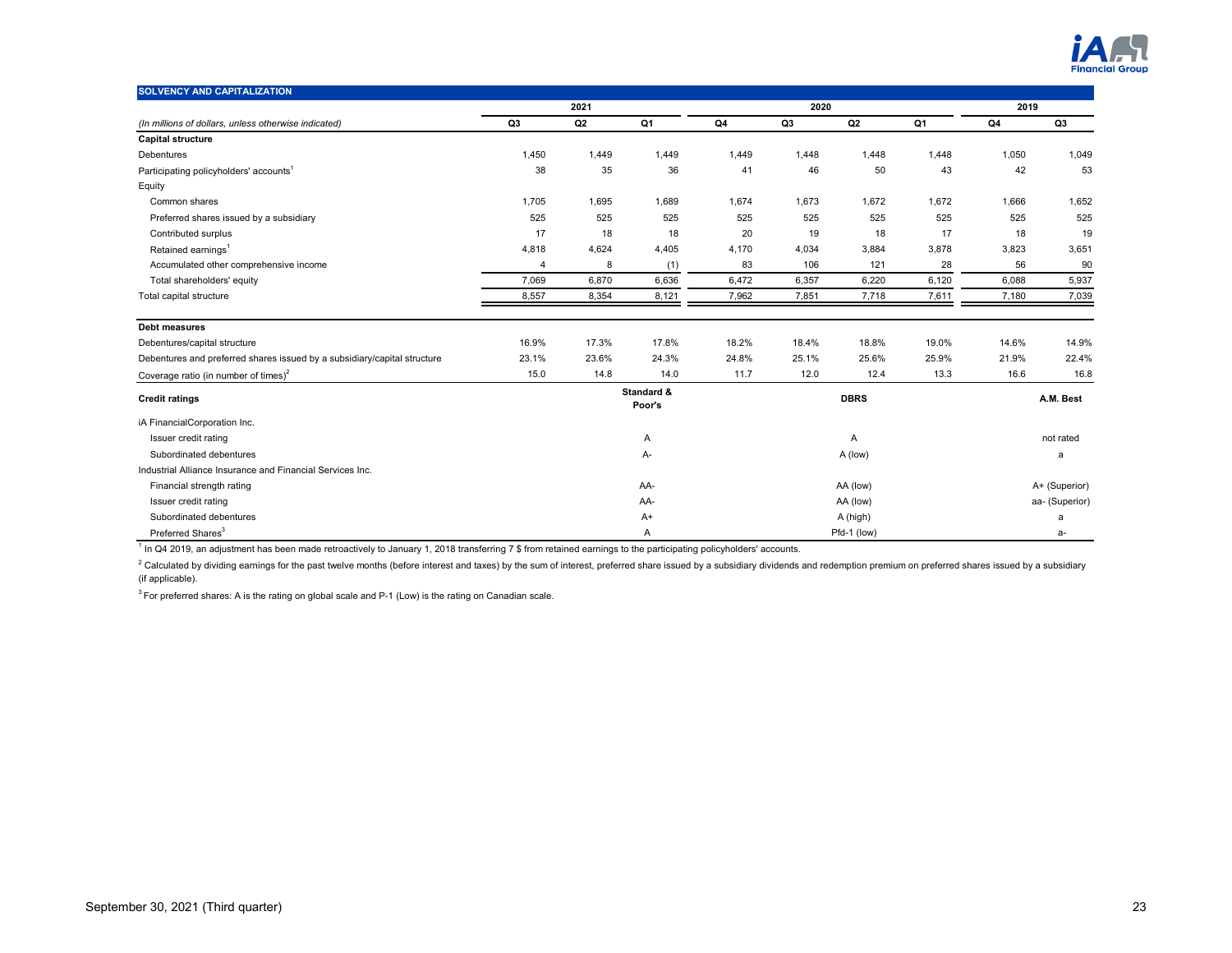

| <b>SOLVENCY AND CAPITALIZATION (continued)</b>             |                   |                |          |                   |                   |                |          |                          |          |
|------------------------------------------------------------|-------------------|----------------|----------|-------------------|-------------------|----------------|----------|--------------------------|----------|
|                                                            |                   | 2021           |          |                   | 2020              |                |          | 2019                     |          |
| (In millions of dollars, unless otherwise indicated)       | Q <sub>3</sub>    | Q <sub>2</sub> | Q1       | Q4                | Q <sub>3</sub>    | Q <sub>2</sub> | Q1       | Q4                       | Q3       |
| iA Financial Corporation Inc.                              |                   |                |          |                   |                   |                |          |                          |          |
| Solvency ratio CARLI <sup>1</sup>                          |                   |                |          |                   |                   |                |          |                          |          |
| Available capital                                          |                   |                |          |                   |                   |                |          |                          |          |
| Tier 1 Capital                                             |                   |                |          |                   |                   |                |          |                          |          |
| Common shares                                              | 1,705             | 1,695          | 1,689    | 1,674             | 1,673             | 1,672          | 1,672    | 1,666                    | 1,652    |
| Preferred shares issued by a subsidiary                    | 525               | 525            | 525      | 525               | 525               | 525            | 525      | 525                      | 525      |
| Other Tier 1 capital instruments                           |                   | ٠              |          | ٠                 |                   | $\blacksquare$ | ÷,       | $\overline{\phantom{a}}$ |          |
| Adjusted Retained Earnings <sup>2</sup>                    | 4,810             | 4,614          | 4,396    | 4,163             | 4,026             | 3,875          | 3,869    | 3,815                    | 3,643    |
| Other $2$                                                  | 63                | 65             | 59       | 145               | 173               | 184            | 33       | 140                      | 165      |
| Gross Tier 1                                               | 7,103             | 6,899          | 6,669    | 6,507             | 6,397             | 6,256          | 6,099    | 6,146                    | 5,985    |
| Deductions for Goodwill and Other intangibles assets       | (1,890)           | (1,659)        | (1, 475) | (1, 333)          | (1,307)           | (1, 321)       | (1, 368) | (1, 227)                 | (1, 218) |
| Other Tier 1 Deductions                                    | (2,088)           | (2, 191)       | (2, 439) | (2, 407)          | (2, 373)          | (2, 315)       | (1, 595) | (1,706)                  | (1,603)  |
| Tier 1                                                     | 3,125             | 3,049          | 2,755    | 2,767             | 2,717             | 2,620          | 3,136    | 3,213                    | 3,164    |
| Tier 2 Capital                                             |                   |                |          |                   |                   |                |          |                          |          |
| Subordinated debt                                          | 1,446             | 1,445          | 1,445    | 1,445             | 1,444             | 1,444          | 1,443    | 1,046                    | 1,046    |
| Other Tier 2 capital instruments                           |                   |                |          |                   |                   |                |          | $\overline{\phantom{a}}$ |          |
| Other                                                      | 732               | 780            | 780      | 857               | 892               | 866            | 742      | 802                      | 812      |
| Gross Tier 2                                               | 2,178             | 2,225          | 2,225    | 2,302             | 2,336             | 2,310          | 2,185    | 1,848                    | 1,858    |
| Tier 2 Deductions                                          | (340)             | (403)          | (514)    | (701)             | (733)             | (789)          | (231)    | (252)                    | (262)    |
| Tier 2                                                     | 1,838             | 1,822          | 1,711    | 1,601             | 1,603             | 1,521          | 1,954    | 1,596                    | 1,596    |
| Available capital                                          | 4,963             | 4,871          | 4,466    | 4,368             | 4,320             | 4,141          | 5,090    | 4,809                    | 4,760    |
| Surplus Allowance and Eligible Deposits                    | 5,258             | 5,189          | 4,704    | 5,055             | 4,993             | 4,846          | 4,433    | 4,462                    | 4,420    |
| <b>Base Solvency Buffer</b>                                |                   |                |          |                   |                   |                |          |                          |          |
| <b>Credit Risk</b>                                         | 1,230             | 1,188          | 1,135    | 1,184             | 1,190             | 1,140          | 1,067    | 974                      | 1,028    |
| Market Risk                                                | 2,790             | 2,768          | 2,429    | 2,373             | 2,273             | 2,209          | 2,079    | 2,232                    | 2,224    |
| <b>Insurance Risk</b>                                      | 3,836             | 3,782          | 3,639    | 3,695             | 4,001             | 3,933          | 3,863    | 3,814                    | 3,648    |
| Segregated Fund Guarantees Risk                            | 236               | 256            | 275      | 288               | 283               | 273            | 256      | 228                      | 227      |
| <b>Operational Risk</b>                                    | 649               | 638            | 608      | 600               | 599               | 582            | 556      | 574                      | 557      |
| Diversification and Other Credits                          |                   |                |          |                   |                   |                |          |                          |          |
|                                                            | (1, 298)<br>7,815 | (1, 283)       | (1, 238) | (1, 219)<br>7,267 | (1, 233)<br>7,469 | (1, 215)       | (1, 181) | (1, 174)<br>6,980        | (1, 151) |
| Base Solvency Buffer <sup>3</sup>                          |                   | 7,716          | 7,190    |                   |                   | 7,268          | 6,972    |                          | 6,860    |
| Total solvency ratio                                       | 131%              | 130%           | 128%     | 130%              | 125%              | 124%           | 137%     | 133%                     | 134%     |
| Industrial Alliance Insurance and Financial Services Inc.  |                   |                |          |                   |                   |                |          |                          |          |
| Solvency ratio CARLI <sup>1</sup>                          |                   |                |          |                   |                   |                |          |                          |          |
| Available capital, surplus allowance and eligible deposits | 9,499             | 9,263          | 8,316    | 8,829             | 9,215             | 8,817          | 8,077    | 8,767                    | 8,614    |
| Base Solvency Buffer                                       | 7,822             | 7,722          | 7,198    | 7,246             | 7,442             | 7,258          | 6,942    | 6,972                    | 6,858    |
| Total solvency ratio                                       | 121%              | 120%           | 116%     | 122%              | 124%              | 121%           | 116%     | 126%                     | 126%     |

 $^2$  In Q4-2019, an adjustment has been made retroactively to January 1, 2018 transferring \$7 from retained earnings to the participating policyholders' accounts.

 $3$  Including the scalar of 1.05.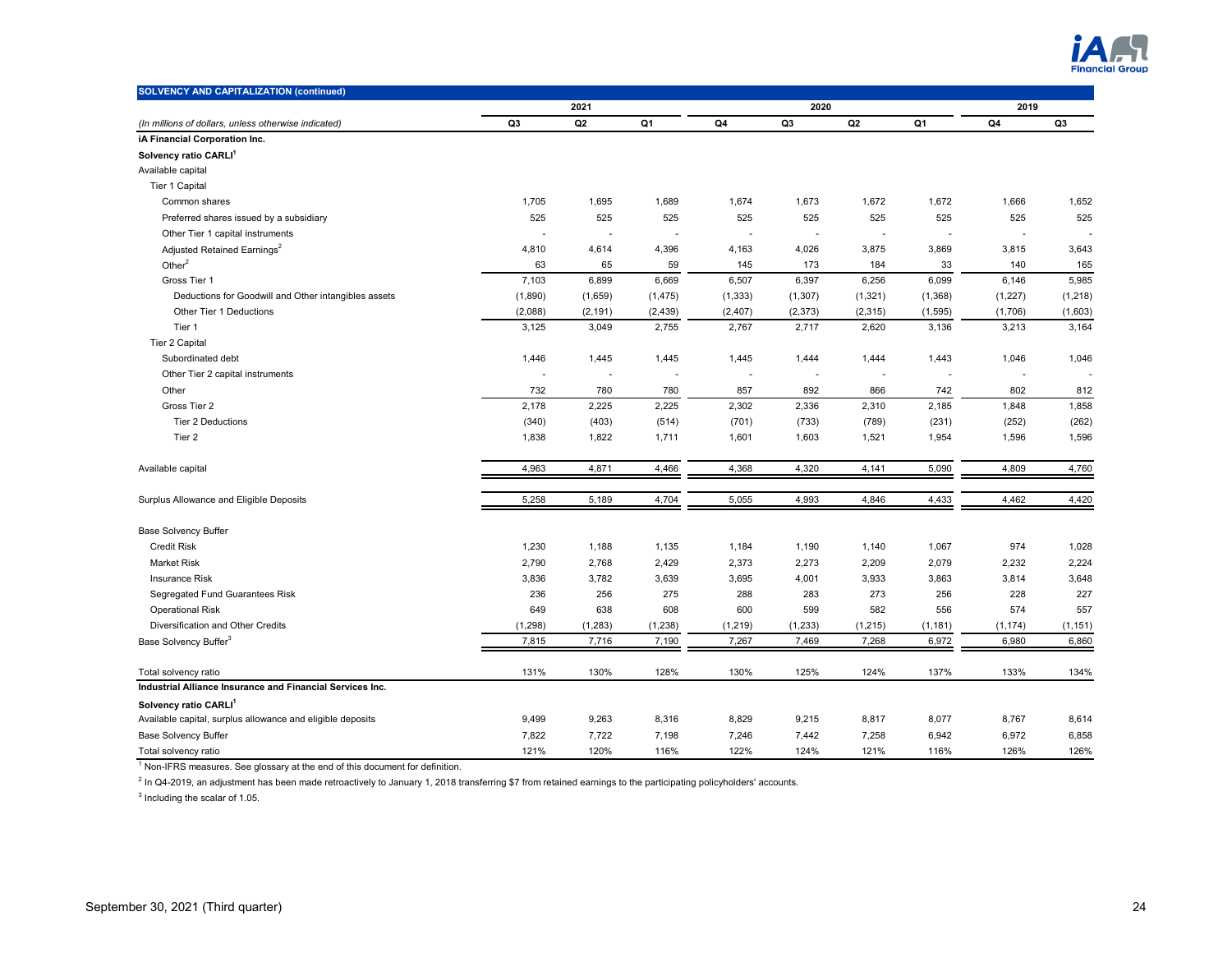

| <b>MACROECONOMIC SENSITIVITY<sup>1</sup></b>                                                                      |                |        |                          |        |        |               |        |                |                          |
|-------------------------------------------------------------------------------------------------------------------|----------------|--------|--------------------------|--------|--------|---------------|--------|----------------|--------------------------|
|                                                                                                                   |                | 2021   |                          |        | 2020   |               |        | 2019           |                          |
|                                                                                                                   | Q <sub>3</sub> | Q2     | Q1                       | Q4     | Q3     | Q2            | Q1     | Q4             | Q <sub>3</sub>           |
| <b>Equity Market Sensitivity</b>                                                                                  |                |        |                          |        |        |               |        |                |                          |
| Reference index (S&P/TSX Index (in points)) <sup>2</sup>                                                          | 20,070         | 20,166 | 18,701                   | 17,433 | 16,121 | 15,515        | 13,379 | 17,063         | 16,659                   |
| Level of S&P/TSX before reserves require strengthening for future policy benefits<br>(in points) <sup>1</sup>     | 14,700         | 14,500 | 14,200                   | 12,800 | 12,700 | 12,500        | 11,700 | 13,000         | 12,500                   |
| Variation                                                                                                         | (27%)          | (28%)  | (24%)                    | (27%)  | (21%)  | (20%)         | (13%)  | (24%)          | (25%)                    |
| Solvency ratio (CARLI) <sup>1</sup>                                                                               | 131%           | 130%   | 128%                     | 130%   | 125%   | 124%          | 137%   | 133%           | 134%                     |
| Level of S&P/TSX at which solvency ratio would be 110% (in points) <sup>3</sup>                                   | 800            | 400    | 2,900                    | 2,900  | 5,400  | 6,000         | 1,800  | 1,500          | 1,200                    |
| Variation                                                                                                         | (96%)          | (98%)  | (84%)                    | (83%)  | (66%)  | (61%)         | (87%)  | (91%)          | (93%)                    |
| Net income impact for each 1% S&P/TSX additional decreasse below this level                                       | (23)           | (22)   | (21)                     | (24)   | (21)   | (20)          | (18)   |                | $\overline{\phantom{a}}$ |
| Impact on Solvency ratio (CARLI) <sup>1</sup> of a sudden change in equity markets <sup>4</sup>                   |                |        |                          |        |        |               |        |                |                          |
| 30% increase                                                                                                      |                |        |                          | 2%     |        |               | 0%     | (1%)           | ٠                        |
| 20% increase                                                                                                      |                |        |                          | 0%     |        | ä,            | (2%)   | (1%)           | ÷.                       |
| 10% increase                                                                                                      |                |        | $\sim$                   | 0%     |        | ä,            | (2%)   | (1%)           | ٠                        |
| 10% decrease                                                                                                      |                |        | ٠                        | 1%     |        | ä,            | 1%     | 1%             |                          |
| 20% decrease                                                                                                      |                |        | $\sim$                   | 2%     |        | $\sim$        | (1%)   | 2%             | ٠                        |
| 30% decrease                                                                                                      |                |        |                          | 1%     |        | ٠             | (2%)   | 1%             | ٠                        |
| Impact on net income to common shareholders of a sudden 10% decrease in<br>equity markets (in \$M) <sup>5,6</sup> | (40)           | (39)   | (34)                     | (34)   | (31)   | (30)          | (26)   | (31)           | (33)                     |
| <b>Interest Rate Sensitivity</b>                                                                                  |                |        |                          |        |        |               |        |                |                          |
| Impact on net income (in \$M)                                                                                     |                |        |                          |        |        |               |        |                |                          |
| 10 bps decrease in initial reinvestment rate (IRR)                                                                | $\overline{1}$ | 4      | $\overline{1}$           | 4      | 0      | 3             | 0      | $\overline{2}$ | (12)                     |
| 10 bps decrease in ultimate reinvestment rate (URR)                                                               | (64)           | (66)   | (60)                     | (68)   | (68)   | (69)          | (66)   | (61)           | (67)                     |
| <b>Total</b>                                                                                                      | (63)           | (62)   | (59)                     | (64)   | (68)   | (66)          | (66)   | (59)           | (79)                     |
| Impact on Solvency ratio (CARLI) <sup>1</sup> of a sudden change in interest rate <sup>4,7</sup>                  |                |        |                          |        |        |               |        |                |                          |
| 50 bps increase                                                                                                   |                |        |                          | (2%)   |        | ٠             | (2%)   | (2%)           |                          |
| 25 bps increase                                                                                                   |                |        |                          | (1%)   |        | $\frac{1}{2}$ | (1%)   | (1%)           |                          |
| 25 bps decrease                                                                                                   |                |        | $\sim$                   | 2%     |        | $\sim$        | 1%     | 1%             |                          |
| 50 bps decrease                                                                                                   |                |        | ÷                        | 6%     |        | ٠             | 2%     | 2%             | $\sim$                   |
| Impact on Solvency ratio (CARLI) <sup>1</sup> of a sudden change in credit spread <sup>4,8</sup>                  |                |        |                          |        |        |               |        |                |                          |
| 50 bps increase                                                                                                   |                |        |                          | 2%     |        |               | 0%     | 2%             |                          |
| 25 bps increase                                                                                                   |                |        | ٠                        | 1%     |        | ÷.            | 0%     | 1%             |                          |
| 25 bps decrease                                                                                                   |                |        | ٠                        | (1%)   |        |               | 0%     | (1%)           | ×                        |
| 50 bps decrease                                                                                                   |                |        | $\overline{\phantom{a}}$ | (2%)   |        | ٠             | 0%     | (3%)           | $\overline{\phantom{a}}$ |

\*Note: Actual results can differ significantly from the estimates presented in this page for a variety of reasons. See the Management Discussion and Analysis document for more details.

<sup>1</sup> Non-IFRS measures. See glossary at the end of this document for definitions.

 $2$  S&P/TSX is a proxy that can move differently than our equity portfolio, which includes international public equity and private equity.

 $3$  Compared to actual levels of the index on the dates shown.

 $^4$  Capital sensitivities are disclosed once a year with Q4 results and in other quarters if judged necessary.

<sup>5</sup> Impact on net income on a full-year basis.

6 An adjustment to the Q3 2021 relating to the impact on net income to common shareholders of a sudden 10% decrease in equity markets was made in Q2-2021.

7 Interest rate variation represents an immediate parallel change in interest rates (entire yield curve), at quarter-end.

 $^8$  Credit spread variation represents an immediate parallel change in credit spreads across the entire yield curve, at quarter-end.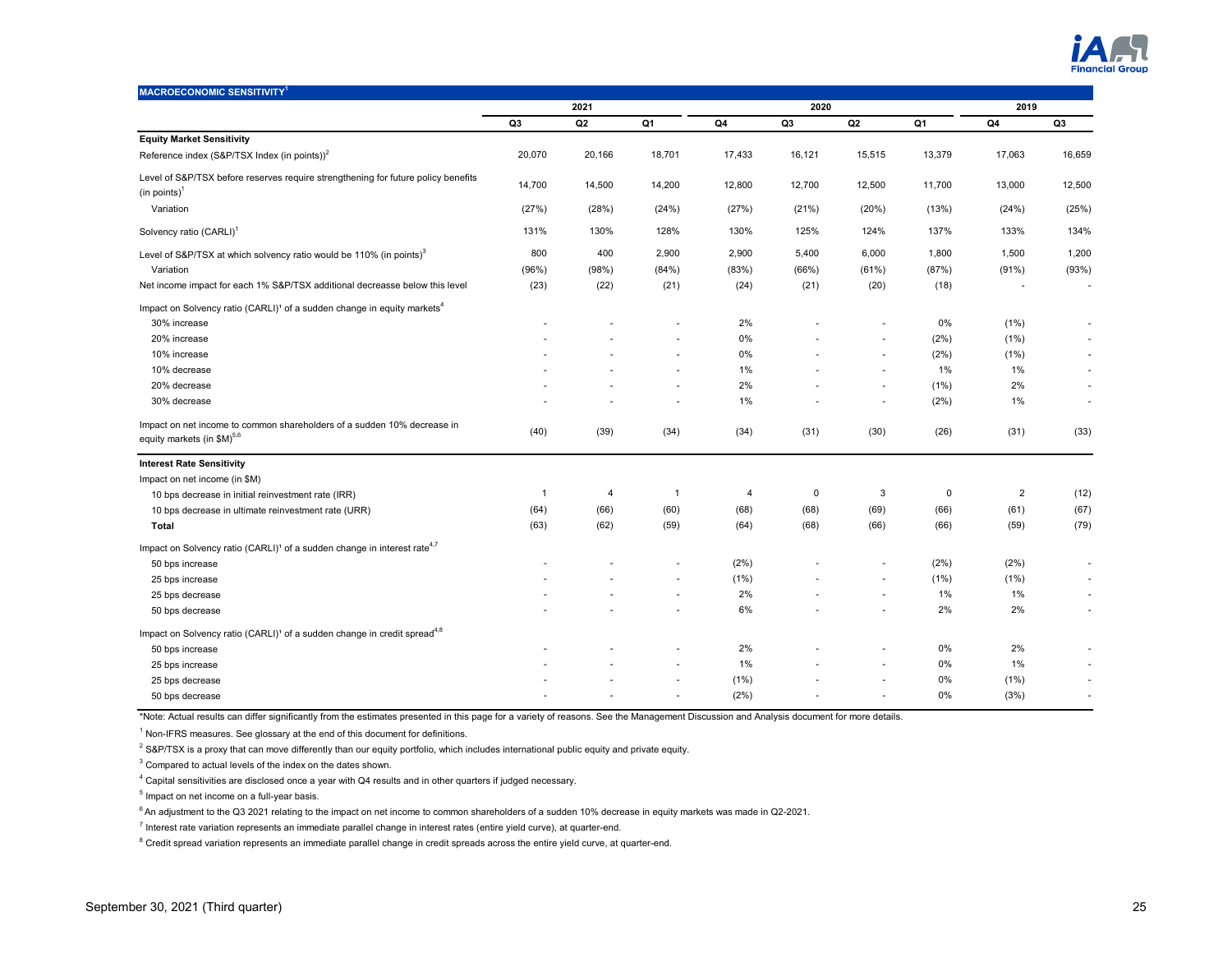

| <b>SHARE INFORMATION</b>                               |                |                          |                |                          |                          |                |                |                |               |                          |                |                |                |
|--------------------------------------------------------|----------------|--------------------------|----------------|--------------------------|--------------------------|----------------|----------------|----------------|---------------|--------------------------|----------------|----------------|----------------|
|                                                        |                | 2021                     |                |                          | 2020                     |                |                | 2019           |               | 2021                     | 2020           | 2020           | 2019           |
| (In millions of dollars, unless otherwise indicated)   | Q3             | Q2                       | Q1             | Q4                       | Q3                       | Q2             | Q1             | Q4             | Q3            | <b>YTD</b>               | <b>YTD</b>     | Annual         | Annual         |
| <b>Common shares</b>                                   |                |                          |                |                          |                          |                |                |                |               |                          |                |                |                |
| Share price                                            |                |                          |                |                          |                          |                |                |                |               |                          |                |                |                |
| High                                                   | \$75.30        | \$72.31                  | \$70.36        | \$60.50                  | \$50.42                  | \$50.30        | \$76.23        | \$71.81        | \$61.51       | \$75.30                  | \$76.23        | \$76.23        | \$71.81        |
| Low                                                    | \$63.97        | \$66.71                  | \$53.95        | \$44.54                  | \$42.35                  | \$37.71        | \$30.38        | \$58.15        | \$51.45       | \$53.95                  | \$30.38        | \$30.38        | \$42.79        |
| Close                                                  | \$71.86        | \$67.49                  | \$68.33        | \$55.18                  | \$46.35                  | \$45.46        | \$44.24        | \$71.33        | \$60.29       | \$71.86                  | \$46.35        | \$55.18        | \$71.33        |
| Average share price                                    | \$70.14        | \$69.92                  | \$63.50        | \$53.75                  | \$46.49                  | \$43.69        | \$58.85        | \$65.87        | \$56.01       | \$67.32                  | \$49.28        | \$50.18        | \$56.15        |
| Number of common shares outstanding (in millions)      |                |                          |                |                          |                          |                |                |                |               |                          |                |                |                |
| At beginning of period                                 | 107.5          | 107.3                    | 107.1          | 107.0                    | 107.0                    | 107.0          | 107.0          | 106.7          | 106.4         | 107.1                    | 107.0          | 107.0          | 108.6          |
| Common shares issued                                   | 0.1            | 0.2                      | 0.2            | 0.1                      |                          | $\sim$         | 0.1            | 0.3            | 0.6           | 0.6                      | 0.1            | 0.2            | 1.2            |
| Common shares repurchased and cancelled                | $\sim$         | $\overline{\phantom{a}}$ |                | $\overline{\phantom{a}}$ | $\overline{\phantom{a}}$ | $\sim$         | (0.1)          | ٠.             | (0.3)         | $\overline{\phantom{a}}$ | (0.1)          | (0.1)          | (2.8)          |
| At end of period                                       | 107.6          | 107.5                    | 107.3          | 107.1                    | 107.0                    | 107.0          | 107.0          | 107.0          | 106.7         | 107.6                    | 107.0          | 107.1          | 107.0          |
| Weighted average number of common shares (in millions) |                |                          |                |                          |                          |                |                |                |               |                          |                |                |                |
| Basic                                                  | 107.5          | 107.4                    | 107.1          | 107.0                    | 107.0                    | 107.0          | 107.0          | 106.8          | 106.4         | 107.4                    | 107.0          | 107.0          | 106.9          |
| Diluted                                                | 107.9          | 107.8                    | 107.5          | 107.3                    | 107.1                    | 107.1          | 107.4          | 107.4          | 106.9         | 107.8                    | 107.2          | 107.2          | 107.4          |
| <b>Dividends</b>                                       |                |                          |                |                          |                          |                |                |                |               |                          |                |                |                |
| Common dividends paid                                  | 52             | 52                       | 52             | 52                       | 52                       | 52             | 52             | 48             | 48            | 156                      | 156            | 208            | 188            |
| Dividend paid per common share in the period           | \$0.4850       | \$0.4850                 | \$0.4850       | \$0.4850                 | \$0.4850                 | \$0.4850       | \$0.4850       | \$0.4500       | \$0.4500      | \$1,4550                 | \$1,4550       | \$1.9400       | \$1.7650       |
| Dividend payout ratio <sup>1</sup>                     | 24%            | 22%                      | 30%            | 30%                      | 24%                      | 28%            | 131%           | 28%            | 26%           | 25%                      | 35%            | 34%            | 27%            |
| Dividend yield (annualized) $^2$                       | 2.7%           | 2.9%                     | 2.8%           | 3.5%                     | 4.2%                     | 4.3%           | 4.4%           | 2.5%           | 3.0%          | 2.7%                     | 4.3%           | 3.5%           | 2.5%           |
| <b>Stock options</b>                                   |                |                          |                |                          |                          |                |                |                |               |                          |                |                |                |
| Number of stock options outstanding (in millions)      |                |                          |                |                          |                          |                |                |                |               |                          |                |                |                |
| At beginning of period                                 | 2              | $\overline{2}$           | $\overline{2}$ | $\overline{2}$           | $\overline{2}$           | $\overline{2}$ | $\overline{2}$ | $\overline{2}$ | 3             | $\overline{2}$           | $\overline{2}$ | $\overline{2}$ | 3              |
| Options granted                                        |                |                          |                |                          |                          |                |                |                |               |                          |                |                |                |
| Options exercised, cancelled or expired                |                |                          |                |                          | ۰                        |                |                |                | (1)           | (1)                      |                |                | (1)            |
| At end of period                                       | $\overline{2}$ | $\overline{2}$           | 2              | $\overline{2}$           | 2                        | $\overline{2}$ | $\overline{2}$ | 2              | $\mathcal{P}$ | $\overline{2}$           | 2              | 2              | $\overline{2}$ |

 $^1$  Dividend payout ratio: dividend per common share paid in the period divided by the basic earnings per common share in the period.

 $^2$  Dividend yield: annualized dividend per common share paid in the period divided by the closing price of the common share at the end of the period.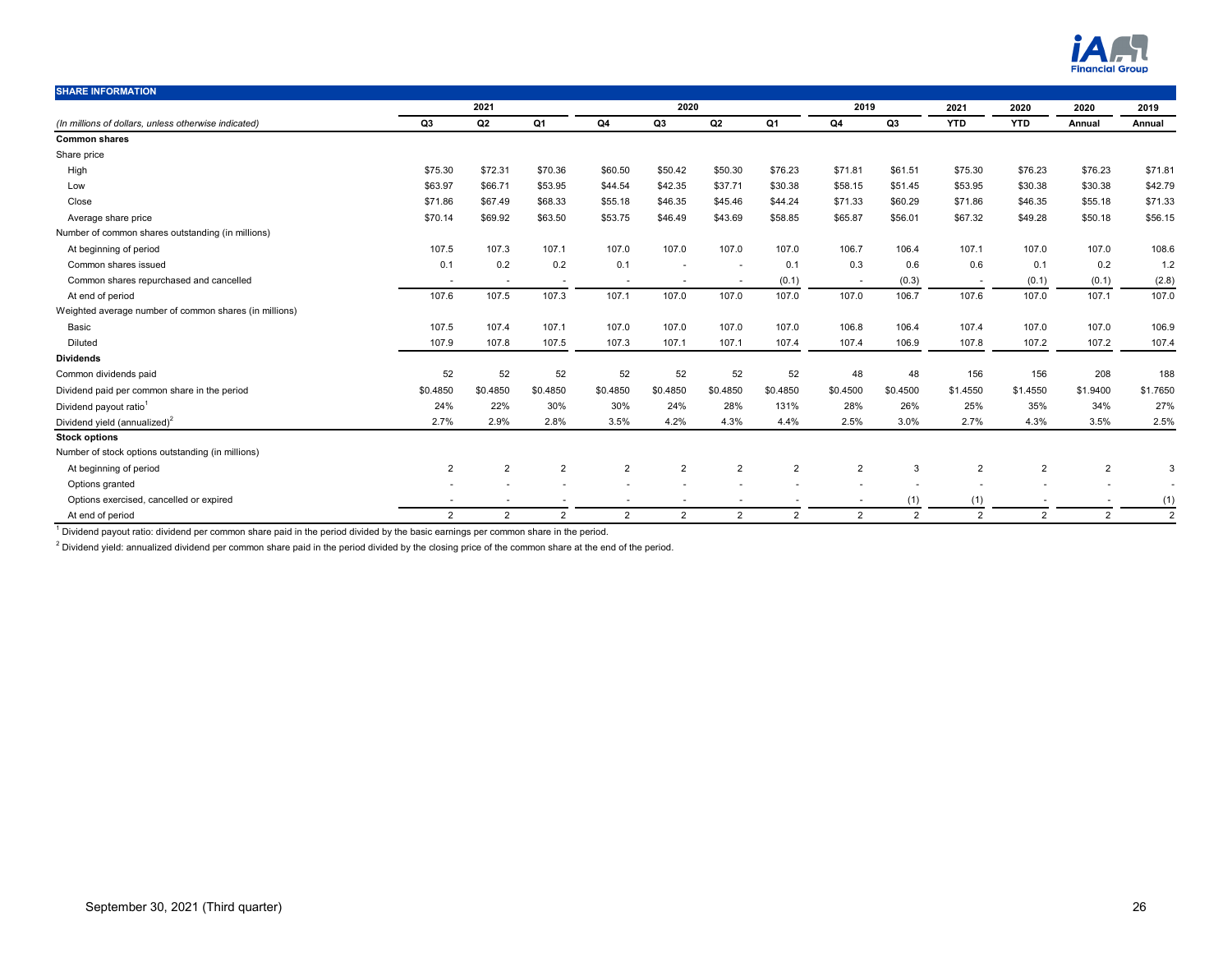

| <b>SHARE INFORMATION (continued)</b>                                              |             |          |                 |             |                |                |          |             |             |             |             |             |             |
|-----------------------------------------------------------------------------------|-------------|----------|-----------------|-------------|----------------|----------------|----------|-------------|-------------|-------------|-------------|-------------|-------------|
|                                                                                   |             | 2021     |                 |             | 2020           |                |          | 2019        |             | 2021        | 2020        | 2020        | 2019        |
| (In millions of dollars, unless otherwise indicated)                              | Q3          | Q2       | Q1              | Q4          | Q3             | Q2             | Q1       | Q4          | Q3          | <b>YTD</b>  | <b>YTD</b>  | Annual      | Annual      |
| Valuation                                                                         |             |          |                 |             |                |                |          |             |             |             |             |             |             |
| Price-to-earnings multiple (trailing 12 months) <sup>1</sup> (in number of times) | 13.4        | 12.9     | 12.8            | 9.7         | 8.1            | 8.4            | 8.3      | 11.7        | 9.7         | 13.4        | 8.1         | 9.7         | 11.7        |
| Market capitalization                                                             | 7,734       | 7,253    | 7.335           | 5,908       | 4,961          | 4,865          | 4,734    | 7,630       | 6,432       | 7,734       | 4,961       | 5,908       | 7,630       |
| Book value per common share <sup>2</sup>                                          | \$60.82     | \$59.02  | \$56.95         | \$55.52     | \$54.50        | \$53.23        | \$52.29  | \$51.99     | \$50.73     | \$60.82     | \$54.50     | \$55.52     | \$51.99     |
| Market value to book value ratio (in number of times) <sup>2</sup>                | 1.2         | 1.1      | 1.2             | 1.0         | 0.9            | 0.9            | 0.8      | 1.4         | 1.2         | 1.2         | 0.9         | 1.0         | 1.4         |
| Total payout ratio (trailing 12 months) <sup>3</sup>                              | 26%         | 26%      | 28%             | 35%         | 34%            | 38%            | 44%      | 48%         | 56%         | 26%         | 35%         | 35%         | 48%         |
| Preferred shares issued by a subsidiary                                           |             |          |                 |             |                |                |          |             |             |             |             |             |             |
| Number of preferred shares outstanding (in thousands)                             |             |          |                 |             |                |                |          |             |             |             |             |             |             |
| Series B                                                                          | 5 0 0 0     | 5 0 0 0  | 5 0 0 0         | 5 0 0 0     | 5 0 0 0        | 5 0 0 0        | 5 0 0 0  | 5 0 0 0     | 5 0 0 0     | 5 0 0 0     | 5 0 0 0     | 5 0 0 0     | 5 0 0 0     |
| Series G                                                                          | 10 000      | 10 000   | 10 000          | 10 000      | 10 000         | 10 000         | 10 000   | 10 000      | 10 000      | 10 000      | 10 000      | 10 000      | 10 000      |
| Series                                                                            | 6 0 0 0     | 6 0 0 0  | 6 0 0 0         | 6 0 0 0     | 6 0 0 0        | 6 0 0 0        | 6 0 0 0  | 6 0 0 0     | 6 0 0 0     | 6 0 0 0     | 6 0 0 0     | 6 0 0 0     | 6 0 0 0     |
| Value of preferred shares                                                         |             |          |                 |             |                |                |          |             |             |             |             |             |             |
| Series B                                                                          | 125         | 125      | 125             | 125         | 125            | 125            | 125      | 125         | 125         | 125         | 125         | 125         | 125         |
| Series G                                                                          | 250         | 250      | 250             | 250         | 250            | 250            | 250      | 250         | 250         | 250         | 250         | 250         | 250         |
| Series I                                                                          | 150         | 150      | 150             | 150         | 150            | 150            | 150      | 150         | 150         | 150         | 150         | 150         | 150         |
| Dividends paid per preferred share                                                |             |          |                 |             |                |                |          |             |             |             |             |             |             |
| Series B                                                                          | \$0.2875    | \$0,2875 | 0.28750         | \$0.2875    | \$0.2875       | \$0,2875       | 0.28750  | \$0.2875    | \$0.5750    | \$0.8625    | \$0.8625    | \$1.1500    | \$1.1500    |
| Series G                                                                          | \$0.2360625 | .2360625 | .2360625<br>\$0 | \$0.2360625 | 2360625<br>\$0 | 2360625<br>\$C | .2360625 | \$0.2360625 | \$0.4721250 | \$0.7081875 | \$0.7081850 | \$0.9442500 | \$0.9442500 |
| Series                                                                            | \$0.3000    | \$0.3000 | 0.30000         | \$0.3000    | \$0.3000       | \$0.3000       | 0.30000  | \$0.3000    | \$0.6000    | \$0.9000    | \$0.9000    | \$1.2000    | \$1.2000    |

<sup>1</sup> Price-to-earnings multiple: closing price of the common share at the end of the period divided by the diluted earnings per common share for the last twelve months.

 $^2$  In Q4-2019, an adjustment has been made retroactively to January 1, 2018 transferring \$7 from retained earnings to the participating policyholders' accounts.

<sup>3</sup> Total payout ratio: sum of common dividends paid and common shares repurchased (buybacks) over the last twelve months divided by the net income available to common shareholders over the last twelve months.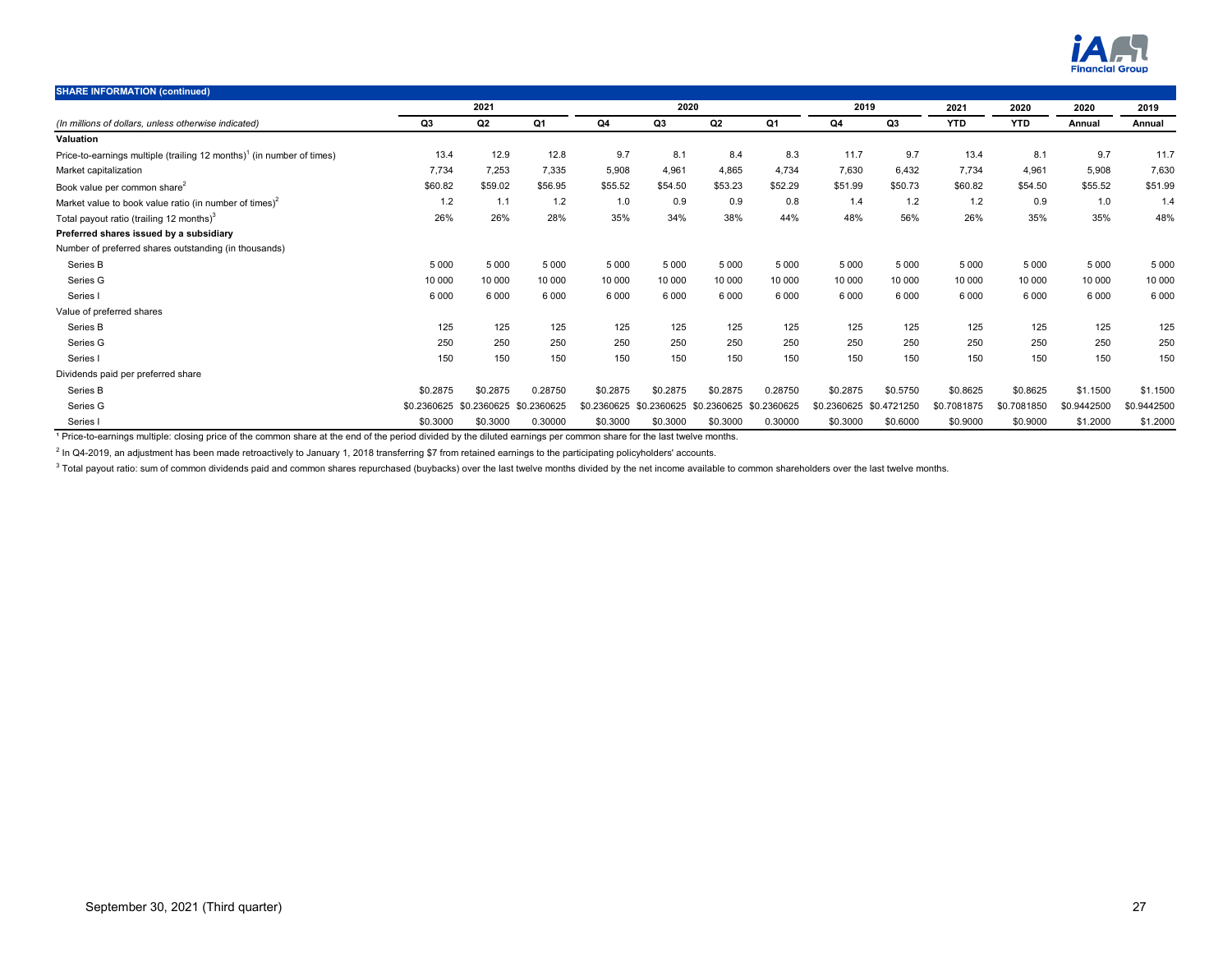

# **CONSOLIDATED INCOME STATEMENTS**

| <b>INCOME STATEMENTS</b>                                     |                |                |          |       |                |                |                |                |                |            |                |        |        |
|--------------------------------------------------------------|----------------|----------------|----------|-------|----------------|----------------|----------------|----------------|----------------|------------|----------------|--------|--------|
|                                                              |                | 2021           |          |       | 2020           |                |                | 2019           |                | 2021       | 2020<br>2020   |        | 2019   |
| (In millions of dollars, unless otherwise indicated)         | Q <sub>3</sub> | Q <sub>2</sub> | Q1       | Q4    | Q3             | Q <sub>2</sub> | Q <sub>1</sub> | Q4             | Q <sub>3</sub> | <b>YTD</b> | <b>YTD</b>     | Annual | Annual |
| <b>Revenues</b>                                              |                |                |          |       |                |                |                |                |                |            |                |        |        |
| Net premiums                                                 | 3,332          | 3,104          | 3,375    | 3,080 | 3,248          | 2,113          | 2,755          | 2,417          | 2,189          | 9,811      | 8,116          | 11,196 | 8,944  |
| Investment income                                            |                |                |          |       |                |                |                |                |                |            |                |        |        |
| Investment income                                            | 432            | 323            | 351      | 336   | 361            | 318            | 452            | 372            | 352            | 1,106      | 1,131          | 1.467  | 1,385  |
| Variation in the market value of investment properties       |                | (11)           | (2)      | (54)  | (4)            | (38)           | (33)           | 43             | 11             | (13)       | (75)           | (130)  | 44     |
| Realized gains (losses) on assets available for sale         | 8              | 10             | 9        | 8     | $\overline{4}$ | $\overline{7}$ | 11             | $\overline{2}$ | 5              | 27         | 22             | 30     | 20     |
| Change in fair value of financial assets designated at FVTPL | (473)          | 1,410          | (3,898)  | 697   | 44             | 3,884          | (1, 267)       | (707)          | 751            | (2,961)    | 2,661          | 3,358  | 3,233  |
| Change in provisions for losses                              | (8)            | (2)            | (10)     | (13)  | (9)            | (16)           | (20)           | (11)           | (9)            | (20)       | (45)           | (58)   | (40)   |
| Total                                                        | (41)           | 1,730          | (3, 550) | 974   | 396            | 4,155          | (857)          | (301)          | 1,110          | (1,861)    | 3,694          | 4,668  | 4,642  |
| Other revenues                                               | 543            | 510            | 506      | 464   | 455            | 416            | 440            | 428            | 416            | 1,559      | 1,311          | 1,775  | 1,679  |
| Total                                                        | 3,834          | 5,344          | 331      | 4,518 | 4,099          | 6,684          | 2,338          | 2,544          | 3,715          | 9.509      | 13,121         | 17,639 | 15,265 |
| Policy benefits and expenses                                 |                |                |          |       |                |                |                |                |                |            |                |        |        |
| Net benefits and claims on contracts                         | 1,432          | 1,468          | 2,449    | 1,397 | 1,331          | 1,083          | 1,479          | 1,433          | 1,265          | 5,349      | 3,893          | 5,290  | 5,392  |
| Net transfer to segregated funds                             | 1,018          | 845            | 411      | 1,038 | 622            | 524            | 688            | 236            | 262            | 2,274      | 1,834          | 2,872  | 917    |
| Increase (decrease) in insurance contract liabilities        | 96             | 1,789          | (3,820)  | 1,494 | 950            | 4,018          | (702)          | (283)          | 1,156          | (1,935)    | 4,266          | 5,760  | 4,773  |
| Increase (decrease) in investment contract liabilities       | $\overline{1}$ | $\overline{7}$ | (14)     | 9     | 3              | 21             | $\overline{1}$ | (1)            | $\overline{7}$ | (6)        | 25             | 34     | 27     |
| Decrease (increase) in reinsurance assets                    | (39)           | (72)           | 54       | (625) | (18)           | (19)           | (75)           | 68             | (32)           | (57)       | (112)          | (737)  | (44)   |
| Commissions                                                  | 540            | 517            | 529      | 484   | 468            | 395            | 441            | 434            | 425            | 1,586      | 1,304          | 1,788  | 1,654  |
| General expenses                                             | 441            | 430            | 438      | 465   | 422            | 369            | 412            | 411            | 347            | 1.309      | 1,203          | 1,668  | 1,472  |
| Premium and other taxes                                      | 35             | 37             | 33       | 35    | 34             | 27             | 33             | 33             | 31             | 105        | 94             | 129    | 128    |
| Financing charges                                            | 21             | 19             | 18       | 18    | 19             | 19             | 17             | 17             | 13             | 58         | 55             | 73     | 59     |
| Total                                                        | 3,545          | 5,040          | 98       | 4,315 | 3,831          | 6,437          | 2,294          | 2,348          | 3,474          | 8.683      | 12,562         | 16,877 | 14,378 |
| Income before income taxes                                   | 289            | 304            | 233      | 203   | 268            | 247            | 44             | 197            | 241            | 826        | 559            | 762    | 887    |
| Income taxes                                                 | 63             | 69             | 59       | 31    | 49             | 52             | (2)            | 32             | 52             | 191        | 99             | 130    | 188    |
| Net income                                                   | 226            | 235            | 174      | 172   | 219            | 195            | 46             | 165            | 189            | 635        | 460            | 632    | 699    |
| Net income attributed to participating policyholders         | 3              | (1)            | (5)      | (5)   | (4)            | $\overline{7}$ | $\overline{1}$ | (11)           | $\sim$         | (3)        | $\overline{4}$ | (1)    | (10)   |
| Net income attributed to shareholders                        | 223            | 236            | 179      | 177   | 223            | 188            | 45             | 176            | 189            | 638        | 456            | 633    | 709    |
| Dividends on preferred shares issued by a subsidiary         | 6              | 5              | 6        | 5     | 6              | 5              | 6              | 5              | 5              | 17         | 17             | 22     | 22     |
| Net income attributed to common shareholders                 | 217            | 231            | 173      | 172   | 217            | 183            | 39             | 171            | 184            | 621        | 439            | 611    | 687    |
|                                                              |                |                |          |       |                |                |                |                |                |            |                |        |        |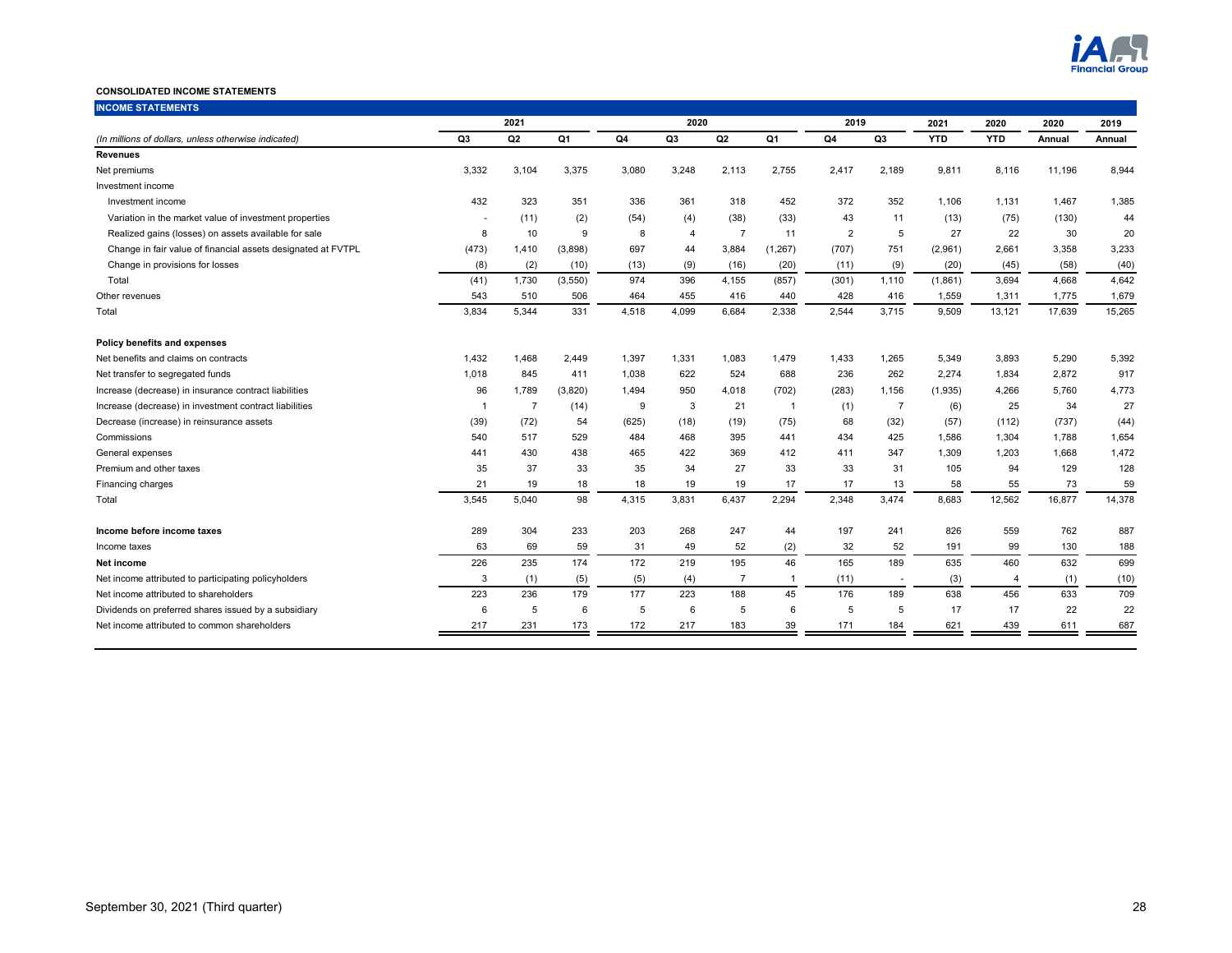

# **CONSOLIDATED COMPREHENSIVE INCOME STATEMENTS**

| <b>COMPREHENSIVE INCOME</b>                                                |                |      |      |       |                |                          |                          |                          |        |                |                          |                          |                |
|----------------------------------------------------------------------------|----------------|------|------|-------|----------------|--------------------------|--------------------------|--------------------------|--------|----------------|--------------------------|--------------------------|----------------|
|                                                                            |                | 2021 |      |       | 2020           |                          |                          | 2019                     |        | 2021           | 2020                     | 2020                     | 2019           |
| (In millions of dollars, unless otherwise indicated)                       | Q <sub>3</sub> | Q2   | Q1   | Q4    | Q <sub>3</sub> | Q <sub>2</sub>           | Q <sub>1</sub>           | Q4                       | Q3     | <b>YTD</b>     | <b>YTD</b>               | Annual                   | Annual         |
| <b>Comprehensive income statements</b>                                     |                |      |      |       |                |                          |                          |                          |        |                |                          |                          |                |
| Net income                                                                 | 226            | 235  | 174  | 172   | 219            | 195                      | 46                       | 165                      | 189    | 635            | 460                      | 632                      | 699            |
| Other comprehensive income (loss), net of income taxes                     |                |      |      |       |                |                          |                          |                          |        |                |                          |                          |                |
| Items that may be reclassified subsequently to net income                  |                |      |      |       |                |                          |                          |                          |        |                |                          |                          |                |
| Available for sale                                                         |                |      |      |       |                |                          |                          |                          |        |                |                          |                          |                |
| Unrealized gains (losses) arising during the period                        |                |      |      |       |                |                          |                          |                          |        |                |                          |                          |                |
| <b>Bonds</b>                                                               | (17)           | 16   | (71) | 11    | 17             | 105                      | (46)                     | (11)                     | (1)    | (72)           | 76                       | 87                       | 82             |
| <b>Stocks</b>                                                              |                | 10   | 10   | 15    | 29             | 40                       | (72)                     | 5                        |        | 21             | (3)                      | 12                       |                |
| Other invested assets                                                      | (1)            | 2    | (3)  |       |                |                          |                          |                          |        | (2)            |                          |                          | ٠              |
| Reclassification of losses (gains) included in net income                  |                |      |      |       |                |                          |                          |                          |        |                |                          |                          |                |
| <b>Bonds</b>                                                               | (7)            | (8)  | (6)  | (9)   | (2)            | (6)                      | (7)                      | (2)                      | (4)    | (21)           | (15)                     | (24)                     | (15)           |
| <b>Stocks</b>                                                              |                |      |      | 3     |                | $\blacksquare$           | (1)                      | $\overline{1}$           |        |                | (1)                      | $\overline{2}$           | $\overline{1}$ |
| Other invested assets                                                      |                |      |      |       | ٠              | $\overline{\phantom{a}}$ | $\overline{\phantom{a}}$ | $\overline{\phantom{a}}$ |        |                | $\overline{\phantom{a}}$ | $\overline{\phantom{a}}$ |                |
| Change in unrealized gains (losses) on available for sale financial assets | (23)           | 20   | (70) | 20    | 44             | 139                      | (126)                    | (7)                      | (5)    | (73)           | 57                       | 77                       | 69             |
| Cash-flow hedge                                                            | (1)            |      |      |       | (10)           | (49)                     | 80                       | (21)                     | ٠      | (1)            | 21                       | 21                       | (23)           |
| <b>Currency translation account</b>                                        |                |      |      |       |                |                          |                          |                          |        |                |                          |                          |                |
| Unrealized gains (losses) on currency translation in foreign operations    | 53             | (31) | (31) | (103) | (72)           | (56)                     | 128                      | (27)                     | 16     | (9)            | $\overline{\phantom{a}}$ | (103)                    | (62)           |
| Hedges of net investment in foreign operations                             | (33)           | 20   | 17   | 60    | 23             | 59                       | (110)                    | 21                       | (13)   | $\overline{4}$ | (28)                     | 32                       | 49             |
| Items that will not be reclassified subsequently to net income             |                |      |      |       |                |                          |                          |                          |        |                |                          |                          |                |
| Remeasurement of post-employment benefits                                  | 29             | 40   | 114  | 17    | (15)           | (125)                    | 69                       | 49                       | (13)   | 183            | (71)                     | (54)                     | (21)           |
| Total other comprehensive income (loss)                                    | 25             | 49   | 30   | (6)   | (30)           | (32)                     | 41                       | 15                       | (15)   | 104            | (21)                     | (27)                     | 12             |
| Comprehensive income                                                       | 251            | 284  | 204  | 166   | 189            | 163                      | 87                       | 180                      | 174    | 739            | 439                      | 605                      | 711            |
| Comprehensive income attributed to shareholders                            | 248            | 285  | 209  | 171   | 193            | 156                      | 86                       | 191                      | 174    | 742            | 435                      | 606                      | 721            |
| Comprehensive income attributed to participating policyholders             | 3              | (1)  | (5)  | (5)   | (4)            | $\overline{7}$           | -1                       | (11)                     | $\sim$ | (3)            | $\overline{4}$           | (1)                      | (10)           |

# **DETAIL OF ACCUMULATED OTHER COMPREHENSIVE INCOME**

|                                                           |      | 2021 |       |      | 2020                     |        |      | 2019 |      | 2021       | 2020       | 2020                     | 2019   |
|-----------------------------------------------------------|------|------|-------|------|--------------------------|--------|------|------|------|------------|------------|--------------------------|--------|
| (In millions of dollars, unless otherwise indicated)      | Q3   | Q2   | Q1    | Q4   | Q3                       | Q2     | Q1   | Q4   | Q3   | <b>YTD</b> | <b>YTD</b> | Annual                   | Annual |
| Accumulated other comprehensive income (loss)             |      |      |       |      |                          |        |      |      |      |            |            |                          |        |
| Balance at beginning of period                            | 8    | (1)  | 83    | 106  | 121                      | 28     | 56   | 90   | 92   | 83         | 56         | 56                       | 23     |
| Transfer of post-employment benefits to retained earnings | (29) | (40) | (114) | (17) | 15                       | 125    | (69) | (49) | 13   | (183)      | 71         | 54                       | 21     |
| Total other comprehensive income                          | 25   | 49   | 30    | (6)  | (30)                     | (32)   | 41   | 15   | (15) | 104        | (21)       | (27)                     | 12     |
| Balance at end of period                                  |      | 8    |       | 83   | 106                      | 121    | 28   | 56   | 90   |            | 106        | 83                       | 56     |
| Sources of accumulated other comprehensive income (loss)  |      |      |       |      |                          |        |      |      |      |            |            |                          |        |
| <b>Bonds</b>                                              | 43   | 67   | 59    | 136  | 134                      | 118    | 20   | 73   | 86   | 43         | 134        | 136                      | 73     |
| <b>Stocks</b>                                             | 28   | 26   | 16    | 6    | (12)                     | (41)   | (81) | (8)  | (14) | 28         | (12)       | 6                        | (8)    |
| Other invested assets                                     | (2)  | (1)  | (3)   |      | $\overline{\phantom{a}}$ | $\sim$ | . .  |      |      | (2)        | . .        | $\overline{\phantom{a}}$ |        |
| Cash-flow hedge                                           | (3)  | (2)  | (2)   | (2)  | (2)                      | 8      | 57   | (23) | (2)  | (3)        | (2)        | (2)                      | (23)   |
| Currency translation account                              | (62) | (82) | (71)  | (57) | (14)                     | 36     | 32   | 14   | 20   | (62)       | (14)       | (57)                     | 14     |
| Total                                                     |      | 8    |       | 83   | 106                      | 121    | 28   | 56   | 90   |            | 106        | 83                       | 56     |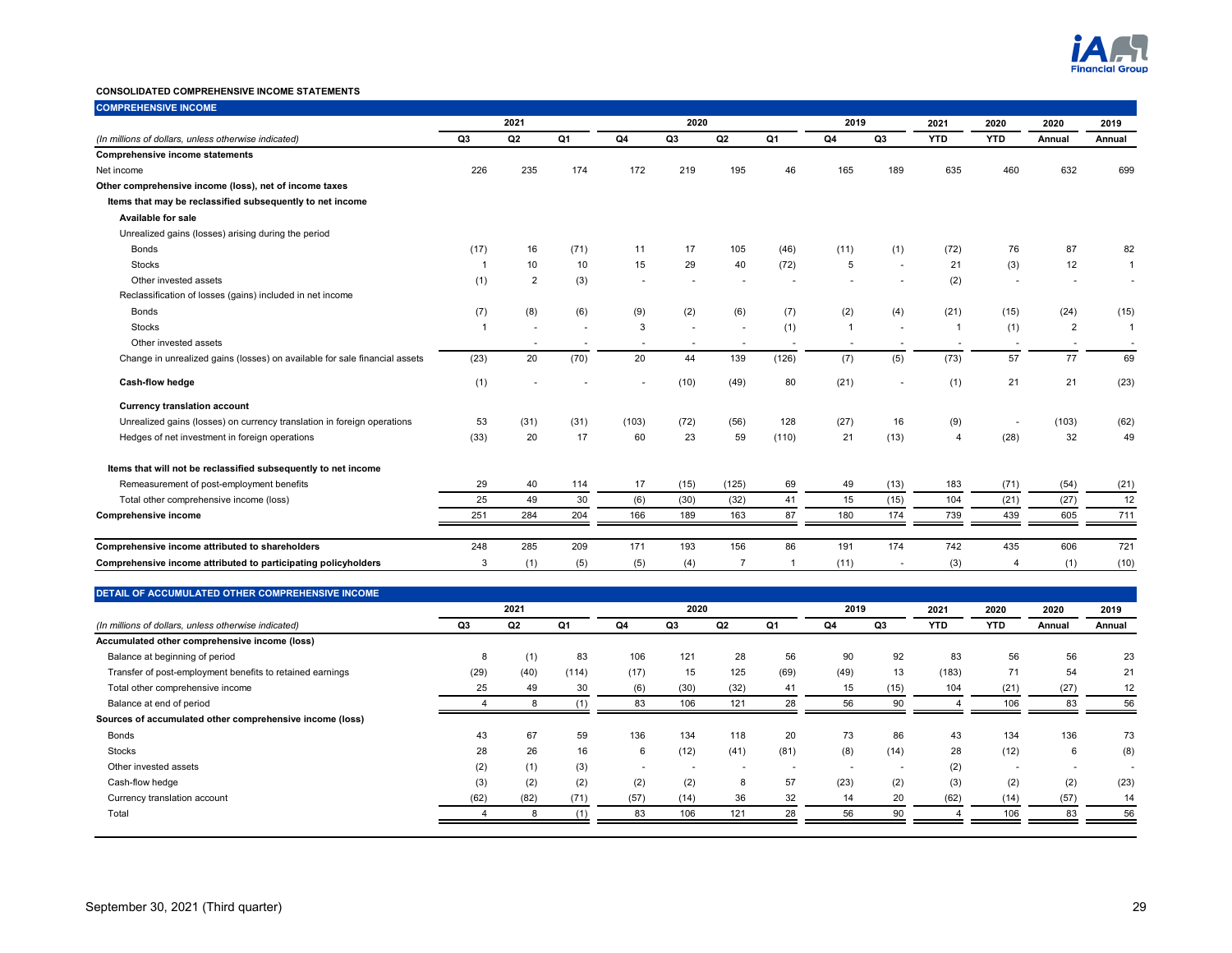

# **CONSOLIDATED STATEMENTS OF FINANCIAL POSITION**

| <b>FINANCIAL POSITION</b>                            |                |        |        |        |        |        |        |        |        |
|------------------------------------------------------|----------------|--------|--------|--------|--------|--------|--------|--------|--------|
|                                                      |                | 2021   |        |        | 2020   |        | 2019   |        |        |
| (In millions of dollars, unless otherwise indicated) | Q <sub>3</sub> | Q2     | Q1     | Q4     | Q3     | Q2     | Q1     | Q4     | Q3     |
| <b>Assets</b>                                        |                |        |        |        |        |        |        |        |        |
| <b>Investments assets</b>                            |                |        |        |        |        |        |        |        |        |
| Cash and short-term investments                      | 1,445          | 1,320  | 1,343  | 1,949  | 1,768  | 1,487  | 2,992  | 1,108  | 1,010  |
| <b>Bonds</b>                                         | 32,333         | 31,821 | 30,542 | 32,099 | 32,279 | 29,964 | 27,708 | 27,508 | 27,767 |
| <b>Stocks</b>                                        | 3,725          | 3,584  | 3,472  | 3,286  | 3,142  | 2,929  | 2,752  | 3,024  | 2,920  |
| Mortgages and other loans                            | 2,897          | 2,892  | 2,901  | 2,801  | 2,632  | 3,749  | 3,815  | 3,870  | 3,853  |
| Derivative financial instruments                     | 485            | 761    | 841    | 1,652  | 1,411  | 1,712  | 912    | 1,003  | 1,208  |
| Policy loans                                         | 1,015          | 974    | 953    | 881    | 901    | 931    | 927    | 900    | 905    |
| Other invested assets                                | 545            | 546    | 562    | 563    | 565    | 547    | 433    | 429    | 420    |
| Investment properties                                | 1,875          | 1,877  | 1,885  | 1,916  | 1,989  | 1,989  | 2,022  | 2,077  | 1,774  |
| <b>Total investments</b>                             | 44,320         | 43,775 | 42,499 | 45,147 | 44,687 | 43,308 | 41,561 | 39,919 | 39,857 |
| Other assets                                         | 4,407          | 4,083  | 4,532  | 3,261  | 3,339  | 3,471  | 2,667  | 2,193  | 2,359  |
| <b>Reinsurance assets</b>                            | 2,223          | 2,057  | 1,957  | 1,981  | 1,346  | 1.273  | 1,258  | 1,030  | 1,112  |
| <b>Fixed assets</b>                                  | 369            | 378    | 380    | 390    | 392    | 403    | 399    | 394    | 397    |
| Deferred income tax assets                           | 34             | 33     | 41     | 38     | 41     | 64     | 66     | 28     | 28     |
| Intangible assets                                    | 1,666          | 1,642  | 1,628  | 1,621  | 1,621  | 1,641  | 1,200  | 1,110  | 1,099  |
| Goodwill                                             | 1,207          | 1,192  | 1,201  | 1,224  | 1,280  | 1,339  | 660    | 606    | 607    |
| <b>General fund assets</b>                           | 54,226         | 53,160 | 52,238 | 53,662 | 52,706 | 51,499 | 47,811 | 45,280 | 45,459 |
| Segregated funds net assets                          | 36,886         | 35,837 | 33,437 | 32,804 | 30,119 | 28,505 | 25,460 | 27,868 | 26,976 |
| <b>Total assets</b>                                  | 91,112         | 88,997 | 85,675 | 86,466 | 82,825 | 80,004 | 73,271 | 73,148 | 72,435 |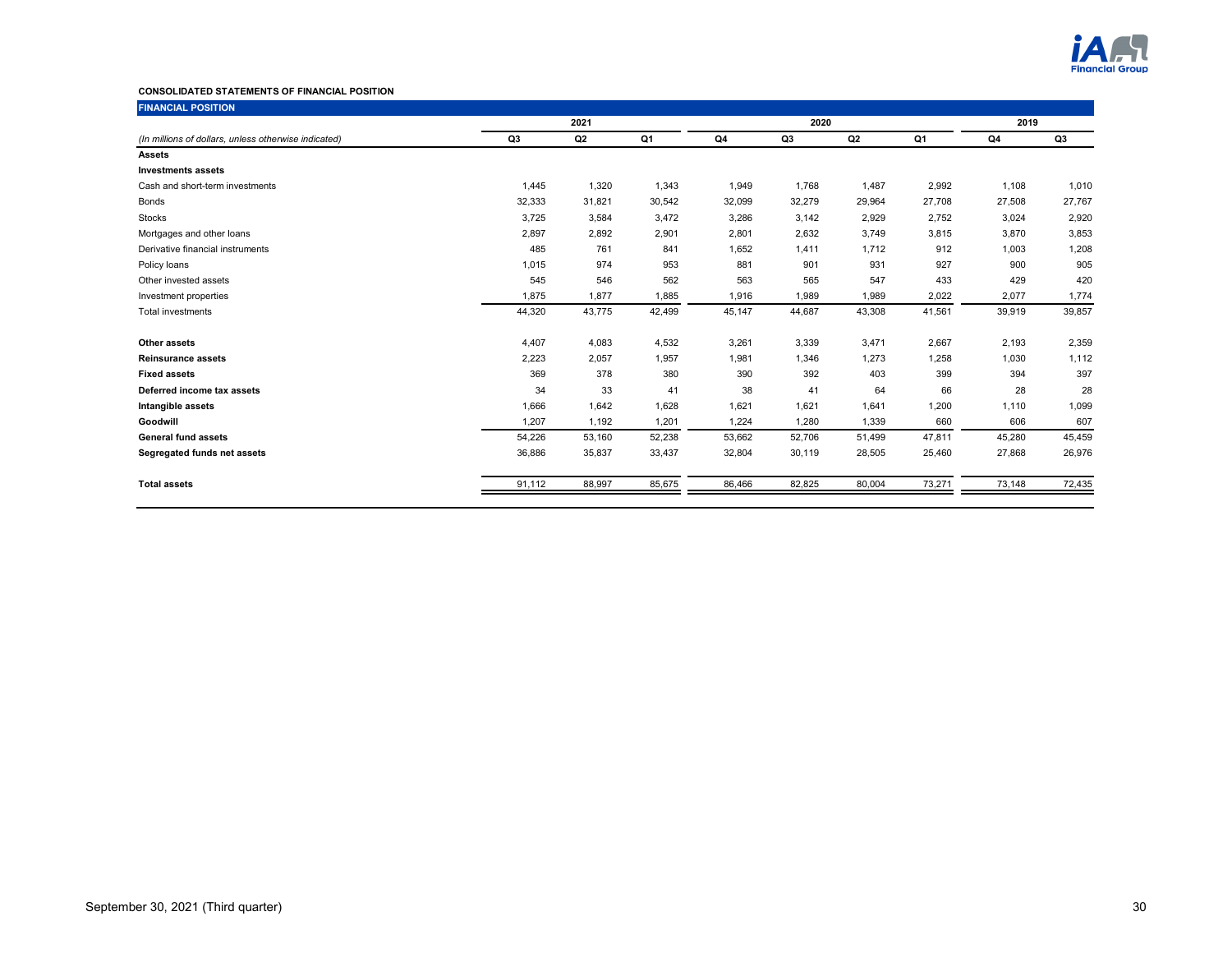

| <b>FINANCIAL POSITION (continued)</b>                                   |                       |        |        |        |        |        |                |        |        |
|-------------------------------------------------------------------------|-----------------------|--------|--------|--------|--------|--------|----------------|--------|--------|
|                                                                         |                       | 2021   |        |        | 2020   |        | 2019           |        |        |
| (In millions of dollars, unless otherwise indicated)                    | Q <sub>3</sub>        | Q2     | Q1     | Q4     | Q3     | Q2     | Q <sub>1</sub> | Q4     | Q3     |
| Liabilities                                                             |                       |        |        |        |        |        |                |        |        |
| Insurance contract liabilities                                          |                       |        |        |        |        |        |                |        |        |
| Provisions for future policy benefits                                   | 33,792                | 33,648 | 31,887 | 35,729 | 34,319 | 33,402 | 29,465         | 30,002 | 30,315 |
| Provisions for dividends to policyholders and experience rating refunds | 49                    | 76     | 74     | 64     | 82     | 66     | 49             | 31     | 51     |
| Benefits payable and provision for unreported claims                    | 374                   | 334    | 357    | 350    | 327    | 329    | 301            | 283    | 273    |
| Policyholders' amounts on deposit                                       | 421                   | 386    | 387    | 384    | 382    | 381    | 360            | 349    | 328    |
| Total                                                                   | 34,636                | 34,444 | 32,705 | 36,527 | 35,110 | 34,178 | 30,175         | 30,665 | 30,967 |
| <b>Investment contract liabilities</b>                                  | 566                   | 562    | 552    | 575    | 565    | 654    | 632            | 630    | 628    |
| <b>Derivative financial instruments</b>                                 | 808                   | 610    | 968    | 569    | 778    | 859    | 1,756          | 455    | 388    |
| <b>Other liabilities</b>                                                | 9,222                 | 8,768  | 9,492  | 7,647  | 7,999  | 7,696  | 7,359          | 6,063  | 6,162  |
| Deferred income tax liabilities                                         | 437                   | 422    | 400    | 382    | 403    | 394    | 278            | 287    | 275    |
| <b>Debentures</b>                                                       | 1,450                 | 1,449  | 1,449  | 1,449  | 1,448  | 1,448  | 1,448          | 1,050  | 1,049  |
| <b>General fund liabilities</b>                                         | 47,119                | 46,255 | 45,566 | 47,149 | 46,303 | 45,229 | 41,648         | 39,150 | 39,469 |
| Liabilities related to segregated funds net assets                      | 36,886                | 35,837 | 33,437 | 32,804 | 30,119 | 28,505 | 25,460         | 27,868 | 26,976 |
| <b>Equity</b>                                                           |                       |        |        |        |        |        |                |        |        |
| Participating policyholders' accounts <sup>1</sup>                      | 38                    | 35     | 36     | 41     | 46     | 50     | 43             | 42     | 53     |
| Share capital                                                           |                       |        |        |        |        |        |                |        |        |
| Common shares                                                           | 1,705                 | 1,695  | 1,689  | 1,674  | 1,673  | 1,672  | 1,672          | 1,666  | 1,652  |
| Preferred shares issued by a subsidiary                                 | 525                   | 525    | 525    | 525    | 525    | 525    | 525            | 525    | 525    |
| Total                                                                   | 2,230                 | 2,220  | 2,214  | 2,199  | 2,198  | 2,197  | 2,197          | 2,191  | 2,177  |
| Contributed surplus                                                     | 17                    | 18     | 18     | 20     | 19     | 18     | 17             | 18     | 19     |
| Retained earnings <sup>1</sup>                                          | 4,818                 | 4,624  | 4,405  | 4,170  | 4,034  | 3,884  | 3,878          | 3,823  | 3,651  |
| Accumulated other comprehensive income                                  | $\boldsymbol{\Delta}$ | 8      | (1)    | 83     | 106    | 121    | 28             | 56     | 90     |
| Total shareholders' equity                                              | 7,069                 | 6,870  | 6,636  | 6,472  | 6,357  | 6,220  | 6,120          | 6,088  | 5,937  |
| Total equity                                                            | 7,107                 | 6,905  | 6,672  | 6,513  | 6,403  | 6,270  | 6,163          | 6,130  | 5,990  |
| <b>Total liabilities and equity</b>                                     | 91,112                | 88,997 | 85,675 | 86,466 | 82,825 | 80,004 | 73,271         | 73,148 | 72,435 |

<sup>1</sup> In Q4-2019, an adjustment has been made retroactively to January 1, 2018 transferring \$7 from retained earnings to the participating policyholders' accounts.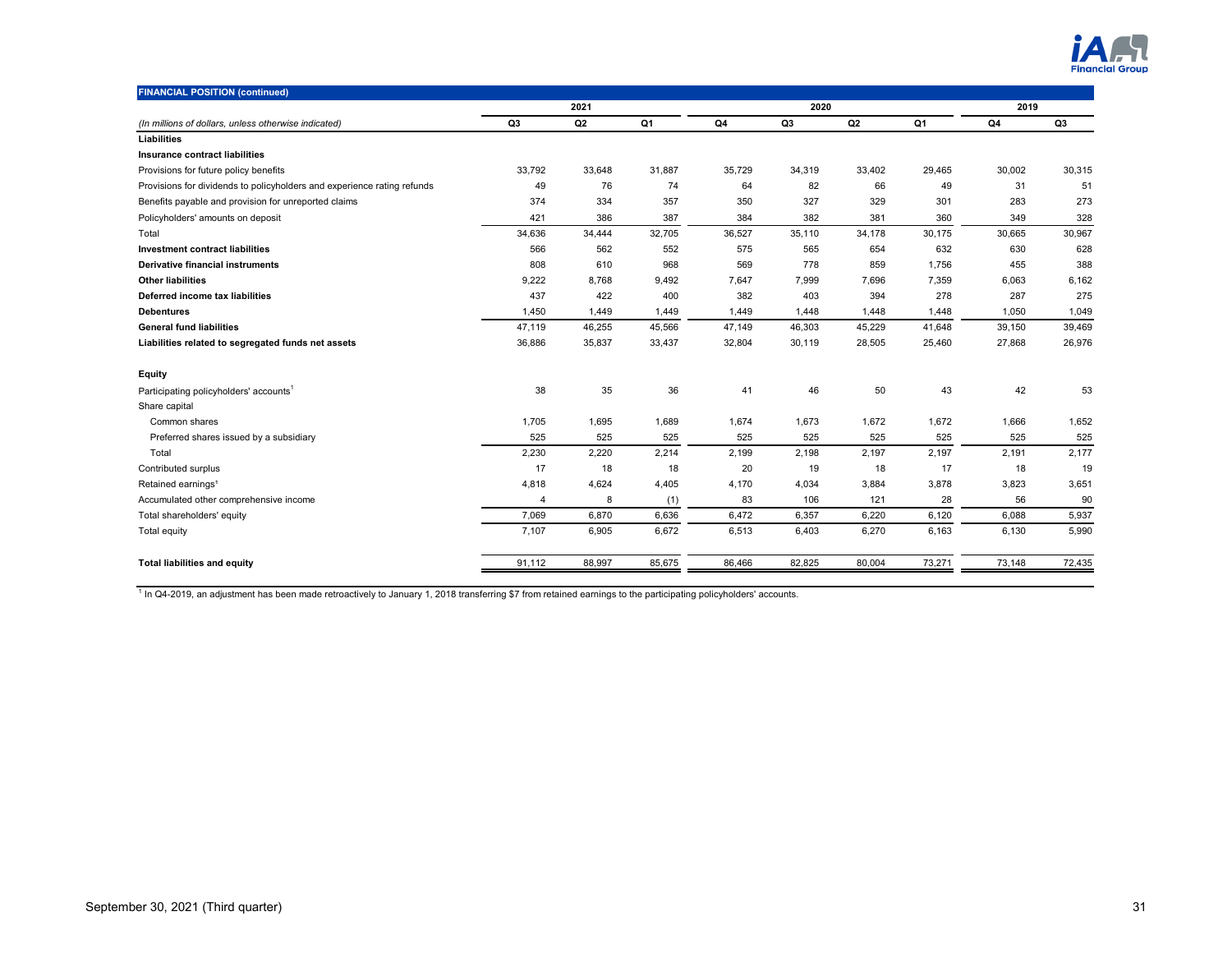

# **Glossary**

**Assets under administration** – All assets with respect to which the Company acts only as an intermediary between a client and an external fund manager.

**Assets under management** – All assets with respect to which the Company establishes a contract with a client and makes investment decisions for amounts deposited in this contract.

**Capital structure** – Total of Company equity, participating policyholders' accounts and debentures.

**Car loans**

- **Finance receivables** Car loan receivables before provisions, including accrued interests and liabilities.
- **Loan originations**  Refers to new car loans disbursed in a given period.

**Classification of contracts** – Contracts are classified into one of the following categories:

- Insurance contract Contract under which the Company accepts a significant insurance risk from the policyholder by agreeing to compensate the policyholder if a specified uncertain future event (the insured event) adversel policyholder. The Company has classified most of its contracts as insurance contracts. The revenue associated with these contracts is posted as "Premiums" on the income statement.
- Investment contract Contract that does not involve a significant insurance risk for the Company. Financial cash flows associated with these contracts are not posted on the income statement but are rather posted directl sheet of the Company.
- Service contract Contract that does not involve any insurance risk for the Company. Administrative Services Only (ASO) contracts fall into this category. The revenue associated with these contracts is posted as "Other income statement.
- Core earnings definition Core earnings (loss) and financial measures based on core earnings (loss), including core EPS and core ROE, are non-IFRS financial measures used to better understand the capacity of the Company t sustainable earnings. Core earnings (loss) remove from reported earnings (loss) the impacts of the following items that create volatility in the Company's results under IFRS, or that are not representative of its underlyin market-related impacts that differ from management's best estimate assumptions, which include impacts of returns on equity markets and changes in interest rates related to (i) management fees collected on assets under mana administration (MERs), (ii) universal life policies, (iii) the level of assets backing long-term liabilities, and (iv) the dynamic hedging program for segregated fund guarantees; 2) assumption changes and management action related to acquisition or disposition of a business, including acquisition, integration and restructuring costs; 4) amortization of acquisition-related finite life intangible assets; 5) non-core pension expense, that repre asset return (interest income on plan assets) calculated using the expected return on plan assets and the IFRS prescribed pension plan discount rate; 6) specified items which management believes are not representative of t Company, including (i) material legal settlements and provisions, (ii) unusual income tax gains and losses, (iii) material impairment charges related to goodwill and intangible assets, and (iv) other specified unusual gain earnings definition is applicable as of January 1, 2021. However, the core results for prior periods that are presented for comparison purposes have also been calculated according to this definition.
- Deposits Deposits refer to amounts of money received from customers under a mutual fund contract or an investment contract. Deposits are not reflected in the Company's income statements.

**Dividend per common share** – Dividend paid by the Company to its common shareholders in a given period.

**Dividend per preferred share** – Dividend paid by iA Assurance to its preferred shareholders in a given period.

Earnings per common share (EPS) - A measure of the Company's profitability, calculated by dividing the consolidated net income attributed to common shareholders by the weighted average number of outstanding common shares f period, excluding common shares held in treasury.

**Finance receivables** – Finance receivables contain car loans, accrued interest and fees.

**IFRS** – Refers to International Financial Reporting Standards.

Impaired investments – Mortgages, bonds and other investment securities in default where there is no reasonable assurance that amounts owed to the Company will be recovered. Any loan on which contractual payments are in ar days or more in the case of mortgages and 120 days or more in the case of other loans or in foreclosure is assumed to be impaired.

# **Premiums and premium equivalents include general fund premiums, segregated fund premiums, and premium equivalents.**

- **General fund premiums:** Premiums earned on insurance, annuity and pension contracts as reflected in the Company's income statements. "Net premiums" refer to gross premiums less amounts ceded to a reinsurer.
- **Segregated fund premiums:** Amounts related to insurance, annuity and pension contracts which are invested in segregated funds. These amounts are reflected in the Company's income statements.
- Premium equivalents: Amounts related to service contracts (such as Administrative Services Only (ASO) contracts) or related to services where the Company is primarily an administrator but could become an insurer if a speci to happen. These amounts are not accounted for in the "Net premiums".

Return on common shareholders' equity (ROE) - Ratio, expressed as a percentage, obtained by dividing the consolidated net income available to common shareholders by the average common shareholders' equity for the period.